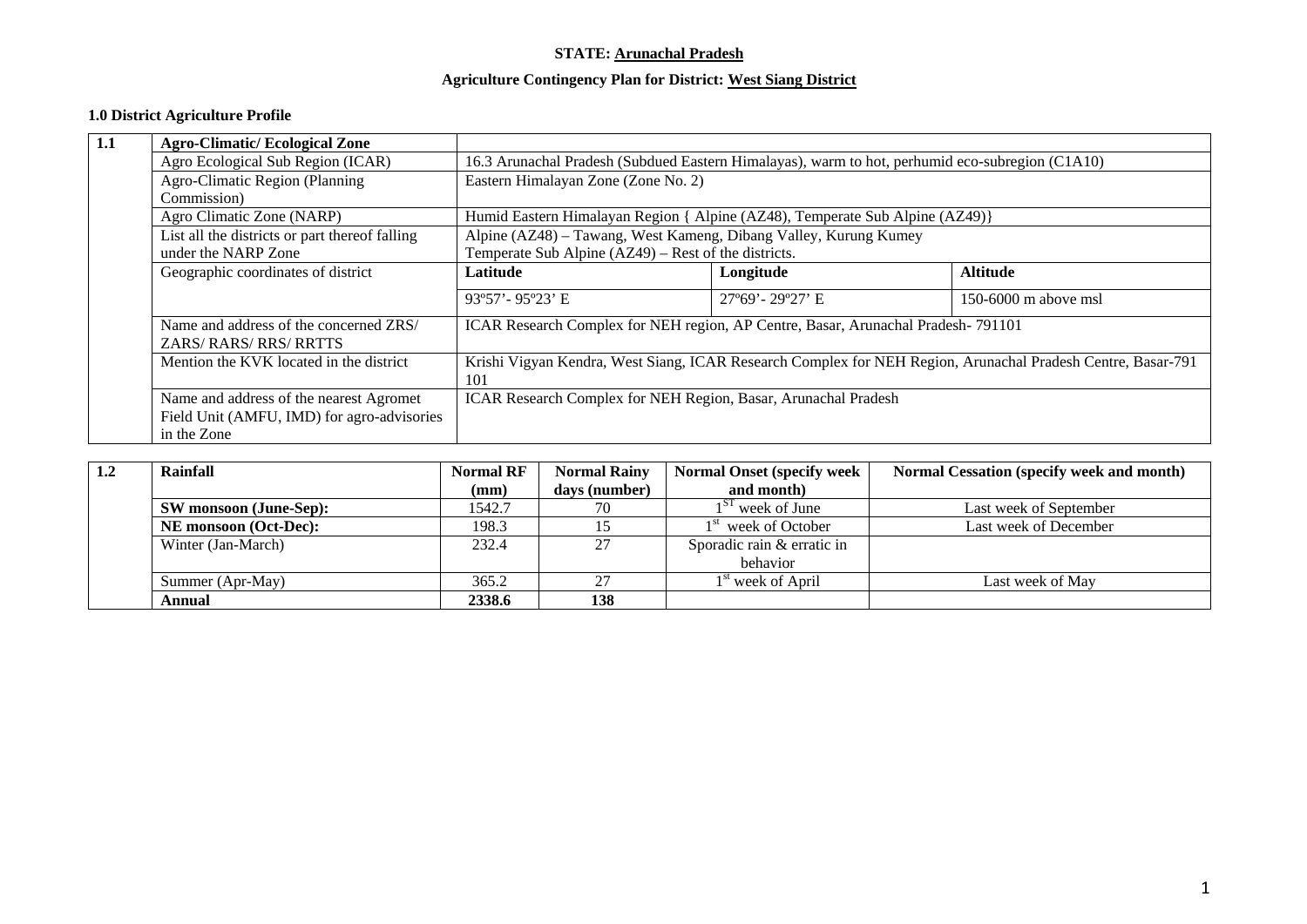| 1.3 | <b>Land use</b><br><b>pattern of the</b><br>district (latest<br>statistics) | Geographical<br>area | <b>Forest area</b><br>ж. | Land under<br>non-<br>agricultural<br>use | Permanent<br><i>pastures</i> | Cultivable<br>wasteland | <b>Land under</b><br>Misc. tree<br>crops and<br>groves | <b>Barren</b> and<br>uncultivable<br>land | <b>∪urrent</b> ∟<br>fallows | <b>Other</b><br>fallows | <b>Extent of</b><br>cultivable<br>land |
|-----|-----------------------------------------------------------------------------|----------------------|--------------------------|-------------------------------------------|------------------------------|-------------------------|--------------------------------------------------------|-------------------------------------------|-----------------------------|-------------------------|----------------------------------------|
|     | Area<br>$(900)$ ha)                                                         | 832.5                | 678.4                    | 5.07                                      | 2.68                         | 2.99                    | 5.55                                                   | $\overline{\phantom{a}}$                  | 3.78                        | 4.21                    | <b>NA</b>                              |

2011-12 Stats Directorate of Economics and Statistics, Ministry of Agriculture, Govt. of India

**\***FST: Forest Survey of India, Ministry of Environment, Forest climate change-2011

#### **Source of Data :** *Statistical Abstract of Arunachal Pradesh,2013 & India State of Forest Report,2011*

| 1.4 | Major Soils (common names like shallow red soils, etc.) | Area $(900 \text{ ha})$ | Percent (%) of total |
|-----|---------------------------------------------------------|-------------------------|----------------------|
|     | Laterite soil                                           | 516.2                   | OΖ                   |
|     | Alluvial                                                | .74.0                   | - -                  |
|     | <b>Black</b>                                            | 141.J                   |                      |

| 1.5 | Agricultural land use    | Area $(900)$ ha) | $\%:148.8$<br>Cropping intensity   |
|-----|--------------------------|------------------|------------------------------------|
|     | t sown area<br>Net       | 26.3             | 1 ລລ<br>10 <sub>6</sub><br>122.170 |
|     | Area sown more than once | J.O              |                                    |
|     | Gross cropped area       | n n<br>32.I      |                                    |

| 1.6 | <b>Irrigation</b>                                                                             | Area ('000 ha) |                          |                                    |
|-----|-----------------------------------------------------------------------------------------------|----------------|--------------------------|------------------------------------|
|     | Net irrigated area                                                                            | 0.1            |                          |                                    |
|     | Gross irrigated area                                                                          | 0.1            |                          |                                    |
|     | Rainfed area                                                                                  | 32.0           |                          |                                    |
|     | <b>Sources of Irrigation</b>                                                                  | <b>Number</b>  | Area ('000 ha)           | Percentage of total irrigated area |
|     | Canals                                                                                        | <b>NA</b>      |                          |                                    |
|     | Channels                                                                                      | 9              |                          |                                    |
|     | Tanks                                                                                         | NA             | $\overline{\phantom{a}}$ |                                    |
|     | Open wells                                                                                    | 3              |                          |                                    |
|     | Bore wells                                                                                    | NA             | $\overline{\phantom{a}}$ |                                    |
|     | Lift irrigation                                                                               | NA             |                          |                                    |
|     | Micro-irrigation                                                                              | NA             | $\overline{\phantom{a}}$ |                                    |
|     | Streamflow                                                                                    | NA             |                          |                                    |
|     | <b>Total Irrigated Area</b>                                                                   | NA             | 3.294                    |                                    |
|     | Pump sets                                                                                     | NA             |                          |                                    |
|     | No. of Tractors                                                                               | NA             | $\overline{\phantom{a}}$ |                                    |
|     | Groundwater availability and use* (Data source: State/ Central Ground water Department/Board) |                |                          |                                    |
|     | Over exploited                                                                                |                |                          |                                    |
|     | Critical                                                                                      |                |                          |                                    |
|     | Semi-critical                                                                                 |                |                          |                                    |
|     | Safe                                                                                          |                |                          |                                    |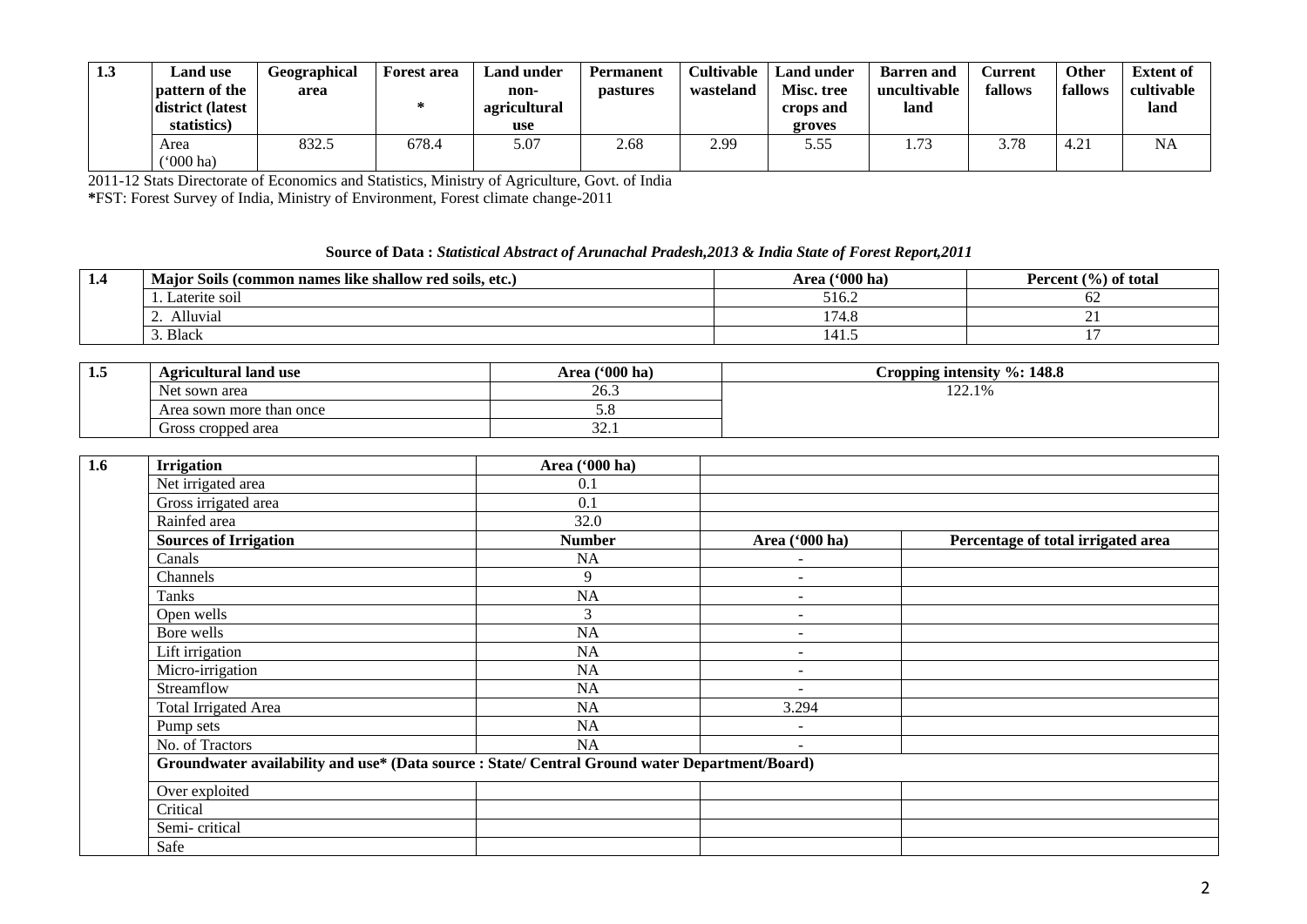| $\mathbf{v}$<br><br>vastewater availability and use                                                                                 |                               |  |  |  |  |
|-------------------------------------------------------------------------------------------------------------------------------------|-------------------------------|--|--|--|--|
| Ground<br>l water quality                                                                                                           | $\tilde{\phantom{a}}$<br>Safe |  |  |  |  |
| <70%<br>100%<br>:70-90%<br>$90-$<br>100%<br>. critical:<br>. semi-critical<br>*over-exploited.<br>safe<br>groundwater utilization : |                               |  |  |  |  |

| 1.6. a.        | <b>Fertilizer and Pesticides use</b> | Type                                 | Total quantity (000'tonnes) in 2006-07 |
|----------------|--------------------------------------|--------------------------------------|----------------------------------------|
|                | Fertilizers*                         | Urea                                 | 38.85                                  |
|                |                                      | DAP                                  | 12.35                                  |
|                |                                      | Potash (MOP)                         | 9.75                                   |
|                |                                      | <b>SSP</b>                           |                                        |
|                |                                      | Other straight fertilizers (specify) |                                        |
|                |                                      | Other complex fertilizers (specify)  |                                        |
|                |                                      | Biofertilizers                       |                                        |
| $\overline{2}$ | Chemical Pesticides*                 | Insecticides                         | <b>NA</b>                              |
|                |                                      | Fungicides                           | <b>NA</b>                              |
|                |                                      | Weedicides                           | <b>NA</b>                              |
|                |                                      | Others (specify)                     | <b>NA</b>                              |

**Source :** *Statistical Abstracts of Arunachal Pradesh,2007*

**1.7 Area under major field crops & horticulture etc. Source: 1) Statistical Handbook of West Siang district**

| 1.7a             |                        | <b>Major Field Crops cultivated</b>               | Area ('000 ha)           |                          |                          |                          |                          |                          | <b>Total</b> |
|------------------|------------------------|---------------------------------------------------|--------------------------|--------------------------|--------------------------|--------------------------|--------------------------|--------------------------|--------------|
|                  |                        |                                                   |                          | Pre-Kharif               |                          | Kharif                   |                          | Rabi                     |              |
|                  |                        |                                                   | <b>Irrigated</b>         | Rainfed                  | <b>Irrigated</b>         | <b>Rainfed</b>           | <b>Irrigated</b>         | <b>Rainfed</b>           |              |
|                  |                        | Rice                                              | $\overline{\phantom{a}}$ | $\overline{\phantom{a}}$ | $\sim$                   | $\sim$                   | $\sim$                   | $\overline{\phantom{a}}$ | 25.528       |
|                  | 2.                     | Maize                                             | $\overline{\phantom{a}}$ | $\blacksquare$           | $\overline{\phantom{a}}$ | $\overline{\phantom{a}}$ | $\overline{\phantom{a}}$ | $\overline{\phantom{a}}$ | 3.319        |
|                  | 3.                     | Millet                                            | $\overline{\phantom{a}}$ | $\overline{\phantom{a}}$ | $\overline{\phantom{a}}$ | $\overline{\phantom{a}}$ | $\overline{\phantom{a}}$ | $\overline{\phantom{a}}$ | 2.449        |
|                  | 4.                     | Wheat                                             | $\sim$                   | $\overline{\phantom{a}}$ | $\sim$                   | $\overline{\phantom{a}}$ | $\sim$                   |                          | $\sim$       |
|                  | 5.                     | Oilseeds                                          | $\overline{\phantom{a}}$ | $\overline{\phantom{a}}$ | $\sim$                   | $\overline{\phantom{a}}$ | $\sim$                   | $\overline{\phantom{a}}$ | 1.747        |
|                  | 6.                     | Pulses                                            | $\overline{\phantom{a}}$ | $\blacksquare$           | $\overline{\phantom{a}}$ | $\overline{\phantom{a}}$ | $\sim$                   | $\sim$                   | 0.656        |
|                  |                        | 2012-13 Statistical Abstract of Arunachal Pradesh |                          |                          |                          |                          |                          |                          |              |
|                  | NEDFI Databank website |                                                   |                          |                          |                          |                          |                          |                          |              |
| 1.7 <sub>b</sub> |                        | <b>Horticulture crops - Fruits</b>                | Total Area ('000 ha)     |                          | <b>Irrigated</b>         |                          |                          | <b>Rainfed</b>           |              |
|                  |                        | Citrus                                            |                          | 8.40                     |                          |                          |                          | 8.40                     |              |
|                  | 2.                     | Pineapple                                         |                          | 4.14                     |                          |                          |                          | 4.14                     |              |
|                  | 3.                     | Banana                                            |                          | 0.77                     |                          |                          | 0.77                     |                          |              |
|                  | 4.                     | Apple                                             |                          | 0.17                     |                          |                          |                          | 0.17                     |              |
|                  | 5.                     | Walnut                                            |                          | 0.07                     |                          |                          |                          | 0.07                     |              |
|                  | 6.                     | Kiwi                                              |                          | 0.03                     |                          |                          |                          | 0.03                     |              |
| 1.7c             |                        | Horticulture crops-Vegetables                     |                          | Total Area ('000 ha)     | <b>Irrigated</b>         |                          |                          | <b>Rainfed</b>           |              |
|                  |                        | Potato                                            |                          | 0.395                    |                          |                          |                          | 0.39                     |              |
|                  | 2.                     | Chilli                                            |                          | 0.158                    |                          |                          |                          | 0.15                     |              |
|                  | 3.                     |                                                   |                          |                          |                          |                          |                          |                          |              |
|                  | 4.                     |                                                   |                          |                          |                          |                          |                          |                          |              |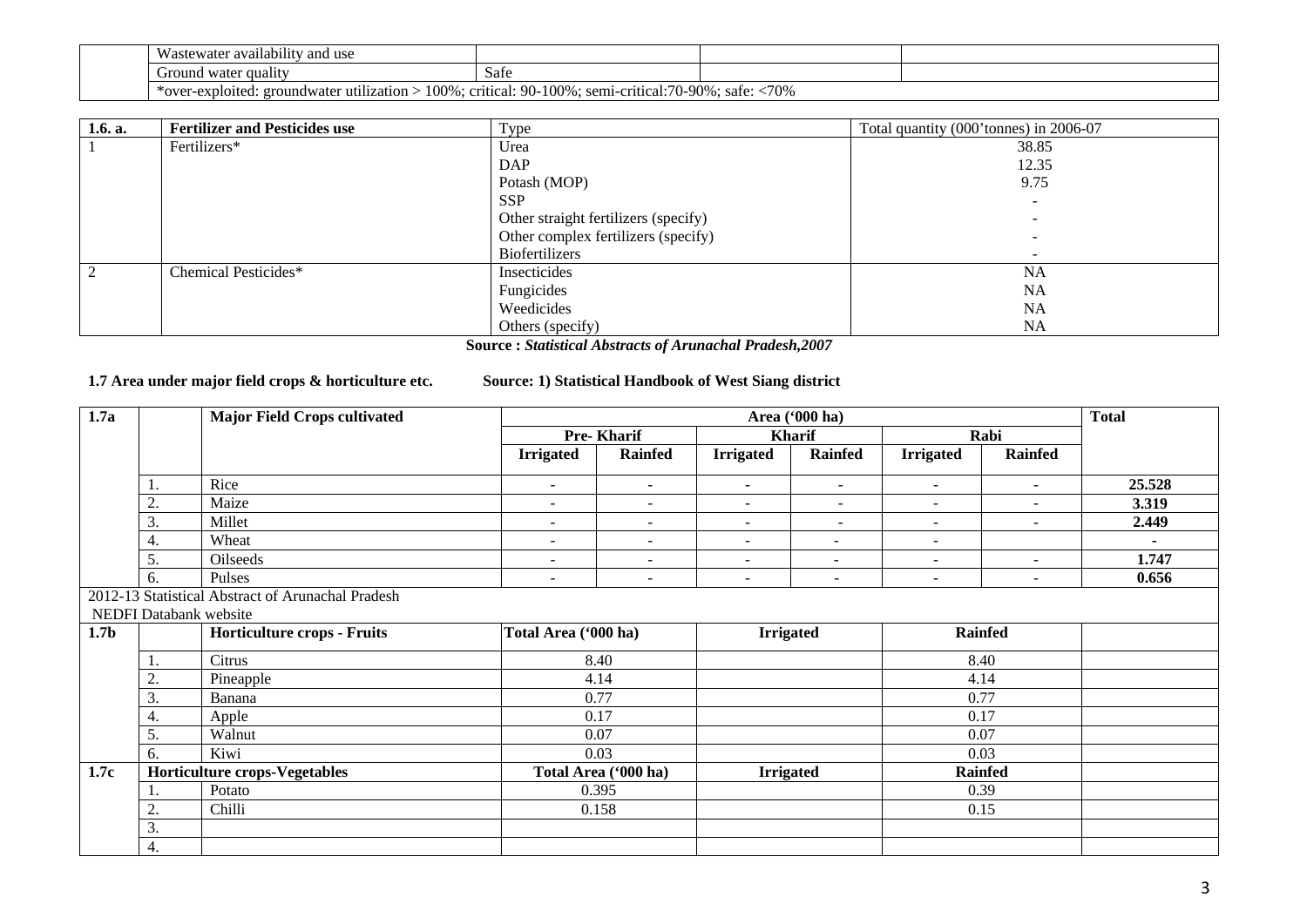|                  |                 | 2012-13 Statistical Abstract of Arunachal Pradesh |                      |                  |                |  |
|------------------|-----------------|---------------------------------------------------|----------------------|------------------|----------------|--|
| 1.7 <sub>d</sub> |                 | <b>Medicinal and Aromatic crops</b>               | Total Area ('000 ha) | <b>Irrigated</b> | <b>Rainfed</b> |  |
|                  | 1.              | Ginger                                            | 0.947                |                  | 0.31           |  |
|                  | $\bigcap$<br>۷. | Large cardamom                                    | 0.454                |                  |                |  |
|                  | 3.              | Black pepper                                      | 0.212                |                  |                |  |
|                  | 4.              | Turmeric                                          | 0.06                 |                  | 0.06           |  |
| 1.7e             |                 | <b>Plantation crops</b>                           | <b>Total Area</b>    | <b>Irrigated</b> | <b>Rainfed</b> |  |
|                  |                 | Arecanut                                          | $0.149$ ha           |                  |                |  |
| 1.7f             |                 | <b>Fodder crops</b>                               | <b>Total Area</b>    | <b>Irrigated</b> | Rainfed        |  |
|                  | .,              |                                                   |                      |                  |                |  |
|                  | $\bigcap$<br>٠. |                                                   |                      |                  |                |  |
|                  | 3.              |                                                   |                      |                  |                |  |
|                  | 4.              |                                                   |                      |                  |                |  |
|                  | 5.              |                                                   |                      |                  |                |  |
|                  |                 | Total fodder crop area                            |                      |                  |                |  |
| 1.7g             |                 | Grazing land                                      |                      |                  |                |  |
| 1.7 <sub>h</sub> |                 | Sericulture etc                                   |                      |                  |                |  |
| 1.7i             |                 | Others (specify)                                  |                      |                  |                |  |

| 1.8 | <b>Livestock</b>                            | <b>Male</b> ('000) | Female ('000)             | Total $(900)$ |
|-----|---------------------------------------------|--------------------|---------------------------|---------------|
|     | Non descriptive Cattle (local low yielding) | 12.954             | 18.895                    | 31.849        |
|     | Crossbred cattle                            | 0.044              | 0.228                     | 0.272         |
|     | Non descriptive Mithun (local low yielding) | 9.953              | 12.852                    | 22.805        |
|     | Graded Mithun                               |                    | $\sim$                    |               |
|     | Goat                                        | 8.661              | 12.290                    | 20.951        |
|     | Sheep                                       | 0.009              | 0.010                     | 0.019         |
|     | Others (Camel, Pig, Yak, etc.)              | 0.145              | 0.057                     | 202           |
|     | Pig (Indigenous non descript)               | 18.682             | 19.795                    | 38.477        |
|     | Pig crossbreed                              | 1.394              | 0.845                     | 2.239         |
|     | Rabbit                                      | 0.018              | 0.057                     | 0.075         |
|     | Commercial dairy farms (Number)             |                    |                           |               |
| 1.9 | <b>Poultry</b>                              | No. of farms       | Total No. of birds ('000) |               |
|     | Commercial                                  | ٠                  |                           | 97.794        |
|     | Backyard                                    | 20.272             | 28.800                    | 181.417       |
|     | Ducks (Deshi)                               | 1.496              | 1.320                     | 2.816         |
|     | Duck (Improved)                             | 0.267              | 0.276                     | 0.543         |

**Source: State Report on 19th Quinquennial Livestock Census 2012, Govt. of Arunachal Pradesh**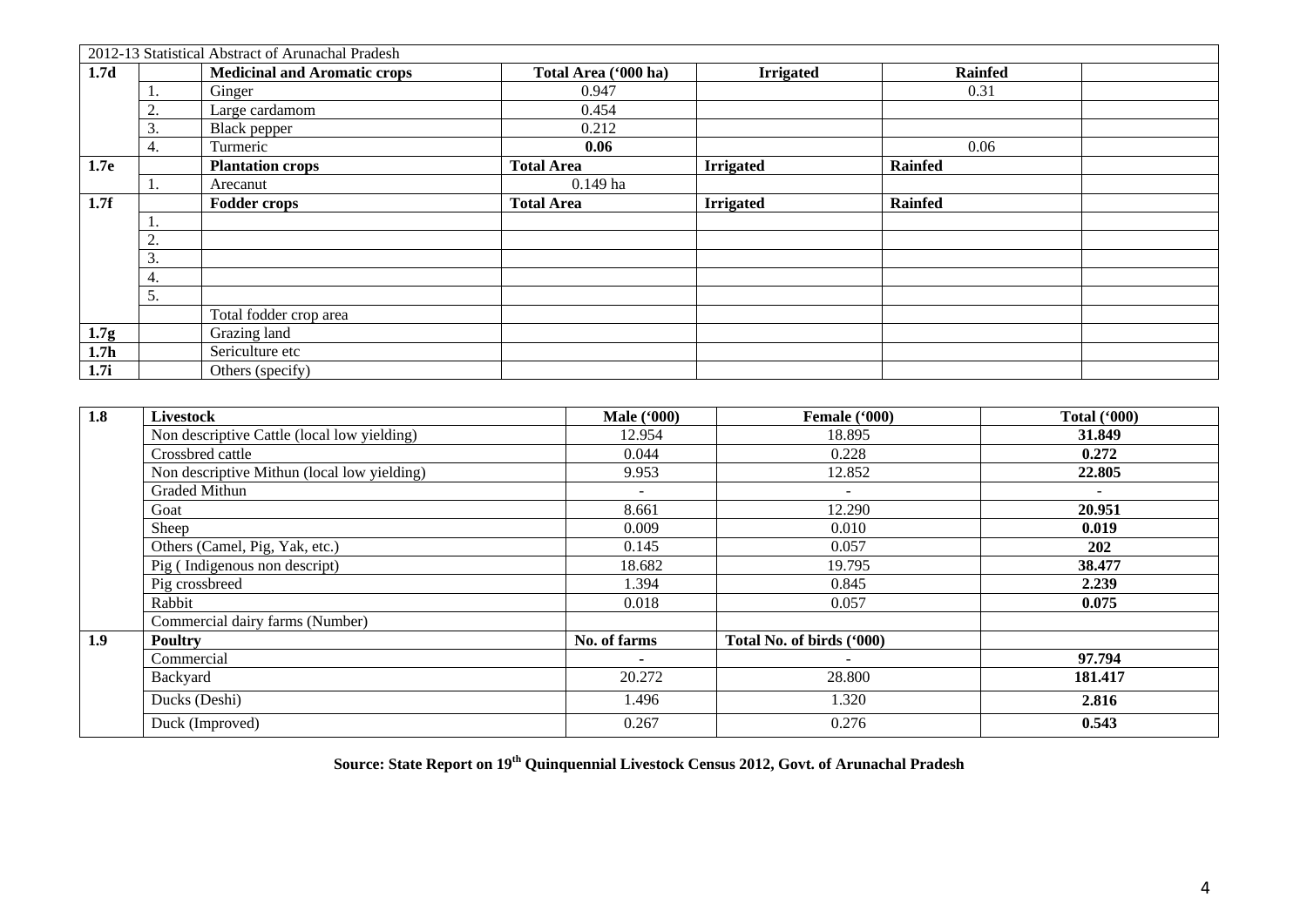| 1.10 |                                                                                     | Fisheries (Data source: Chief Planning Officer) |                             |                        |                          |                        |                                   |                                             |                   |  |
|------|-------------------------------------------------------------------------------------|-------------------------------------------------|-----------------------------|------------------------|--------------------------|------------------------|-----------------------------------|---------------------------------------------|-------------------|--|
|      | A. Capture                                                                          |                                                 |                             |                        |                          |                        |                                   |                                             |                   |  |
|      | <b>Marine</b><br>(Data<br>i)                                                        |                                                 | No. of fisherman<br>Source: |                        |                          | <b>Boats</b>           |                                   | <b>Storage facilities</b><br><b>Nets</b>    |                   |  |
|      | <b>Fisheries Department)</b>                                                        |                                                 |                             |                        | <b>Mechanized</b>        | <b>Non-</b> mechanized | <b>Mechanized</b><br>(Trawl nets, | Non-mechanized<br>(Shore seines, stake $\&$ | (Ice plants etc.) |  |
|      |                                                                                     |                                                 |                             |                        |                          |                        | Gill nets)                        | trap net                                    |                   |  |
|      |                                                                                     |                                                 |                             |                        |                          |                        |                                   |                                             |                   |  |
|      | $\mathbf{ii}$<br><b>Inland</b><br>(Data<br>source:<br><b>Fisheries Department</b> ) |                                                 | No. Farmer owned ponds      |                        | <b>No. of Reservoirs</b> |                        |                                   | <b>No. of Village tanks</b>                 |                   |  |
|      |                                                                                     |                                                 |                             |                        |                          |                        |                                   |                                             |                   |  |
|      |                                                                                     |                                                 |                             |                        |                          |                        |                                   |                                             |                   |  |
|      | <b>B.</b> Culture                                                                   |                                                 |                             |                        |                          |                        |                                   |                                             |                   |  |
|      |                                                                                     |                                                 |                             | Water Spread Area (ha) |                          | Yield (t/ha)           |                                   | Production ('000 tons)                      |                   |  |
|      | i) Brackish water (Data source:                                                     |                                                 |                             |                        |                          |                        |                                   |                                             |                   |  |
|      | MPEDA/Fisheries Department)                                                         |                                                 |                             |                        |                          |                        |                                   |                                             |                   |  |
|      | ii) Fresh water (Data source:                                                       |                                                 |                             |                        |                          |                        |                                   |                                             |                   |  |
|      | <b>Fisheries Department</b> )                                                       |                                                 |                             |                        |                          |                        |                                   |                                             |                   |  |
|      | <b>Others</b>                                                                       |                                                 |                             |                        |                          |                        |                                   |                                             |                   |  |

## **1.11 Production and Productivity of major crops (Average of last 4 years)**

| 1.11              | Name of crop                                                              |                   | Pre-Kharif   |                   | <b>Kharif</b> |                   | Rabi         |                   | <b>Total</b> | <b>Crop Residue as</b> |  |
|-------------------|---------------------------------------------------------------------------|-------------------|--------------|-------------------|---------------|-------------------|--------------|-------------------|--------------|------------------------|--|
|                   |                                                                           | <b>Production</b> | Productivity | <b>Production</b> | Productivity  | <b>Production</b> | Productivity | <b>Production</b> | Productivity | fodder ('000 tons)     |  |
|                   |                                                                           | $7000$ t)         | (kg/ha)      | $2000$ t)         | (kg/ha)       | 000(t)            | (kg/ha)      | 2000 t            | (kg/ha)      |                        |  |
|                   | Major Field crops (Crops to be identified based on total acreage)         |                   |              |                   |               |                   |              |                   |              |                        |  |
| Crop 1            | Rice                                                                      |                   |              | 269.79            | 2141          |                   |              | 33.233            | 1320         |                        |  |
| Crop 2            | Maize                                                                     |                   |              | 65.12             | 1519          |                   |              | 4.384             | 1270         |                        |  |
| Crop 3            | Potato                                                                    |                   |              | 40.38             | 8393          |                   |              | 1.890             | 9000         |                        |  |
| Crop <sub>4</sub> | Millet                                                                    |                   |              |                   |               | 24.67             | 1004         |                   |              |                        |  |
|                   | Pulses                                                                    |                   |              |                   |               |                   |              | 0.395             | 960          |                        |  |
| Crop 5            | Oilseeds                                                                  |                   |              |                   |               |                   |              | 1.667             | 950          |                        |  |
|                   | Major Horticultural crops (Crops to be identified based on total acreage) |                   |              |                   |               |                   |              |                   |              |                        |  |
| Crop <sub>1</sub> | Khasi mandarin                                                            |                   |              |                   |               |                   |              | 9.901             | 1180         |                        |  |
| Crop 2            | Pineapple                                                                 |                   |              |                   |               |                   |              | 22.283            | 5460         |                        |  |
| Crop 3            | Banana                                                                    |                   |              |                   |               |                   |              | 1.475             | 120          |                        |  |
| Crop 4            | Apple                                                                     |                   |              |                   |               |                   |              | 0.046             | 0.31         |                        |  |
| Crop 5            | Pear                                                                      |                   |              |                   |               |                   |              | 1.344             | 194          |                        |  |
| Crop 6            | Ginger                                                                    | 56.26             | 8150         |                   |               |                   |              | 4.961             | 5240         |                        |  |
| Crop 7            | Turmeric                                                                  | 10.94             | 4534         |                   |               |                   |              | 1.65              | 3.93         |                        |  |
| Crop 8            | Potato                                                                    |                   |              |                   |               |                   |              | 1.89              | 9000         |                        |  |

**Source : Statistical Handbook of West Siang District**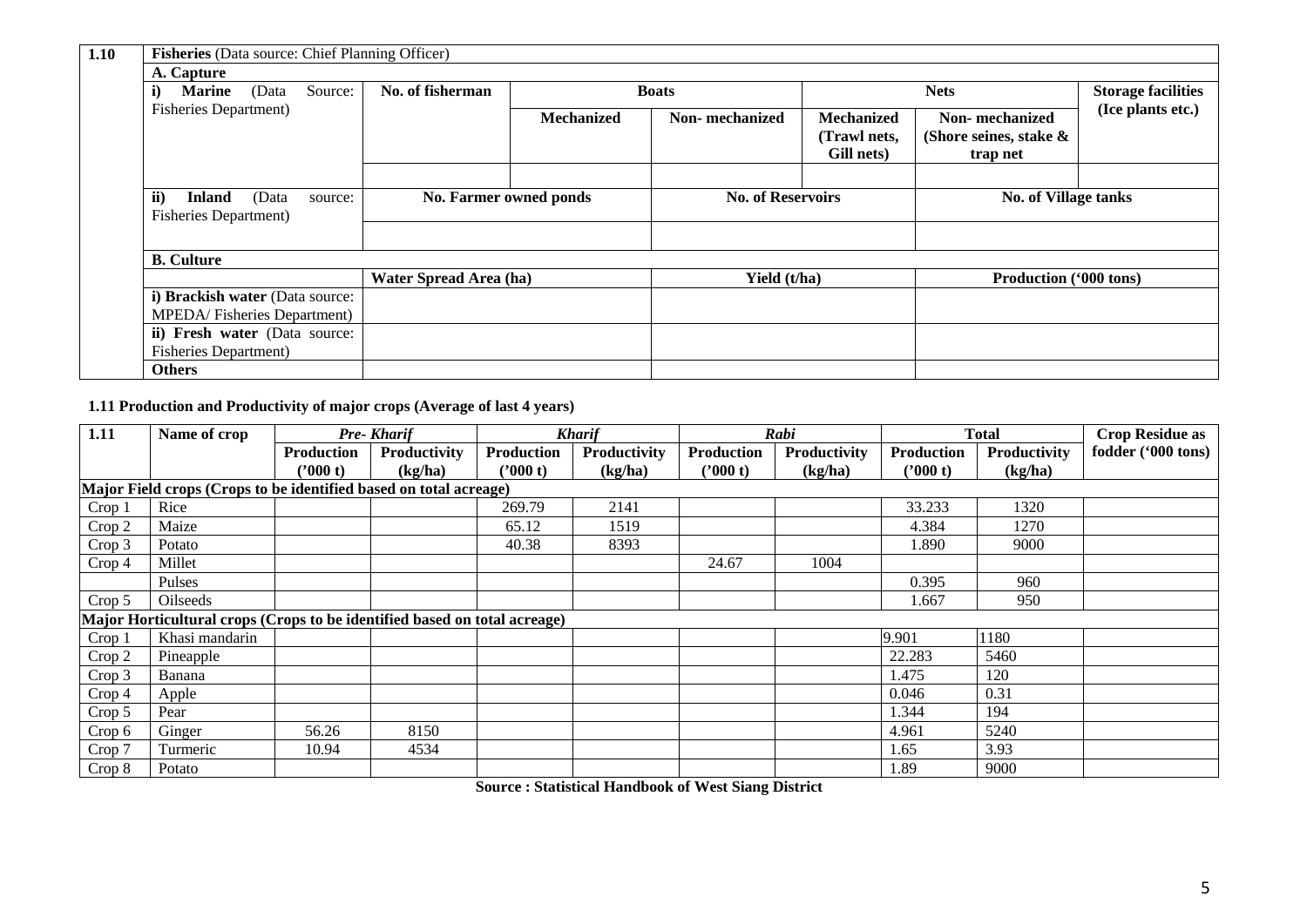| 1.12 | Sowing window for 5 major field crops   | <b>Crop 1: Jhum Paddy</b>    | <b>Crop 2: WRC Paddy</b> | Crop 3: Maize | Crop 4: Potato | Crop 5: Ginger |
|------|-----------------------------------------|------------------------------|--------------------------|---------------|----------------|----------------|
|      | (start and end of normal sowing period) |                              |                          |               |                |                |
|      | Pre-kharif-Rainfed                      | Feb-March                    | Feb-March                | Feb-March     | Feb-March -    |                |
|      | Pre-kharif-Irrigated                    |                              |                          |               |                |                |
|      | Kharif-Rainfed                          | -                            | May-June                 | May-June      |                | March-April    |
|      | Kharif-Irrigated                        | $\overline{\phantom{0}}$     | -                        |               |                |                |
|      | Rabi-Rainfed                            | $\qquad \qquad \blacksquare$ | -                        | Sept-Oct      | Oct-Nov        |                |
|      | Rabi-Irrigated                          |                              |                          |               |                |                |

| 1.13 | What is the major contingency the district is prone to? (Tick mark) | <b>Regular</b> | <b>Occasional</b> | <b>None</b> |
|------|---------------------------------------------------------------------|----------------|-------------------|-------------|
|      | Drought                                                             |                |                   |             |
|      | Flood                                                               |                |                   |             |
|      | Cyclone                                                             |                |                   |             |
|      | Hail storm                                                          |                |                   |             |
|      | Heat wave                                                           |                |                   |             |
|      | Cold wave                                                           |                |                   |             |
|      | Frost                                                               |                |                   |             |
|      | Sea water intrusion                                                 |                |                   |             |
|      | Pests and disease outbreak (specify)                                |                |                   |             |
|      | Others (specify)                                                    |                |                   |             |
|      | Landslide                                                           |                |                   |             |

## **6 out of 10 years = Regular**

| 1.14 | --<br>Include Digital maps of the<br>. district | $\cdots$<br>Location map of<br>Annexure<br>t within<br>. distri<br>State as. | Enclosed:<br>Yρς<br>工厂 |
|------|-------------------------------------------------|------------------------------------------------------------------------------|------------------------|
|      | for                                             | l raintall as .<br>Mean ar<br>Annexure $\angle$                              | Enclosed: No           |
|      |                                                 | $\cdot$ .<br>Annexure 3<br>Soil map as                                       | Enclosed: No           |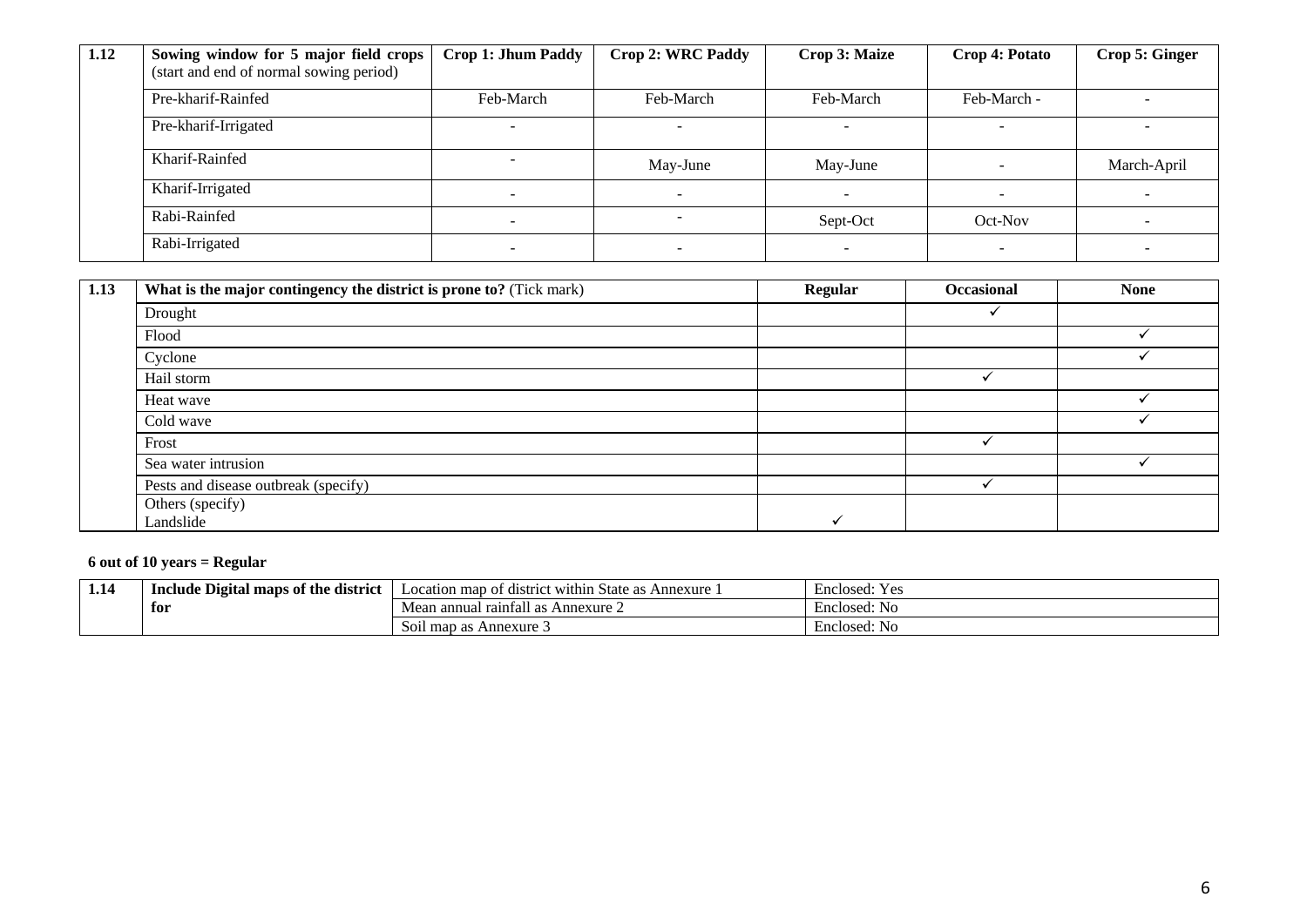#### Annexure 1

Location map of West Siang

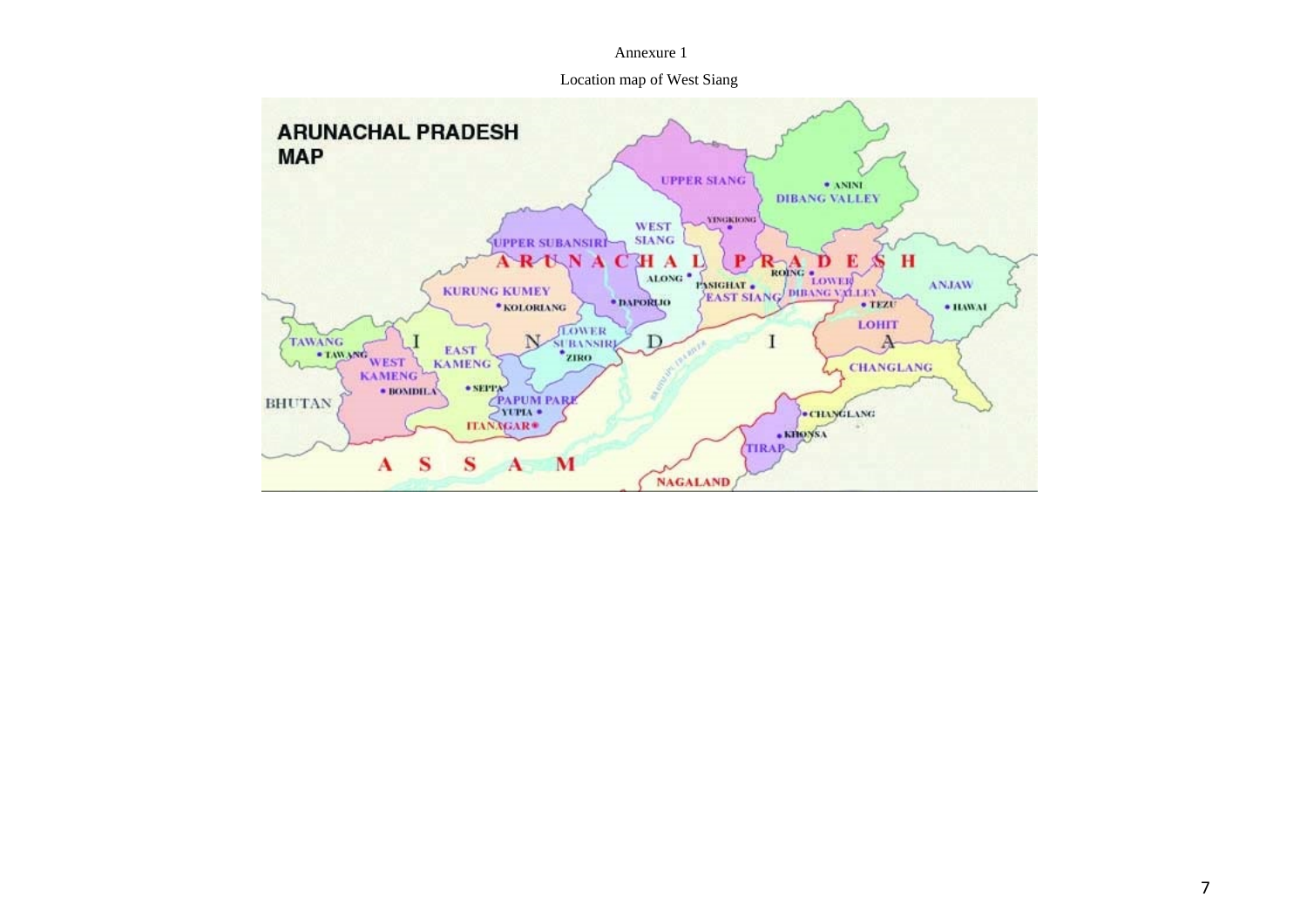#### **2.0 Strategies for weather related contingencies**

#### **2.1 Drought-Pre-Monsoon (Last week of March to First week of April) Normal**

#### **Drought (Rainfed situation)**

| <b>Condition</b>        |                                |                                                                       | <b>Suggested Contingency measures</b>                                                                                                                                |                                                                                                                                                                                                                                                                                                                                                                         |                   |  |
|-------------------------|--------------------------------|-----------------------------------------------------------------------|----------------------------------------------------------------------------------------------------------------------------------------------------------------------|-------------------------------------------------------------------------------------------------------------------------------------------------------------------------------------------------------------------------------------------------------------------------------------------------------------------------------------------------------------------------|-------------------|--|
| Early season drought    | <b>Major Farming situation</b> | Normal Crop/                                                          | Change in crop                                                                                                                                                       | Agronomic measures                                                                                                                                                                                                                                                                                                                                                      | Remarks on        |  |
| (delayed onset)         |                                | <b>Cropping system</b>                                                | / $c$ ropping system $c$                                                                                                                                             |                                                                                                                                                                                                                                                                                                                                                                         | Implementation    |  |
|                         |                                |                                                                       | including variety                                                                                                                                                    |                                                                                                                                                                                                                                                                                                                                                                         |                   |  |
| Delay by 2 weeks        | 600-1000 m MSL                 | Jhum paddy                                                            | No change                                                                                                                                                            | • Incorporation of organic manure                                                                                                                                                                                                                                                                                                                                       | Line dept schemes |  |
| $(2nd$ to $3rd$ week of | <b>Shallow to moderately</b>   |                                                                       |                                                                                                                                                                      | • Growing of drought tolerant varieties                                                                                                                                                                                                                                                                                                                                 | /RKVY/NFSM        |  |
| April)                  | deep coarse loamy Soils        |                                                                       |                                                                                                                                                                      |                                                                                                                                                                                                                                                                                                                                                                         |                   |  |
|                         |                                | Maize                                                                 | No change<br>• Short duration<br>crops/varieties<br>like RCM-1-<br>75, RCM-1-76<br>$\blacksquare$ Maize +<br>groundnut/soy<br>a bean/rice<br>bean inter<br>cropping. | • Conservation of pre-monsoon soil<br>moisture through soil/straw/grass<br>mulching practices<br>• Hydropriming/seed soaking in water for<br>24hr and followed by shade drying before<br>sowing.<br>Application of organic manure before<br>sowing.                                                                                                                     |                   |  |
|                         |                                | Soybean                                                               | No change                                                                                                                                                            | • Incorpotration of organic manure<br>• Growing of short duration varieties                                                                                                                                                                                                                                                                                             |                   |  |
|                         |                                | Millet<br>(finger/foxtail<br>millet)                                  | No Change<br>Short duration<br>crops/varieties<br>of finger millet<br>(VR-708, GPU-<br>67), foxtail<br>millet (SR-16,<br>Meera)                                      |                                                                                                                                                                                                                                                                                                                                                                         |                   |  |
|                         |                                | Vegetable crops<br>(Bottle gourd,<br>Chilli, beans,<br>okra, brinjal) | No Change<br>Punjab Round,<br>Pusa Sandesh,<br>Narendra<br>Shishir, Punjab<br>Komal.                                                                                 | Bottle gourd<br>• Use of organic manures (FYM 5 tones/ha<br>or vermicompost 1 ton/ha)<br>Raise crop on ridge-furrow or raised bed<br>planting system<br>• Conservation of soil moisture through<br>soil/straw/grass mulching practices.<br>Chilli<br>Kashi Anmol, Arka Lohit, Kashi Early,<br>IIHR-Sel. 132<br>Raise crop on ridge-furrow raised bed<br>planting system |                   |  |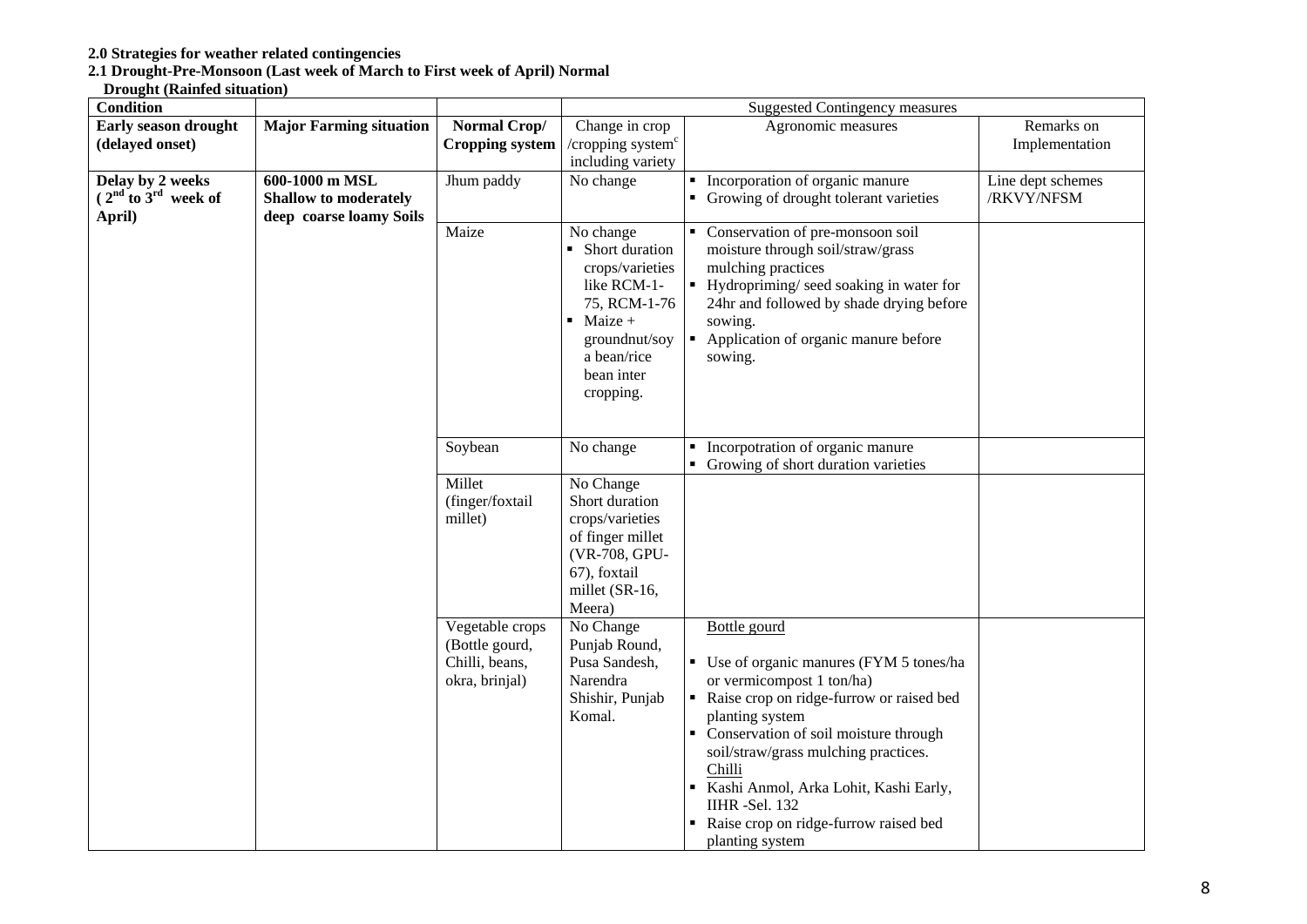|                                                                 |            |                                                                                                                                                                                                                    | • Use of organic manures (FYM 5 tones/ha<br>or vermicompost 1 ton/ha) to enhance<br>water holding capacity of soil<br>• Conservation of soil moisture through<br>soil/straw/grass mulching practices.<br>• Do not allow weeds to grow during<br>plant's early growth stage.<br>• Mixed cropping of various vegetable<br>crops. |                                 |
|-----------------------------------------------------------------|------------|--------------------------------------------------------------------------------------------------------------------------------------------------------------------------------------------------------------------|--------------------------------------------------------------------------------------------------------------------------------------------------------------------------------------------------------------------------------------------------------------------------------------------------------------------------------|---------------------------------|
|                                                                 | Ginger     | No change                                                                                                                                                                                                          | Application of organic manures before<br>sowing & deep ploughing 2-3 times.<br>Mulching with locally available materials                                                                                                                                                                                                       | Line dept schemes<br>/RKVY/MIDH |
|                                                                 | Turmeric   | No change                                                                                                                                                                                                          | Application of organic manures before<br>sowing & deep ploughing 2-3 times.<br>Mulching with locally available materials                                                                                                                                                                                                       | Line dept schemes<br>/RKVY/MIDH |
| Above 1000 m MSL<br><b>Shallow coarse loamy</b><br><b>Soils</b> | Jhum paddy | No change                                                                                                                                                                                                          | Growing of drought<br>tolerant varieties                                                                                                                                                                                                                                                                                       | Line dept schemes<br>/RKVY/NFSM |
|                                                                 | Maize      | No change<br>• Short duration<br>crops/varieties<br>like RCM-1-<br>75, RCM-1-<br>76,<br>Allrounder,<br>$HQPM-1$ ,<br>$DA-61A$<br>$\blacksquare$ Maize +<br>groundnut/soy<br>a bean/rice<br>bean inter<br>cropping. | Conservation of pre-monsoon soil<br>moisture through soil/straw/grass<br>mulching practices<br>• Hydropriming/ seed soaking in water for<br>24hr and followed by shade drying before<br>sowing.<br>• Application of organic manure before<br>sowing.                                                                           |                                 |
|                                                                 | Millet     | No Change<br>Short duration<br>crops/varieties<br>of finger millet<br>(VR-708, GPU-<br>67), foxtail<br>millet (SR-16,<br>Meera)                                                                                    |                                                                                                                                                                                                                                                                                                                                |                                 |
|                                                                 | Vegetable  | No change<br>- Punjab<br>Round, Pusa<br>Sandesh,                                                                                                                                                                   | Bottle gourd (round)<br>• Use of organic manures (FYM 5 tones/ha<br>or vermicompost 1 ton/ha)<br>• Raise crop on ridge-furrow or raised bed                                                                                                                                                                                    |                                 |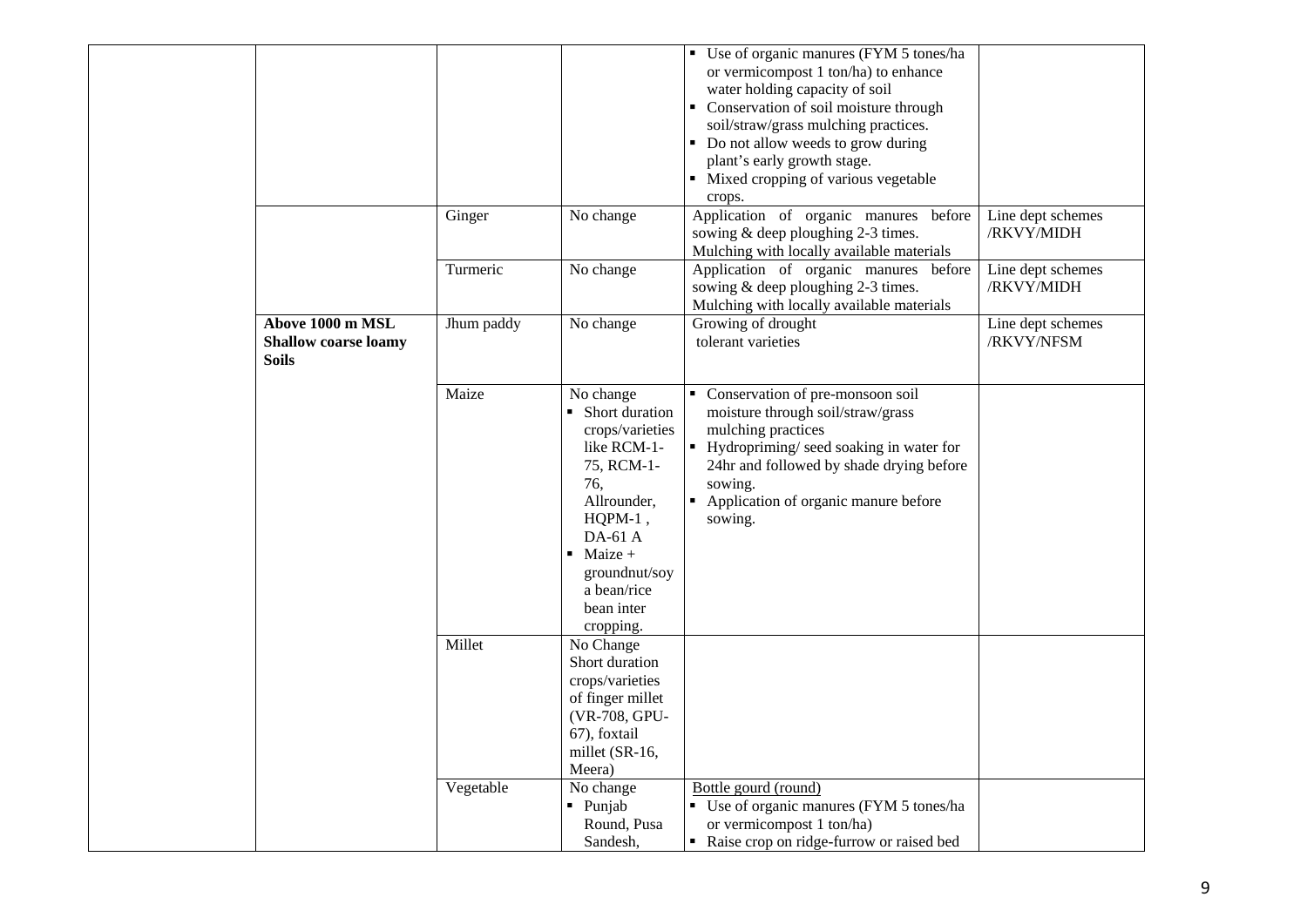|  |            | Narendra<br>Shishir,<br>Punjab<br>Komal.<br>Mixed<br>cropping of<br>various<br>vegetable<br>crops. | planting system<br>Conservation of soil moisture through<br>п.<br>soil/straw/grass mulching practices.<br>Chilli<br>Kashi Anmol, Arka Lohit, Kashi Early,<br>IIHR - Sel. $132$<br>Raise crop on ridge-furrow raised bed<br>planting system<br>Use of organic manures (FYM 5 tones/ha<br>or vermicompost 1 ton/ha) to enhance<br>water holding capacity of soil<br>Conservation of soil moisture through<br>soil/straw/grass mulching practices.<br>Do not allow weeds to grow during<br>plant's early growth stage. |                                 |
|--|------------|----------------------------------------------------------------------------------------------------|---------------------------------------------------------------------------------------------------------------------------------------------------------------------------------------------------------------------------------------------------------------------------------------------------------------------------------------------------------------------------------------------------------------------------------------------------------------------------------------------------------------------|---------------------------------|
|  | Jhum paddy | No change<br>Short duration<br>varieties like<br>SARS-1, 2                                         |                                                                                                                                                                                                                                                                                                                                                                                                                                                                                                                     | Line dept schemes<br>/RKVY/NFSM |

#### **Normal onset of pre- monsoon**

| Early season drought<br>(Normal onset)                                                        | <b>Major Farming</b><br>situation                                                      | <b>Normal</b><br>Crop/croppin<br>g system                                | Crop management                                                                                                                                                                                     | Soil nutrient & moisture<br>conservation measures                                                                                      | <b>Remarks</b> on<br>Implementation        |
|-----------------------------------------------------------------------------------------------|----------------------------------------------------------------------------------------|--------------------------------------------------------------------------|-----------------------------------------------------------------------------------------------------------------------------------------------------------------------------------------------------|----------------------------------------------------------------------------------------------------------------------------------------|--------------------------------------------|
| <b>Normal onset</b><br>followed by 15-20<br>days dry spell after<br>sowing leading to<br>poor | 600-1000 m MSL<br><b>Shallow</b> to<br>moderately deep<br>coarse loamy<br><b>Soils</b> | Maize                                                                    | If the germination is less than 30% of<br>٠<br>optimum plant population, re sowing should<br>be done<br>Gap filling to be done to maintain optimum<br>plant density<br>Foliar application of 1% MoP | • Provide irrigation from the<br>available sources<br>Mulching with locally<br>available material                                      | Schemes from Line<br>Deptt.<br>/RKVY/ATMA  |
| germination/crop<br>stand etc.                                                                |                                                                                        | Millet<br>(finger/foxtail<br>millet)                                     | If the germination is less than 30% of<br>optimum plant population re sowing should<br>be done<br>Gap filling to be done to maintain optimum<br>plant density<br>Foliar application of 1% MoP       | • Provide irrigation from the<br>available sources<br>Mulching with locally<br>available material                                      |                                            |
|                                                                                               |                                                                                        | Vegetable<br>crops (Bottle<br>gourd, Chilli,<br>beans, okra,<br>brinjal) | Gap filling with available seedlings.<br>Foliar application of 1% MoP                                                                                                                               | Provide irrigation from<br>the available sources<br>Prefer Drip/sprinkler<br>irrigation<br>Mulching with locally<br>available material | Protected<br>cultivation to be<br>promoted |
|                                                                                               | Above 1000 m                                                                           | Maize                                                                    | If the germination is less than 30% of                                                                                                                                                              | • Provide irrigation from the                                                                                                          | Schemes from Line                          |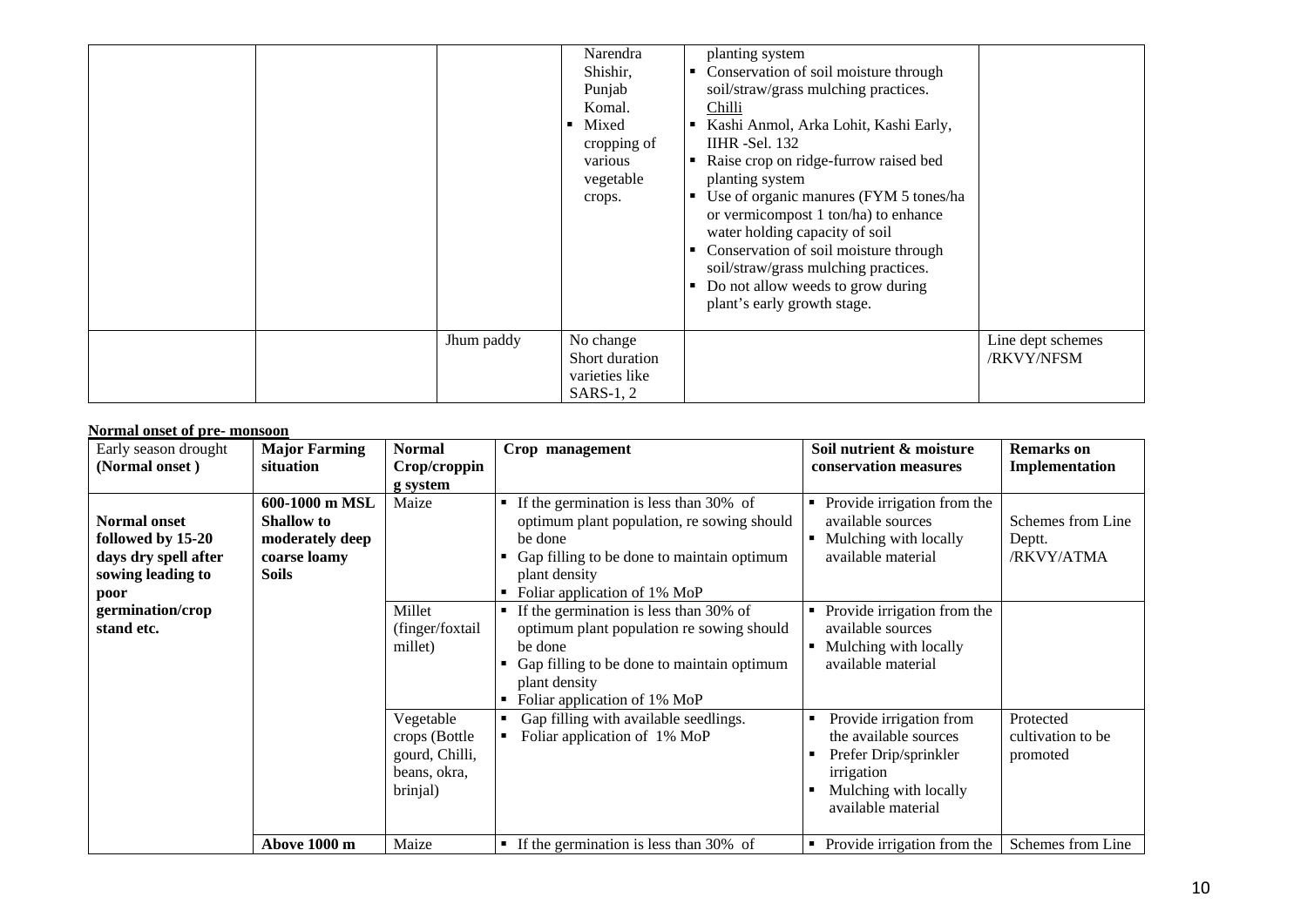| <b>MSL</b><br><b>Shallow coarse</b><br>loamy Soils |           | optimum plant population, re sowing should<br>be done<br>Gap filling to be done to maintain optimum<br>plant density<br>Foliar application of 1% MoP                                                         | available sources<br>Mulching with locally<br>available material                                                                       | Deptt.<br>/RKVY/ATMA                                                                         |
|----------------------------------------------------|-----------|--------------------------------------------------------------------------------------------------------------------------------------------------------------------------------------------------------------|----------------------------------------------------------------------------------------------------------------------------------------|----------------------------------------------------------------------------------------------|
|                                                    | Millet    | $\blacksquare$ If the germination is less than 30% of<br>optimum plant population re sowing should<br>be done<br>Gap filling to be done to maintain optimum<br>plant density<br>Foliar application of 1% MoP | Provide irrigation from the<br>available sources<br>Mulching with locally<br>available material                                        |                                                                                              |
|                                                    | Vegetable | Gap filling with available seedlings.<br>Foliar application of 1% MoP                                                                                                                                        | Provide irrigation from<br>the available sources<br>Prefer Drip/sprinkler<br>irrigation<br>Mulching with locally<br>available material | Protected<br>cultivation to be<br>promoted<br>Promoted rain<br>water harvesting<br>structure |

| <b>Condition</b>    |                      |                    | <b>Suggested Contingency measures</b> |                                            |                   |  |  |
|---------------------|----------------------|--------------------|---------------------------------------|--------------------------------------------|-------------------|--|--|
| Mid season drought  | <b>Major Farming</b> | <b>Normal Crop</b> | Crop management                       | Soil nutrient & moisture                   | <b>Remarks</b> on |  |  |
| (long dry spell,    | situation            | /cropping          |                                       | conservation measures                      | Implementation    |  |  |
| consecutive 2 weeks |                      | system             |                                       |                                            |                   |  |  |
| rainless $(>2.5$    |                      |                    |                                       |                                            |                   |  |  |
| mm)period)          |                      |                    |                                       |                                            |                   |  |  |
| Vegetative stage    | 600-1000 m           | Maize              | Weeding<br>٠                          | Provide irrigation from the available<br>٠ |                   |  |  |
|                     | <b>MSL</b>           |                    | Interculture<br>$\blacksquare$        | sources                                    |                   |  |  |
|                     | <b>Shallow</b> to    |                    | Foliar application of 1% MOP          | Mulching with locally available            |                   |  |  |
|                     | moderately deep      |                    |                                       | material                                   |                   |  |  |
|                     | coarse loamy         | Millet             | Weeding<br>٠                          | • Provide irrigation from the available    |                   |  |  |
|                     | <b>Soils</b>         | (finger/foxtail    | Interculture                          | sources                                    |                   |  |  |
|                     |                      | millet)            | Foliar application of 1% MoP          | Mulching with locally available            |                   |  |  |
|                     |                      |                    |                                       | material                                   |                   |  |  |
|                     |                      | Soybean            | Weeding<br>٠                          | Provide irrigation from the available      |                   |  |  |
|                     |                      |                    | Interculture<br>$\blacksquare$        | sources                                    |                   |  |  |
|                     |                      |                    | Foliar application of 1% MOP          | Mulching with locally available            |                   |  |  |
|                     |                      |                    |                                       | material                                   |                   |  |  |
|                     |                      | Vegetable crops    |                                       | Provide irrigation from the available      |                   |  |  |
|                     |                      | (Bottle gourd,     |                                       | sources                                    |                   |  |  |
|                     |                      | Chilli, beans,     |                                       | Prefer Drip/sprinkler irrigation<br>п      |                   |  |  |
|                     |                      | okra, brinjal)     |                                       |                                            |                   |  |  |
|                     |                      |                    |                                       |                                            |                   |  |  |
|                     |                      |                    |                                       |                                            |                   |  |  |
|                     | Above 1000 m         | Maize              | Weeding<br>٠                          | Provide irrigation from the available      |                   |  |  |
|                     | <b>MSL</b>           |                    | • Interculture                        | sources                                    |                   |  |  |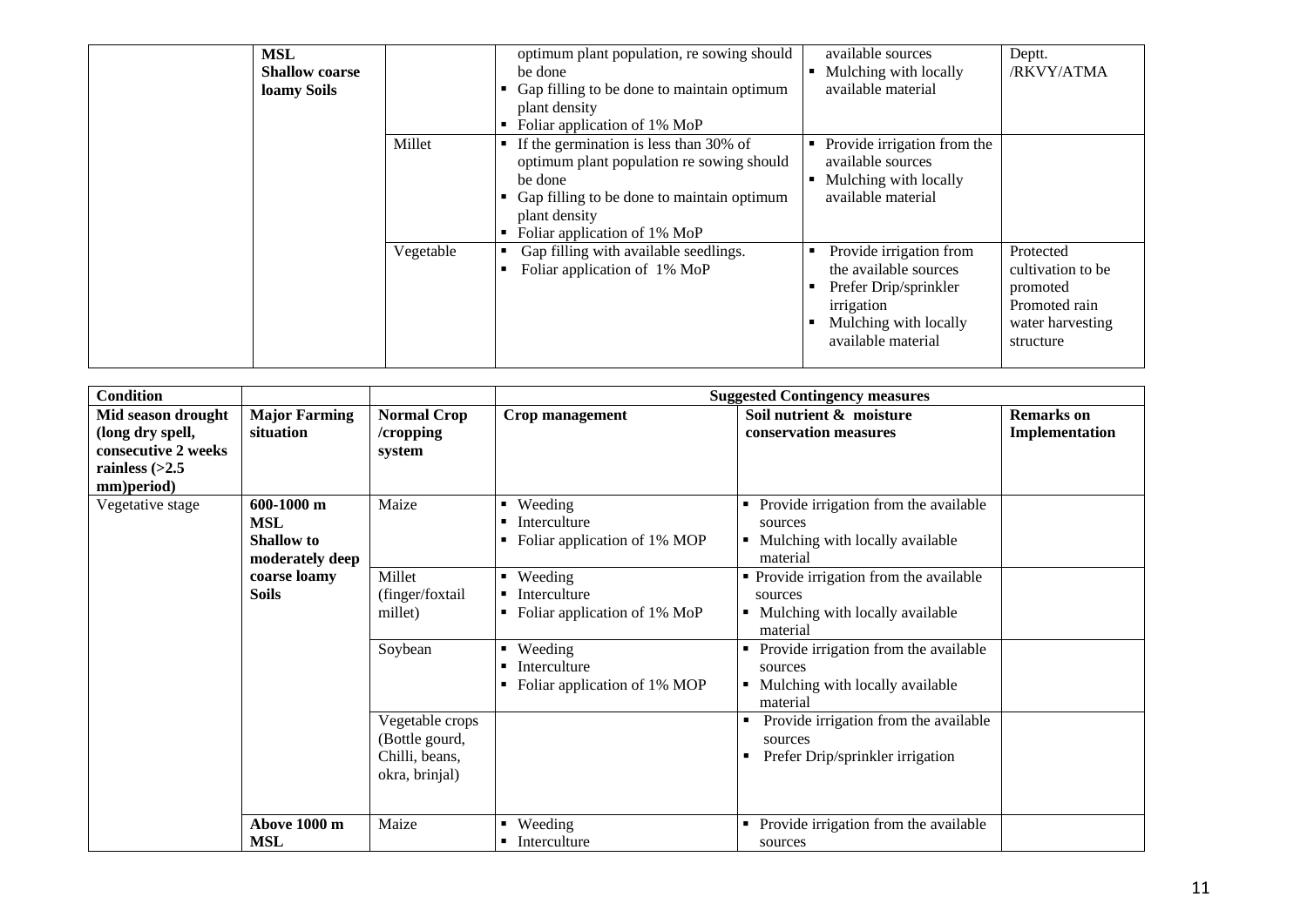| <b>Shallow coarse</b><br>loamy Soils |                  | • Foliar application of $1\%$ MoP | Mulching with locally available<br>material |  |
|--------------------------------------|------------------|-----------------------------------|---------------------------------------------|--|
|                                      | Millet           | Weeding<br>٠                      | • Provide irrigation from the available     |  |
|                                      | (finger/foxtail) | Interculture                      | sources                                     |  |
|                                      | millet)          | Foliar application of 1% MoP<br>٠ | Mulching with locally available             |  |
|                                      |                  |                                   | material                                    |  |
|                                      | Vegetable crops  |                                   | Provide irrigation from the available       |  |
|                                      | (Bottle gourd,   |                                   | sources                                     |  |
|                                      | Chilli, beans,   |                                   | Prefer Drip/sprinkler irrigation            |  |
|                                      | okra, brinjal)   |                                   |                                             |  |

| <b>Condition</b>                                                                  |                                                                                  |                                                                       | <b>Suggested Contingency measures</b>                                                                                                                  |                                                                                                        |                                     |  |  |
|-----------------------------------------------------------------------------------|----------------------------------------------------------------------------------|-----------------------------------------------------------------------|--------------------------------------------------------------------------------------------------------------------------------------------------------|--------------------------------------------------------------------------------------------------------|-------------------------------------|--|--|
| Mid season drought<br>(long dry spell,<br>consecutive 2 weeks<br>rainless $(>2.5$ | <b>Major Farming</b><br>situation                                                | <b>Normal Crop</b><br>/cropping<br>system                             | Crop management                                                                                                                                        | Soil nutrient & moisture<br>conservation measures                                                      | <b>Remarks</b> on<br>Implementation |  |  |
| mm)period)<br>Reproductive stage                                                  | 600-1000 m<br><b>MSL</b><br><b>Shallow</b> to<br>moderately deep<br>coarse loamy | Maize                                                                 | Weeding<br>٠<br>Interculture<br>$\blacksquare$<br>Foliar application of 1% MoP<br>$\blacksquare$<br>Application of Organic NPK<br>(liquid formulation) | Provide irrigation from the available<br>٠<br>sources<br>• Mulching with locally available<br>material |                                     |  |  |
|                                                                                   | <b>Soils</b>                                                                     | Millet<br>(finger/foxtail<br>millet)                                  | Weeding<br>$\blacksquare$<br>Interculture<br>Foliar application of 1% MOP                                                                              | • Provide irrigation from the available<br>sources<br>• Mulching with locally available<br>material    |                                     |  |  |
|                                                                                   |                                                                                  | Vegetable crops<br>(Bottle gourd,<br>Chilli, beans,<br>okra, brinjal) |                                                                                                                                                        | Provide irrigation from the available<br>sources<br>Prefer Drip/sprinkler irrigation                   |                                     |  |  |
|                                                                                   | Above 1000 m<br><b>MSL</b><br><b>Shallow coarse</b><br>loamy Soils               | Maize                                                                 | Weeding<br>٠<br>Interculture<br>Foliar application of 1% MOP                                                                                           | Provide irrigation from the available<br>sources<br>• Mulching with locally available<br>material      |                                     |  |  |
|                                                                                   |                                                                                  | Millet<br>(finger/foxtail<br>millet)                                  | Weeding<br>$\blacksquare$<br>Interculture<br>$\blacksquare$<br>Foliar application of 1% MOP                                                            | • Provide irrigation from the available<br>sources<br>• Mulching with locally available<br>material    |                                     |  |  |
|                                                                                   |                                                                                  | Vegetable crops<br>(Bottle gourd,<br>Chilli, beans,<br>okra, brinjal) |                                                                                                                                                        | Provide irrigation from the available<br>sources<br>Prefer Drip/sprinkler irrigation                   |                                     |  |  |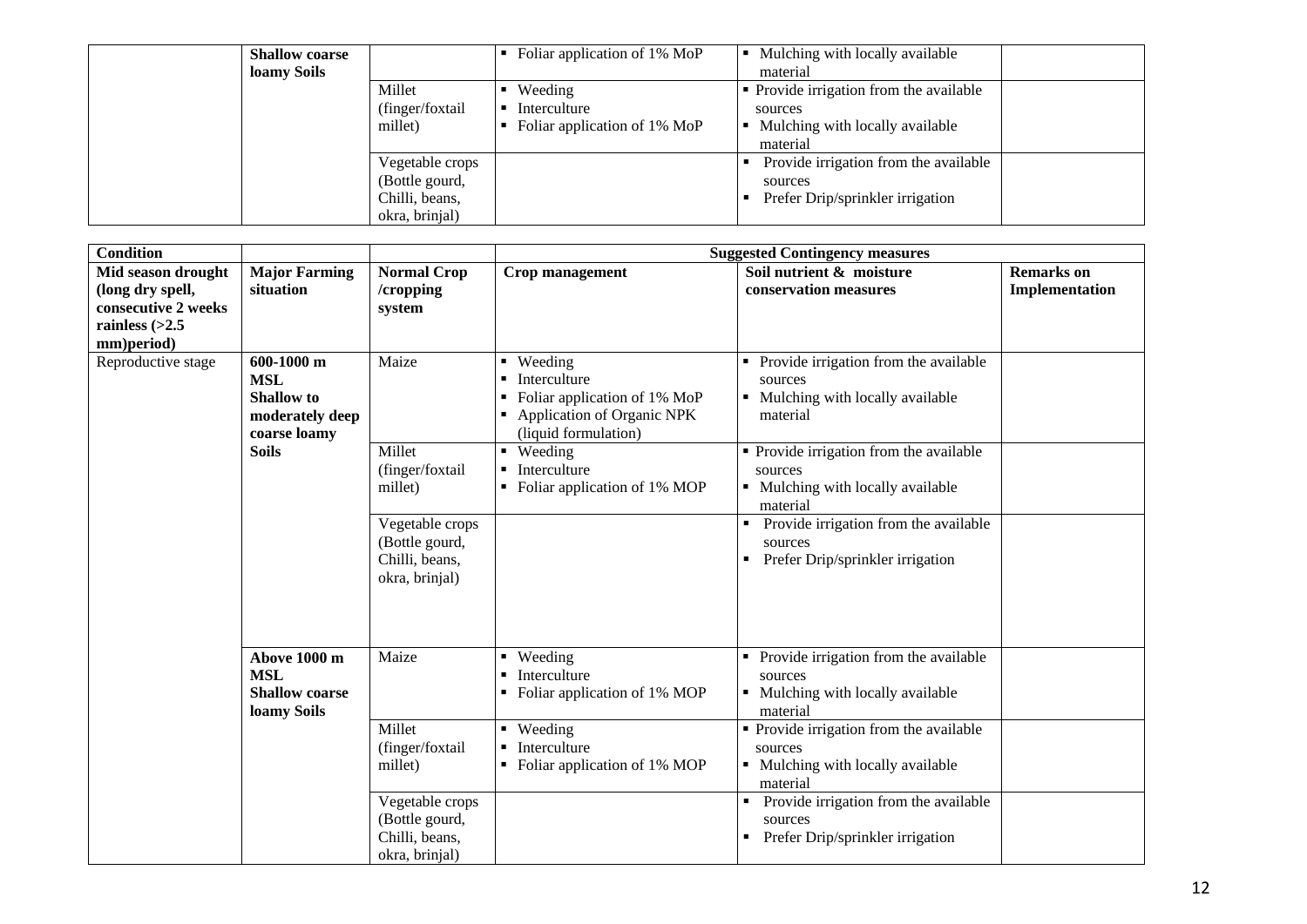| <b>Condition</b>        |                       |                  |                            | <b>Suggested Contingency measures</b> |                                  |
|-------------------------|-----------------------|------------------|----------------------------|---------------------------------------|----------------------------------|
| <b>Terminal drought</b> | <b>Major Farming</b>  | <b>Normal</b>    | Crop management            | <b>Rabi Crop planning</b>             | <b>Remarks on Implementation</b> |
| (Early withdrawal of    | situation             | Crop/cropping    |                            |                                       |                                  |
| monsoon)                |                       | system           |                            |                                       |                                  |
|                         | $600-1000$ m          | WRC/TRC (Paddy)  | Harvest at physiological   | • Planning for zero tillage           | Schemes from Line                |
|                         | MSL                   |                  | maturity.                  | cultivation of pea, toria etc.        | Deptt./RKVY/ATMA                 |
|                         | <b>Shallow</b> to     |                  |                            | Preparation for cole crops            |                                  |
|                         | moderately            | Millet           | Harvest at physiological   | Planning for zero tillage             |                                  |
|                         | deep coarse           | (finger/foxtail  | maturity.                  | cultivation of pea, toria etc.        |                                  |
|                         | loamy Soils           | millet)          |                            | Preparation for cole crops            |                                  |
|                         |                       |                  |                            |                                       |                                  |
|                         |                       | Soybean          | <b>Harvest at maturity</b> | -Planning for cole crops              |                                  |
|                         | Above 1000 m          | WRC/TRC (Paddy)  | - Harvest at physiological | • Planning for zero tillage           | Schemes from Line                |
|                         | MSL                   |                  | maturity.                  | cultivation of pea, toria etc.        | Deptt./RKVY/ATMA                 |
|                         | <b>Shallow coarse</b> |                  |                            | Preparation for cole crops            |                                  |
|                         | loamy Soils           | Millet           | Harvest at physiological   | -Planning for zero tillage            |                                  |
|                         |                       | (finger/foxtail) | maturity.                  | cultivation of pea, toria etc.        |                                  |
|                         |                       | millet)          |                            | <b>Preparation for cole crops</b>     |                                  |

# **2.2 Drought**- **Normal onset of monsoon (1st week of June) Normal**

| <b>Condition</b>                                                        |                                                                               |                                   |                                                                                                                        | <b>Suggested Contingency measures</b>                                                                                            |                                     |
|-------------------------------------------------------------------------|-------------------------------------------------------------------------------|-----------------------------------|------------------------------------------------------------------------------------------------------------------------|----------------------------------------------------------------------------------------------------------------------------------|-------------------------------------|
| <b>Early</b><br>season<br>drought<br>(delayed<br>onset)                 | <b>Major Farming</b><br>situation                                             | Normal Crop / Cropping<br>system  | Change in crop<br>/cropping system<br>including variety                                                                | <b>Agronomic measures</b>                                                                                                        | <b>Remarks</b> on<br>Implementation |
| Delay by 2<br><b>MSL</b><br>weeks<br>(3 <sup>rd</sup> week)<br>of June) | $600-1000$ m<br><b>Shallow</b> to<br>moderately<br>deep coarse<br>loamy Soils | WRC/TRC (Paddy)                   | No change<br>Short duration<br>vars. RCM-9,<br><b>RCM-10,</b><br><b>RCM</b> 11,<br>$CAU-R-1$ ,<br>TTB-404,<br>TTB-303, | Closer spacing of 15x15 cm and 4-5 seedlings/hill<br>Weeding is to be done 15 and 35 days after transplanting.<br>$\blacksquare$ |                                     |
|                                                                         |                                                                               | Millet (finger/foxtail<br>millet) | No Change<br>Short duration<br>crops/varieties<br>of finger<br>millet (VR-<br>708, GPU-<br>67), foxtail                |                                                                                                                                  |                                     |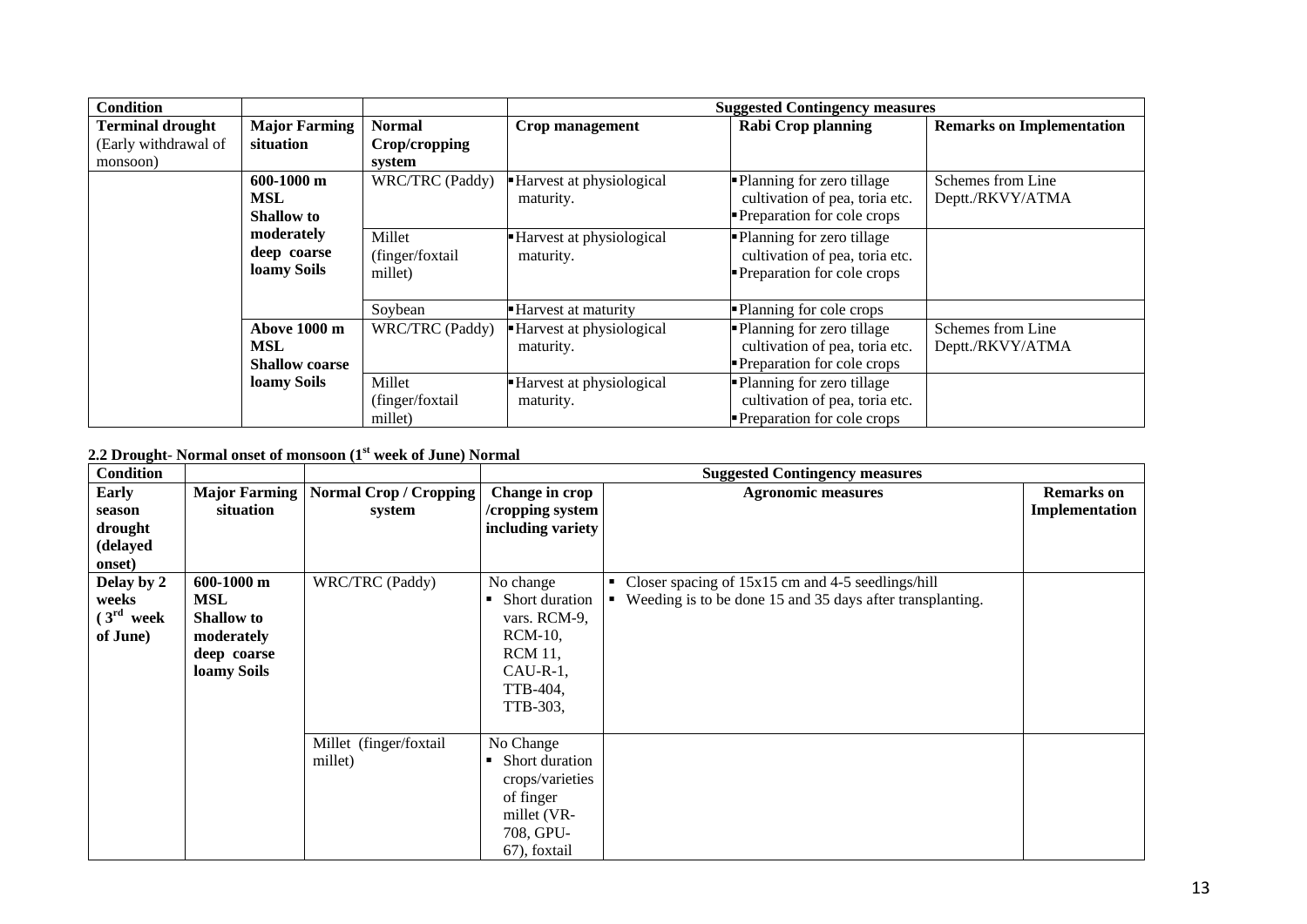|                                                                    | Vegetable crops (Bottle<br>gourd, Chilli, beans,<br>okra, brinjal) | millet (SR-<br>16, Arjuna,<br>Prasad)<br>10% higher seed<br>rate<br><b>Bottle gourd</b><br>$\blacksquare$ Punjab<br>Round, Pusa<br>Sandesh.<br>Narendra<br>Shishir,<br>Punjab<br>Komal.<br><b>Chilli</b><br>Kashi Anmol,<br>$\blacksquare$<br>Arka Lohit,<br>Kashi Early,<br>IIHR-Sel.<br>132<br>Mixed<br>٠<br>cropping of<br>various<br>vegetable<br>crops. | <b>Bottle gourd</b><br>• Use of organic manures (FYM 5 tones/ha or vermicompost 1<br>ton/ha)<br>Raise crop on ridge-furrow or raised bed planting system<br>• Conservation of soil moisture through soil/straw/grass<br>mulching practices.<br><b>Chilli</b><br>Raise crop on ridge-furrow raised bed planting system<br>• Use of organic manures (FYM 5 tones/ha or vermicompost 1<br>ton/ha) to enhance water holding capacity of soil<br>• Conservation of soil moisture through soil/straw/grass<br>mulching practices.<br>• Do not allow weeds to grow during plant's early growth stage. |  |
|--------------------------------------------------------------------|--------------------------------------------------------------------|--------------------------------------------------------------------------------------------------------------------------------------------------------------------------------------------------------------------------------------------------------------------------------------------------------------------------------------------------------------|------------------------------------------------------------------------------------------------------------------------------------------------------------------------------------------------------------------------------------------------------------------------------------------------------------------------------------------------------------------------------------------------------------------------------------------------------------------------------------------------------------------------------------------------------------------------------------------------|--|
| Above 1000 m<br><b>MSL</b><br><b>Shallow coarse</b><br>loamy Soils | WRC/TRC (Paddy)                                                    | No change<br>• Short duration<br>vars. Megha<br>Rice 1 and<br>Megha Rice 2,                                                                                                                                                                                                                                                                                  | Closer spacing of $10x10$ cm and 4-5 seedlings/hill<br>• Weeding is to be done 15 and 35 days after transplanting.                                                                                                                                                                                                                                                                                                                                                                                                                                                                             |  |
|                                                                    | Millet                                                             | No Change<br>Short duration<br>crops/varieties<br>of finger millet<br>(VR-708, GPU-<br>67), foxtail<br>millet (SR-16,<br>Meera)                                                                                                                                                                                                                              |                                                                                                                                                                                                                                                                                                                                                                                                                                                                                                                                                                                                |  |
|                                                                    | Off season vegetable<br>crop                                       | No change                                                                                                                                                                                                                                                                                                                                                    | Cabbage<br><b>Cauliflower</b><br><b>Chilli</b>                                                                                                                                                                                                                                                                                                                                                                                                                                                                                                                                                 |  |

**Note: Generally the delay in onset of monsoon by 4 weeks is not applicable.**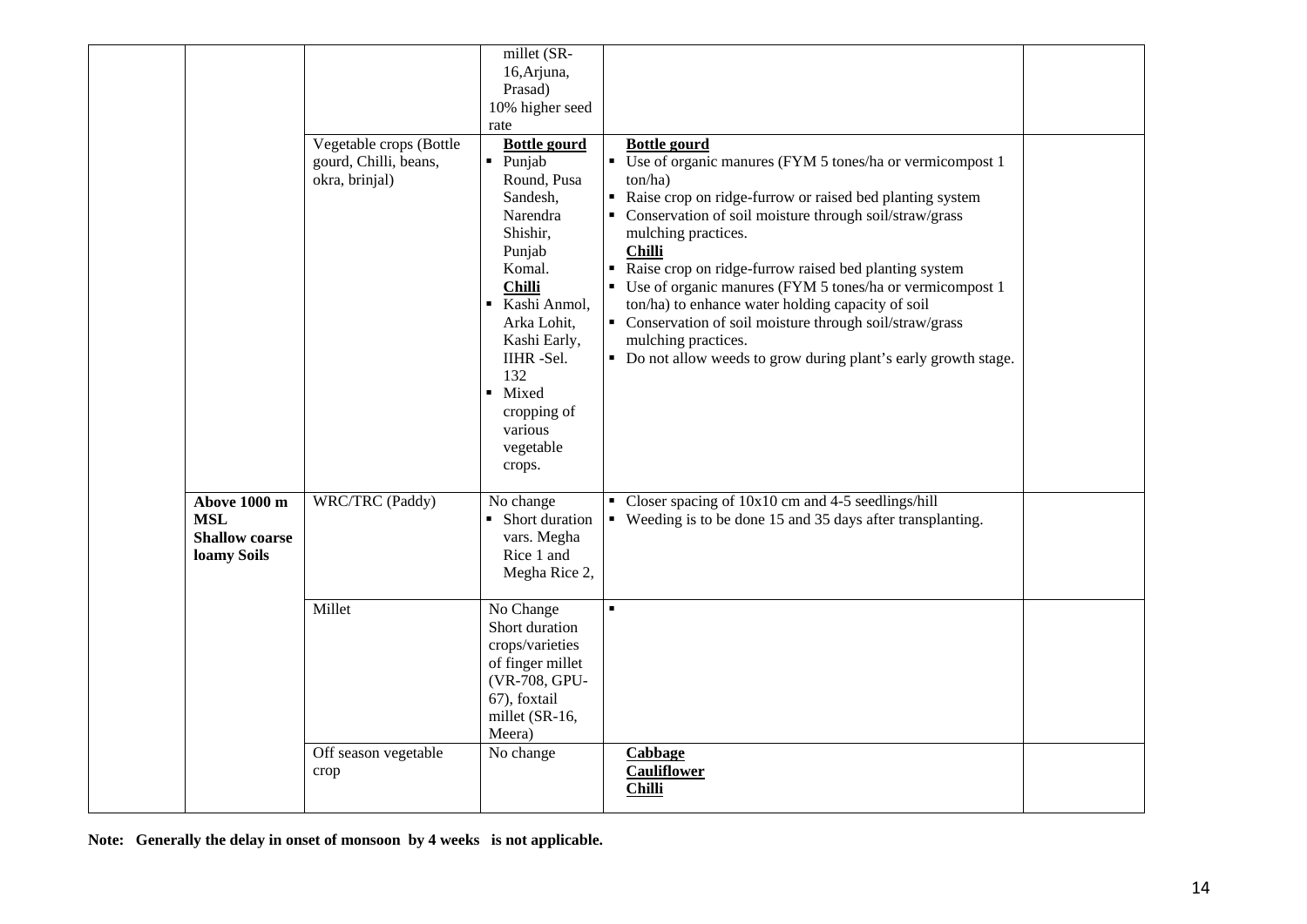| <b>Condition</b>                                           |                    |                                                     | <b>Suggested Contingency measures</b>            |                          |
|------------------------------------------------------------|--------------------|-----------------------------------------------------|--------------------------------------------------|--------------------------|
| Early season drought<br><b>Major Farming</b>               | <b>Normal</b>      | Crop management                                     | Soil nutrient & moisture                         | <b>Remarks</b> on        |
| (Normal onset)<br>situation                                | Crop/croppin       |                                                     | conservation measures                            | Implementation           |
|                                                            | g system           |                                                     |                                                  |                          |
| 600-1000 m MSL<br><b>Normal onset</b><br><b>Shallow</b> to | WRC/TRC<br>(Paddy) | Gap filling<br>■ Weeding to be done                 | Provide irrigation from the<br>available sources | Schemes from Line        |
| followed by 15-20<br>moderately deep                       |                    | Foliar application of 1% MOP                        |                                                  | Deptt.                   |
| days dry spell after<br>coarse loamy                       |                    | Application of organic manure,                      |                                                  | /RKVY/ATMA               |
| sowing leading to<br><b>Soils</b>                          |                    | wherever possible                                   |                                                  |                          |
| poor                                                       |                    | Timely plant protection of measures for             |                                                  |                          |
| germination/crop                                           |                    | brown spot, thrips                                  |                                                  |                          |
| stand etc.                                                 | Millet             | Gap filling<br>п.                                   | Provide irrigation from the<br>$\blacksquare$    |                          |
|                                                            | (finger/foxtail    | • Weeding                                           | available sources                                |                          |
|                                                            | millet)            | Foliar application of 1% MOP                        |                                                  |                          |
|                                                            |                    | • Application of organic manure,                    |                                                  |                          |
|                                                            |                    | wherever possible                                   |                                                  |                          |
|                                                            | Off season         | • Mulching with locally available material          | Provide irrigation from the<br>$\blacksquare$    | Protected cultivation to |
|                                                            | vegetable crop     | • Foliar application of 1% MOP                      | available sources                                | be promotteed            |
|                                                            |                    |                                                     |                                                  |                          |
|                                                            |                    |                                                     |                                                  |                          |
| Above 1000 m                                               | WRC/TRC            | • Weeding to be done                                | Provide irrigation from the                      | Schemes from Line        |
| <b>MSL</b>                                                 | (Paddy)            | • Foliar application of 1% MOP                      | available sources                                | Deptt.                   |
| <b>Shallow coarse</b>                                      |                    | Application of organic manure,                      |                                                  | /RKVY/ATMA               |
| loamy Soils                                                |                    | wherever possible                                   |                                                  |                          |
|                                                            |                    | Timely plant protection of measures for             |                                                  |                          |
|                                                            |                    | brown spot, thrips                                  |                                                  |                          |
|                                                            | Millet             | • Gap filling                                       | Provide irrigation from the<br>$\blacksquare$    |                          |
|                                                            | (finger/foxtail    | • Weeding                                           | available sources                                |                          |
|                                                            | millet)            | Foliar application of 1% MOP                        |                                                  |                          |
|                                                            |                    | Application of organic manure,<br>wherever possible |                                                  |                          |
|                                                            | Off season         | Mulching with locally available material            | Provide irrigation from the<br>$\blacksquare$    | Protected cultivation to |
|                                                            | vegetable crop     | • Foliar application of 1% MOP                      | available sources                                | be promoted              |
|                                                            |                    |                                                     |                                                  | Promoted rain water      |
|                                                            |                    |                                                     |                                                  | harvesting structure     |

#### **Normal onset of monsoon**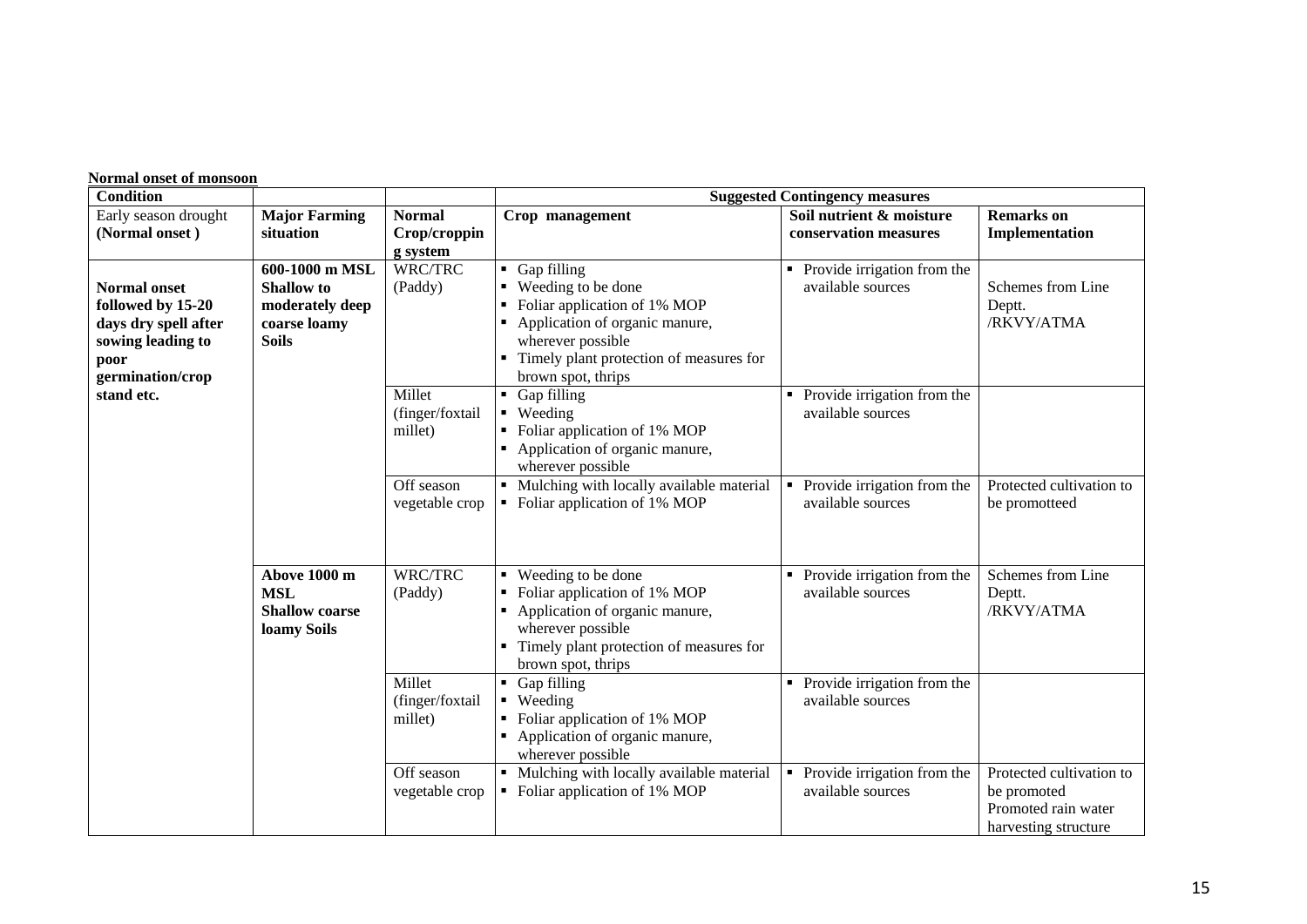| <b>Condition</b>                                                                                |                                                                  |                                           |                                                                                                                                       | <b>Suggested Contingency measures</b>                      |                                           |
|-------------------------------------------------------------------------------------------------|------------------------------------------------------------------|-------------------------------------------|---------------------------------------------------------------------------------------------------------------------------------------|------------------------------------------------------------|-------------------------------------------|
| Mid season drought<br>(long dry spell,<br>consecutive 2 weeks<br>rainless $(>2.5$<br>mm)period) | <b>Major Farming</b><br>situation                                | <b>Normal Crop</b><br>/cropping<br>system | Crop management                                                                                                                       | Soil nutrient & moisture<br>conservation measures          | <b>Remarks</b> on<br>Implementation       |
| Vegetative stage                                                                                | 600-1000 m<br><b>MSL</b><br><b>Shallow</b> to<br>moderately deep | WRC/TRC<br>(Paddy)                        | Weeding to be done<br>٠<br>Foliar application of 1% MOP<br>Timely plant protection of<br>measures for brown spot, thrips              | Provide irrigation from the available<br>٠<br>sources      | Schemes from Line<br>Deptt.<br>/RKVY/ATMA |
|                                                                                                 | coarse loamy<br><b>Soils</b>                                     | Millet<br>(finger/foxtail<br>millet)      | Weeding<br>٠<br>Foliar application of 1% MOP                                                                                          | • Provide irrigation from the available<br>sources         |                                           |
|                                                                                                 | Above 1000 m<br>MSL<br><b>Shallow coarse</b><br>loamy Soils      | WRC/TRC<br>(Paddy)                        | Weeding to be done<br>$\blacksquare$<br>Foliar application of 1% MOP<br>Timely plant protection of<br>measures for brown spot, thrips | Provide irrigation from the available<br>٠<br>sources<br>٠ |                                           |
|                                                                                                 |                                                                  | Millet<br>(finger/foxtail<br>millet)      | Weeding<br>$\blacksquare$<br>Foliar application of 1% MOP                                                                             | Provide irrigation from the available<br>٠<br>sources      |                                           |

| <b>Condition</b>    |                       |                    | <b>Suggested Contingency measures</b> |                                         |                   |
|---------------------|-----------------------|--------------------|---------------------------------------|-----------------------------------------|-------------------|
| Mid season drought  | <b>Major Farming</b>  | <b>Normal Crop</b> | Crop management                       | Soil nutrient & moisture                | <b>Remarks</b> on |
| (long dry spell,    | situation             | /cropping          |                                       | conservation measures                   | Implementation    |
| consecutive 2 weeks |                       | system             |                                       |                                         |                   |
| rainless $(>2.5$    |                       |                    |                                       |                                         |                   |
| mm)period)          |                       |                    |                                       |                                         |                   |
| Reproductive stage  | $600-1000$ m          | WRC/TRC            | Foliar application of 1% MOP          | Provide irrigation from the available   |                   |
|                     | <b>MSL</b>            | (Paddy)            | Timely plant protection of            | sources                                 | Schemes from Line |
|                     | <b>Shallow</b> to     |                    | measures for gundhi bug,              |                                         | Deptt.            |
|                     | moderately deep       |                    |                                       |                                         | /RKVY/ATMA        |
|                     | coarse loamy          | Millet             | Foliar application of 1% MOP<br>٠     | • Provide irrigation from the available |                   |
|                     | <b>Soils</b>          | (finger/foxtail    |                                       | sources                                 |                   |
|                     |                       | millet)            |                                       |                                         |                   |
|                     | Above 1000 m          | WRC/TRC            | Foliar application of 1% MOP<br>٠     | Provide irrigation from the available   |                   |
|                     | MSL                   | (Paddy)            | Timely plant protection of<br>٠       | sources                                 |                   |
|                     | <b>Shallow coarse</b> |                    | measures for gundhi bug               |                                         |                   |
|                     | loamy Soils           | Millet (finger     | Foliar application of 1% MOP<br>٠     | Provide irrigation from the available   |                   |
|                     |                       | /foxtail millet)   |                                       | sources                                 |                   |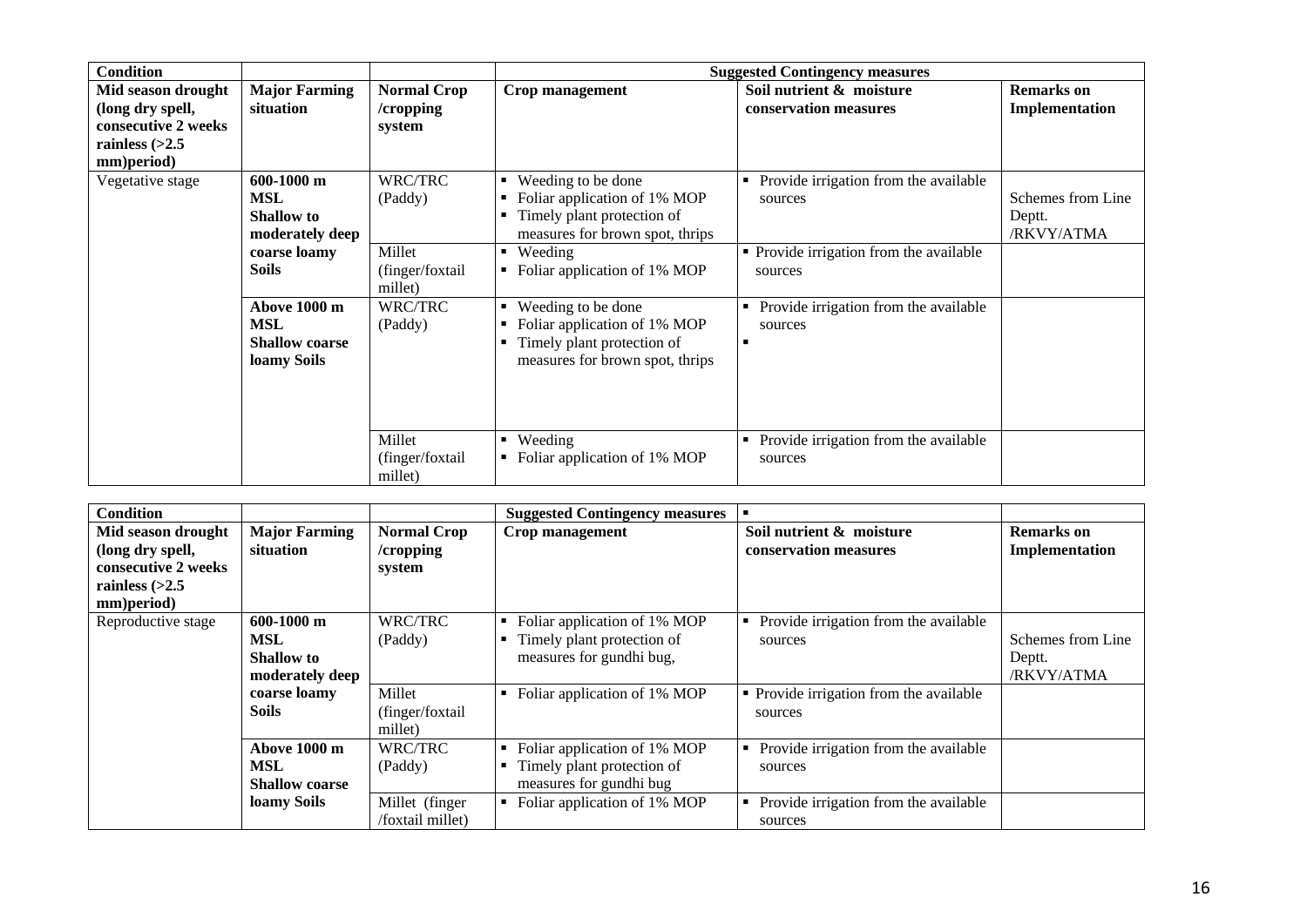| <b>Condition</b>        |                       |                 |                          | <b>Suggested Contingency measures</b> |                                  |
|-------------------------|-----------------------|-----------------|--------------------------|---------------------------------------|----------------------------------|
| <b>Terminal drought</b> | <b>Major Farming</b>  | <b>Normal</b>   | Crop management          | <b>Rabi Crop planning</b>             | <b>Remarks on Implementation</b> |
| (Early withdrawal of    | situation             | Crop/cropping   |                          |                                       |                                  |
| monsoon)                |                       | system          |                          |                                       |                                  |
|                         | $600-1000$ m          | WRC/TRC (Paddy) | Harvest at physiological | • Planning for zero tillage           | Schemes from Line                |
|                         | <b>MSL</b>            |                 | maturity.                | cultivation of pea, toria etc.        | Deptt./RKVY/ATMA                 |
|                         | <b>Shallow to</b>     |                 |                          | Preparation for cole crops            |                                  |
|                         | moderately            | Millet          | Harvest at physiological | Planning for zero tillage             |                                  |
|                         | deep coarse           | (finger/foxtail | maturity.                | cultivation of pea, toria etc.        |                                  |
|                         | loamy Soils           | millet)         |                          | Preparation for cole crops            |                                  |
|                         |                       |                 |                          |                                       |                                  |
|                         |                       |                 |                          |                                       |                                  |
|                         | Above 1000 m          | WRC/TRC (Paddy) | Harvest at physiological | • Planning for zero tillage           | Schemes from Line                |
|                         | MSL                   |                 | maturity.                | cultivation of pea, toria etc.        | Deptt./RKVY/ATMA                 |
|                         | <b>Shallow coarse</b> |                 |                          | Preparation for cole crops            |                                  |
|                         | loamy Soils           | Millet          | Harvest at physiological | • Planning for zero tillage           |                                  |
|                         |                       | (finger/foxtail | maturity.                | cultivation of pea, toria etc.        |                                  |
|                         |                       | millet)         |                          | Preparation for cole crops            |                                  |

**2.2 Unusual rains (untimely, unseasonal etc)** (for both Rainfed and irrigated situations)

| <b>Condition</b>                                                                  | <b>Suggested contingency measure</b>                                                                                |                                                                                                                              |                                                                                                                                           |                                                                                       |  |
|-----------------------------------------------------------------------------------|---------------------------------------------------------------------------------------------------------------------|------------------------------------------------------------------------------------------------------------------------------|-------------------------------------------------------------------------------------------------------------------------------------------|---------------------------------------------------------------------------------------|--|
| <b>Continuous high</b><br>rainfall in a short<br>span leading to<br>water logging | <b>Vegetative stage</b>                                                                                             | <b>Flowering stage</b>                                                                                                       | Crop maturity stage                                                                                                                       | Post harvest                                                                          |  |
| Paddy                                                                             | Drainage of excess water from the<br>field                                                                          | Immediate provision of drainage<br>system                                                                                    | • Drain out excess water<br>■ Harvest at physiological<br>maturity                                                                        | • Shifting to a safer<br>place<br>• Dry in shade and in<br>well ventilated space      |  |
| Maize                                                                             | Provide drainage                                                                                                    | Provide drainage                                                                                                             | • Drain out excess water<br>■ Harvest at physiological<br>maturity                                                                        | • Shifting to a safer<br>place<br>• Dry in shade and in<br>well ventilated space      |  |
| Milllet                                                                           | Drainage of excess water                                                                                            | Immediate provision of drainage<br>system                                                                                    | • Drain out excess water<br>■ Harvest at physiological<br>maturity                                                                        | Proper drying                                                                         |  |
| Soybean                                                                           | Drainage of excess water from the<br>field                                                                          | Immediate provision of drainage<br>system                                                                                    | • Drain out the excess water<br>■ Harvest at maturity                                                                                     | Proper drying                                                                         |  |
| Horticulture                                                                      |                                                                                                                     |                                                                                                                              |                                                                                                                                           |                                                                                       |  |
| Crop 1 Orange                                                                     | In hills and humid region, terrace<br>method of plantation should be<br>followed.<br>Irrigation system such as ring | • Cover crops (such as rape,<br>mustard, sunhemp, cowpea,etc)<br>can be followed to develop<br>organic matter in the orchard | ■ Harvesting can be delayed upto<br>60-75 days by spraying pre-<br>harvest chemical <i>i.e.</i> 2-4D at<br>$20ppm + GA$ at $10ppm + 0.2%$ | ■ Fruits are to be stored<br>in well aerated farm<br>shed or house to avoid<br>loses. |  |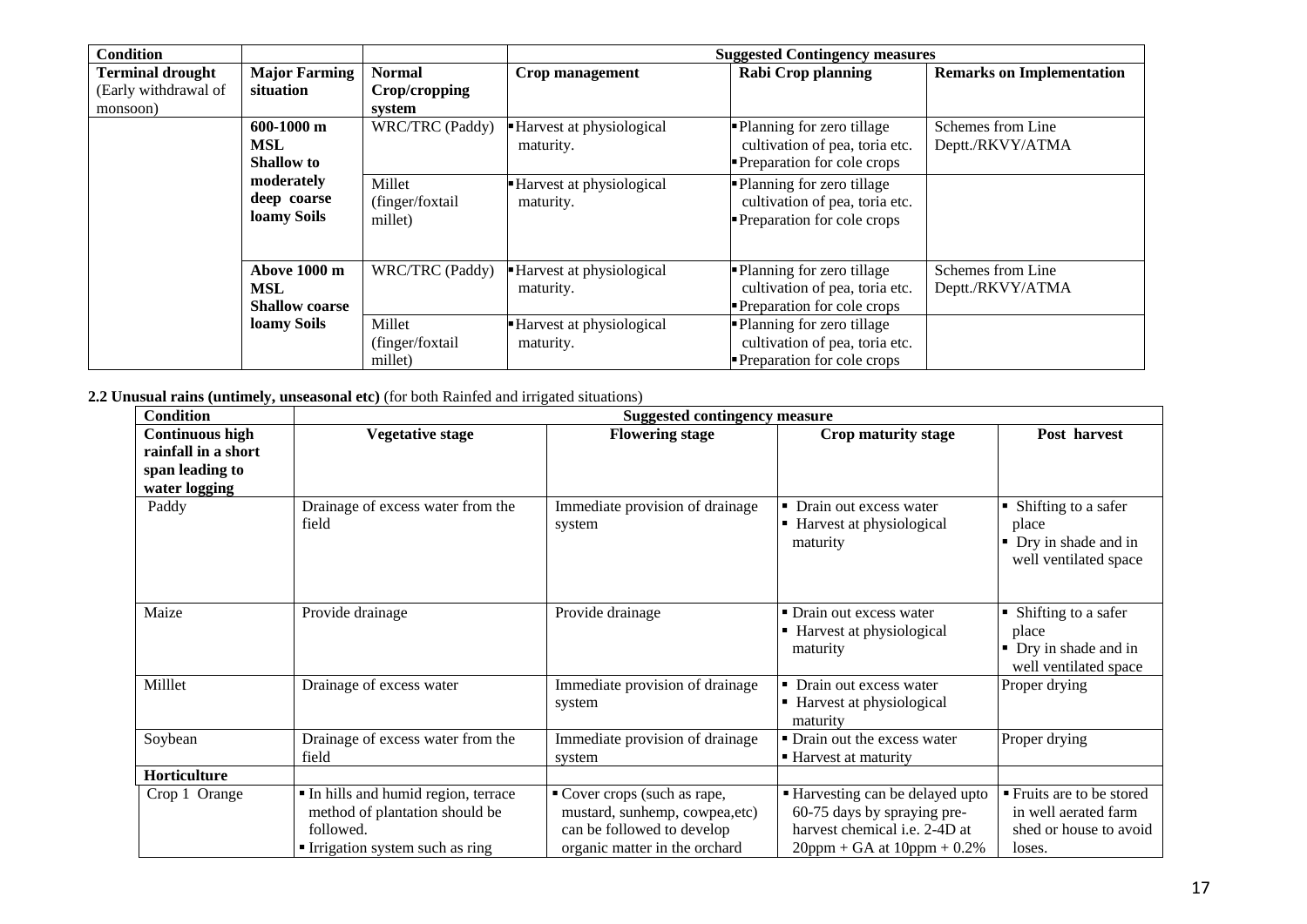|                                 | method, furrow method and basin<br>method with good drainage facilities<br>should be adopted.                                                                                                                                                                               | soil. Usually should be done<br>during pre-bearing stage of citrus<br>trees.<br>Green manuring can also be<br>practiced.<br>• Proper drainage system<br>Application of chemicals in<br>inducing flowering in orange. Ex<br>Paclobuterazol @2.5-10gm/tree<br>or CCC @ 1000-3000ppm. | Kcl on maturing fruits.<br>Harvesting can be delayed. In<br>citrus even after full maturity,<br>the fruits can be left on the tree<br>for 2-3 weeks without<br>deterioration which facilitates<br>prolong harvesting.<br>Harvesting of ripe fruit should<br>be followed before rain.<br>• While picking, the stem end<br>should be cut close to the fruit<br>without damaging the rind.<br>Hence avoiding fungal<br>infection. | Storing at $8 - 100C$<br>with $85 - 90$ % RH is<br>preferred.                                                                                                                                   |
|---------------------------------|-----------------------------------------------------------------------------------------------------------------------------------------------------------------------------------------------------------------------------------------------------------------------------|------------------------------------------------------------------------------------------------------------------------------------------------------------------------------------------------------------------------------------------------------------------------------------|--------------------------------------------------------------------------------------------------------------------------------------------------------------------------------------------------------------------------------------------------------------------------------------------------------------------------------------------------------------------------------------------------------------------------------|-------------------------------------------------------------------------------------------------------------------------------------------------------------------------------------------------|
| Crop 2 Pineapple                | Good drainage system should be<br>adopted because its roots are<br>sensitive to water logging.<br>· Make trenches/furrows in between<br>ridges to facilitate drainage of<br>excess water                                                                                    | Application of chemicals in<br>inducing flowering. Ex<br>Ethephon 2mg in 100-140mg<br>Bentonite gives 90-100% floral<br>induction. Or NAA @ 25ppm or<br>2, 4-D $@5$ -10ppm is also used as<br>forcing agent.                                                                       | Harvesting can be delayed<br>• Water logging at this stage<br>affects the fruit quality. So<br>proper drainage system should<br>be installed.                                                                                                                                                                                                                                                                                  | ■ Fruits are to be stored<br>in well aerated farm<br>shed or house to avoid<br>loses.<br>■ Pineapples can be<br>stored at a<br>temperature of 7.5-<br>12°C and RH 70-90%<br>for 4 weeks.        |
| Crop 3 Ginger                   | Prevalence of high humidity<br>throughout the crop period is<br>desirable.<br>Proper Drainage channels are to be<br>provided when there is stagnation of<br>water.<br>• Mulching the beds with green mulch<br>or organic waste is an important<br>operation for ginger.     | • Provision of drainage to remove<br>excess water.<br><b>Earthing up should be followed</b><br>by manuring.<br>" Field bunding to prevent entry of<br>water from surrounding areas.                                                                                                | • Dry weather before harvesting<br>is necessary. So harvesting can<br>be delayed.                                                                                                                                                                                                                                                                                                                                              | • Shifting of the<br>produce to a drier<br>place.<br><b>Harvesting should be</b><br>done before rain as far<br>as possible<br>• Drying to remove<br>excess moisture of<br>produce.              |
| Crop 4 Turmeric                 | • Prevalence of high humidity<br>throughout the crop period is<br>desirable.<br>• Proper Drainage channels are to be<br>provided when there is stagnation of<br>water.<br>• Mulching the beds with green mulch<br>or organic waste is an important<br>operation for ginger. | • Provision of drainage to remove<br>excess water.<br>" Earthing up should be followed<br>by manuring.<br>" Field bunding to prevent entry of<br>water from surrounding areas.                                                                                                     | • Dry weather before harvesting<br>is necessary. So harvesting can<br>be delayed.                                                                                                                                                                                                                                                                                                                                              | $\blacksquare$ Shifting of the<br>produce to a drier<br>place.<br><b>Harvesting should be</b><br>done before rain as far<br>as possible<br>• Drying to remove<br>excess moisture of<br>produce. |
| Crop 5Vegetables<br>(cucurbits) | Grow crop on ridge-furrow (25-30<br>cm high) or furrow irrigated raised<br>bed (90 cm wide and 20 cm high)<br>planting system to avoid water                                                                                                                                | Application of effective plant<br>regulators for sex expression are<br>maleic hydrazine (MH) and 2, 4-<br>5 tri-iodobenzoic acid (TIBA) @                                                                                                                                          | Cucurbits are usually harvested<br>when it's tender and young. So<br>harvesting can be done early<br>and marketed immediately.                                                                                                                                                                                                                                                                                                 | $\blacksquare$ Harvesting of the<br>produce before the<br>rain occurs.<br>$\blacksquare$ Shifting of the                                                                                        |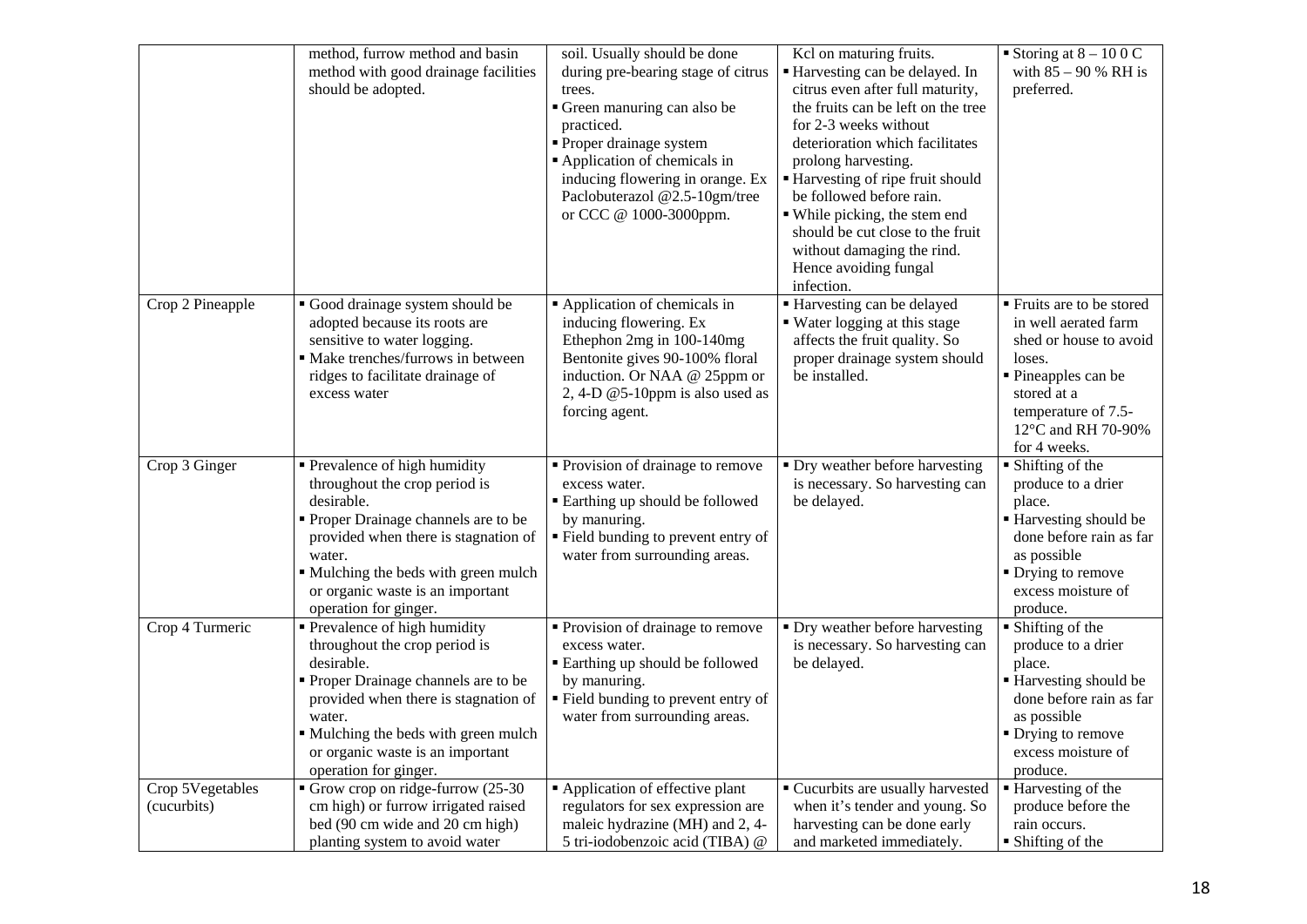|                                                                                         | logging situation<br>• Provision of drainage to remove<br>excess water.<br>• Earthing up of plants.<br>" Field bunding to prevent entry of<br>water from surrounding areas.<br>• Staking should be properly<br>followed. Rainy season crops can be<br>trained on a bower made of<br>bamboos and sticks. | 50ppm. Boron @ 3ppm and<br>calcium @ 20ppm is also<br>effective.<br>• Provision of drainage to remove<br>excess water.<br>■ Earthing up of plants.<br>■ Field bunding to prevent entry of<br>water from surrounding areas.                                                                                     |                                                                                                                                                                                                                                                                                       | produce to drier place<br>or Cold storage                                                                                                                                                                                     |
|-----------------------------------------------------------------------------------------|---------------------------------------------------------------------------------------------------------------------------------------------------------------------------------------------------------------------------------------------------------------------------------------------------------|----------------------------------------------------------------------------------------------------------------------------------------------------------------------------------------------------------------------------------------------------------------------------------------------------------------|---------------------------------------------------------------------------------------------------------------------------------------------------------------------------------------------------------------------------------------------------------------------------------------|-------------------------------------------------------------------------------------------------------------------------------------------------------------------------------------------------------------------------------|
| Crop 5 Apple                                                                            | " Trees can't tolerate wet soil during<br>growing season. So, proper drainage<br>system should be installed                                                                                                                                                                                             | • Continuous supply of irrigation<br>with proper drainage.<br>· Pollinizer varieties should be<br>more planted. Ex Granny Smith,<br>Golden Delicious, Mc Intosh,<br>etc.<br>• Flood irrigation can be used only<br>when abundant water is<br>available.<br>Sod culture can also be adopted<br>in between rows. | • Spray of chemicals to inhibit<br>fruit drop. Ex $2,4,5$ -T @<br>20ppm or 2,4,5-TCPA @<br>15ppm<br>• Use of plant bio-regulators to<br>delay ripening and improve<br>storability. Ex Daminozide or<br>commonly called Alar @<br>1000ppm sprayed before 60<br>days before harvest.    | Apples can be<br>successfully stored for<br>4-8 months at $-1.1$ to<br>0°C and 85-90 % RH.                                                                                                                                    |
| <b>Heavy rainfall with</b><br>high speed winds in<br>a short span <sup>2</sup><br>Crop1 | <b>NA</b>                                                                                                                                                                                                                                                                                               | <b>NA</b>                                                                                                                                                                                                                                                                                                      | NA                                                                                                                                                                                                                                                                                    | NA                                                                                                                                                                                                                            |
| Horticulture<br>Crop1 Orange                                                            | Intercroping with cover crop or sod<br>culture to prevent soil erosion.<br>" Earthing up of young plants to avoid<br>uprooting due to wind.<br>• Provide proper drainage facilities.                                                                                                                    | ■ Wind break around the orchard<br>to protect crop from wind<br>damage<br>• Provide drainage                                                                                                                                                                                                                   | ■ Harvest ripe fruit before<br>windstorm.<br>• Propping heavy bearing tree<br>and weak tree by bamboo pole.<br>■ Harvesting can be delayed upto<br>60-75 days by spraying pre-<br>harvest chemical <i>i.e.</i> 2-4D at<br>$20$ ppm + GA at $10$ ppm + 0.2%<br>Kcl on maturing fruits. | ■ Fruits are to be stored<br>in well aerated farm<br>shed or house to avoid<br>loses.<br>■ Packed the fruit in<br>perforated polythene<br>bag, boxes, crates, etc.<br>and store at<br>temperature of 10 -11<br>0 C & 92 % RH. |
| Crop 2 Pineapple                                                                        | <b>Earthing up plants for better</b><br>development and anchorage.<br>· Make trenches/furrows in between<br>ridges to facilitate drainage of<br>excess water.                                                                                                                                           | • Earthing up to prevent<br>uprooting.                                                                                                                                                                                                                                                                         | • Delay harvesting                                                                                                                                                                                                                                                                    | $\overline{\text{F}}$ Fruits are to be stored<br>in well aerated farm<br>shed or house to avoid<br>loses.                                                                                                                     |
| Crop 3 Ginger                                                                           | ■ For newly planted crops, staking<br>should be provided.<br>• Plant base need to be covered by                                                                                                                                                                                                         | • Proper drainage system should<br>be followed.<br>• Earthing up to prevent                                                                                                                                                                                                                                    | ■ Harvest at physiological<br>maturity stage.                                                                                                                                                                                                                                         | <b>Harvesting should be</b><br>done before rain as far<br>as possible,                                                                                                                                                        |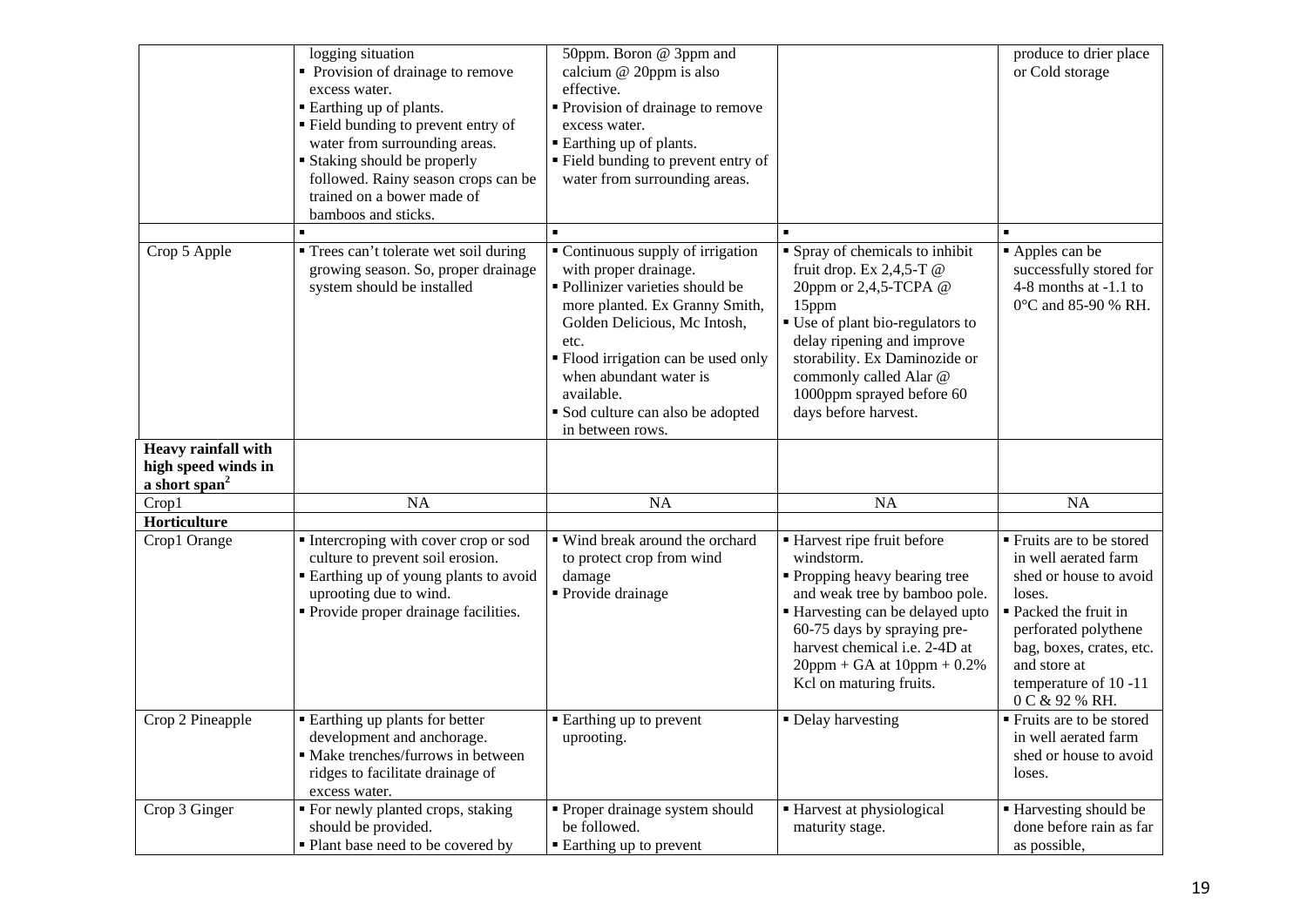|                                                 | suitable planting material.                                                                                                                                                                                                                                                                                                               | uprooting.                                                                                                                                                                                                                                                                                                                                                                  |                                                                                                                                                                                            | $\blacksquare$ Drying to remove<br>excess moisture of                                                     |
|-------------------------------------------------|-------------------------------------------------------------------------------------------------------------------------------------------------------------------------------------------------------------------------------------------------------------------------------------------------------------------------------------------|-----------------------------------------------------------------------------------------------------------------------------------------------------------------------------------------------------------------------------------------------------------------------------------------------------------------------------------------------------------------------------|--------------------------------------------------------------------------------------------------------------------------------------------------------------------------------------------|-----------------------------------------------------------------------------------------------------------|
|                                                 |                                                                                                                                                                                                                                                                                                                                           |                                                                                                                                                                                                                                                                                                                                                                             |                                                                                                                                                                                            | produce. (desirable                                                                                       |
|                                                 |                                                                                                                                                                                                                                                                                                                                           |                                                                                                                                                                                                                                                                                                                                                                             |                                                                                                                                                                                            | moisture level 10%)                                                                                       |
| Crop 4 Turmeric                                 | ■ For newly planted crops, staking<br>should be provided.                                                                                                                                                                                                                                                                                 | • Proper drainage system should<br>be followed.                                                                                                                                                                                                                                                                                                                             | ■ Harvest at physiological<br>maturity stage.                                                                                                                                              | ■ Harvesting should be<br>done before rain as far                                                         |
|                                                 | • Plant base need to be covered by                                                                                                                                                                                                                                                                                                        | ■ Earthing up to prevent                                                                                                                                                                                                                                                                                                                                                    |                                                                                                                                                                                            | as possible,                                                                                              |
|                                                 | suitable planting material.                                                                                                                                                                                                                                                                                                               | uprooting.                                                                                                                                                                                                                                                                                                                                                                  |                                                                                                                                                                                            | • Drying to remove                                                                                        |
|                                                 |                                                                                                                                                                                                                                                                                                                                           |                                                                                                                                                                                                                                                                                                                                                                             |                                                                                                                                                                                            | excess moisture of                                                                                        |
|                                                 |                                                                                                                                                                                                                                                                                                                                           |                                                                                                                                                                                                                                                                                                                                                                             |                                                                                                                                                                                            | produce. (desirable                                                                                       |
|                                                 |                                                                                                                                                                                                                                                                                                                                           |                                                                                                                                                                                                                                                                                                                                                                             |                                                                                                                                                                                            | moisture level 10%)                                                                                       |
| Crop 5 Vegetables<br>(cucurbits)                | • Provision of drainage to remove<br>excess water.<br>• Earthing up of plants.<br><b>Ensure proper staking of crop</b><br>wherever required<br>Intercroping with cover crop or sod<br>culture to prevent soil erosion.<br>Green manuring can also be<br>practiced<br>" Field bunding to prevent entry of<br>water from surrounding areas. | Spray maleic Hydrazide @<br>50ppm aqueous solution at 2 and<br>4 leaf stages to stimulate vine<br>growth, giving more female<br>flowers.<br>• Provision of drainage to remove<br>excess water.<br>■ Wind break around the orchard<br>to protect crop from wind<br>damage<br><b>Earthing up and propping to</b><br>prevent uprooting.<br>" Field bunding to prevent entry of | • Picking of fruits at right edible<br>stage depends upon individual<br>varieties and marketing<br>requirements. Fruits are<br>harvested, packed in baskets<br>and transported to markets. | • The fruits can be<br>stored for 2-3 weeks<br>at 15-20°C and RH<br>75% in a well-<br>ventilated chamber. |
|                                                 |                                                                                                                                                                                                                                                                                                                                           | water from surrounding areas.                                                                                                                                                                                                                                                                                                                                               |                                                                                                                                                                                            |                                                                                                           |
| <b>Outbreak of pests</b><br>and diseases due to |                                                                                                                                                                                                                                                                                                                                           |                                                                                                                                                                                                                                                                                                                                                                             |                                                                                                                                                                                            |                                                                                                           |
| unseasonal rains                                |                                                                                                                                                                                                                                                                                                                                           |                                                                                                                                                                                                                                                                                                                                                                             |                                                                                                                                                                                            |                                                                                                           |
| Paddy (Blast)                                   | • Use trap crops for prediction of                                                                                                                                                                                                                                                                                                        | ■ Spraying of Mancozeb $@$ 2g/lt                                                                                                                                                                                                                                                                                                                                            | • Drain out excess water to                                                                                                                                                                | • Sun drying to prevent                                                                                   |
|                                                 | disease.                                                                                                                                                                                                                                                                                                                                  | or spraying of Carbendazim @ 1                                                                                                                                                                                                                                                                                                                                              | avoid flooded conditions.                                                                                                                                                                  | spoliage and sprouting                                                                                    |
|                                                 | Removal and destruction of weed                                                                                                                                                                                                                                                                                                           | g/It.                                                                                                                                                                                                                                                                                                                                                                       |                                                                                                                                                                                            | of the harvested                                                                                          |
|                                                 | hosts in the field bunds and channels                                                                                                                                                                                                                                                                                                     |                                                                                                                                                                                                                                                                                                                                                                             |                                                                                                                                                                                            | grains.                                                                                                   |
| Paddy (Brown Spot)                              | $-DO$                                                                                                                                                                                                                                                                                                                                     | $-D0$                                                                                                                                                                                                                                                                                                                                                                       | $-Do-$                                                                                                                                                                                     | $-Do-$                                                                                                    |
| Paddy (Bacterial leaf<br>blight)                | • Destruction of weed hosts.                                                                                                                                                                                                                                                                                                              | • Spraying of streptomycin and<br>tetracycline.                                                                                                                                                                                                                                                                                                                             | • Drain out excess water to<br>avoid flooded conditions.                                                                                                                                   | $-DO$                                                                                                     |
| Paddy (Yellow Stem                              | • Collection and destruction of egg                                                                                                                                                                                                                                                                                                       | • Spraying of Chloropyriphos 20                                                                                                                                                                                                                                                                                                                                             | ■ Harvesting at the right stage.                                                                                                                                                           | $-DO$                                                                                                     |
| Borer)                                          | masses.                                                                                                                                                                                                                                                                                                                                   | EC @ 0.02 %.                                                                                                                                                                                                                                                                                                                                                                |                                                                                                                                                                                            |                                                                                                           |
| Paddy (Gall Midge)                              | Removal of alternate host plants<br>including weeds and grasses and<br>destruction of infected plants.                                                                                                                                                                                                                                    | • Providing proper drainage<br>system.                                                                                                                                                                                                                                                                                                                                      | ■ Harvesting at the right stage.                                                                                                                                                           | $-Do-$                                                                                                    |
| Maize (Stalk rot)                               | Removal of accumulated water<br>around the stalks by proper                                                                                                                                                                                                                                                                               | Rouging of affected plant and its<br>destruction.                                                                                                                                                                                                                                                                                                                           | $\blacksquare$ Spraying of streptocycline $@$<br>$0.020\%$ .                                                                                                                               | $\blacksquare$ Sun drying of the<br>harvested cob to                                                      |
|                                                 | drainage.                                                                                                                                                                                                                                                                                                                                 |                                                                                                                                                                                                                                                                                                                                                                             |                                                                                                                                                                                            | prevent spoilage.                                                                                         |
| Horticulture                                    |                                                                                                                                                                                                                                                                                                                                           |                                                                                                                                                                                                                                                                                                                                                                             |                                                                                                                                                                                            |                                                                                                           |
| Orange (Citrus Leaf                             | • Spraying of Fenvalerate and                                                                                                                                                                                                                                                                                                             | • Spraying of Fenvalerate and                                                                                                                                                                                                                                                                                                                                               | ■ Harvesting at the right stage                                                                                                                                                            | Store in cool place in                                                                                    |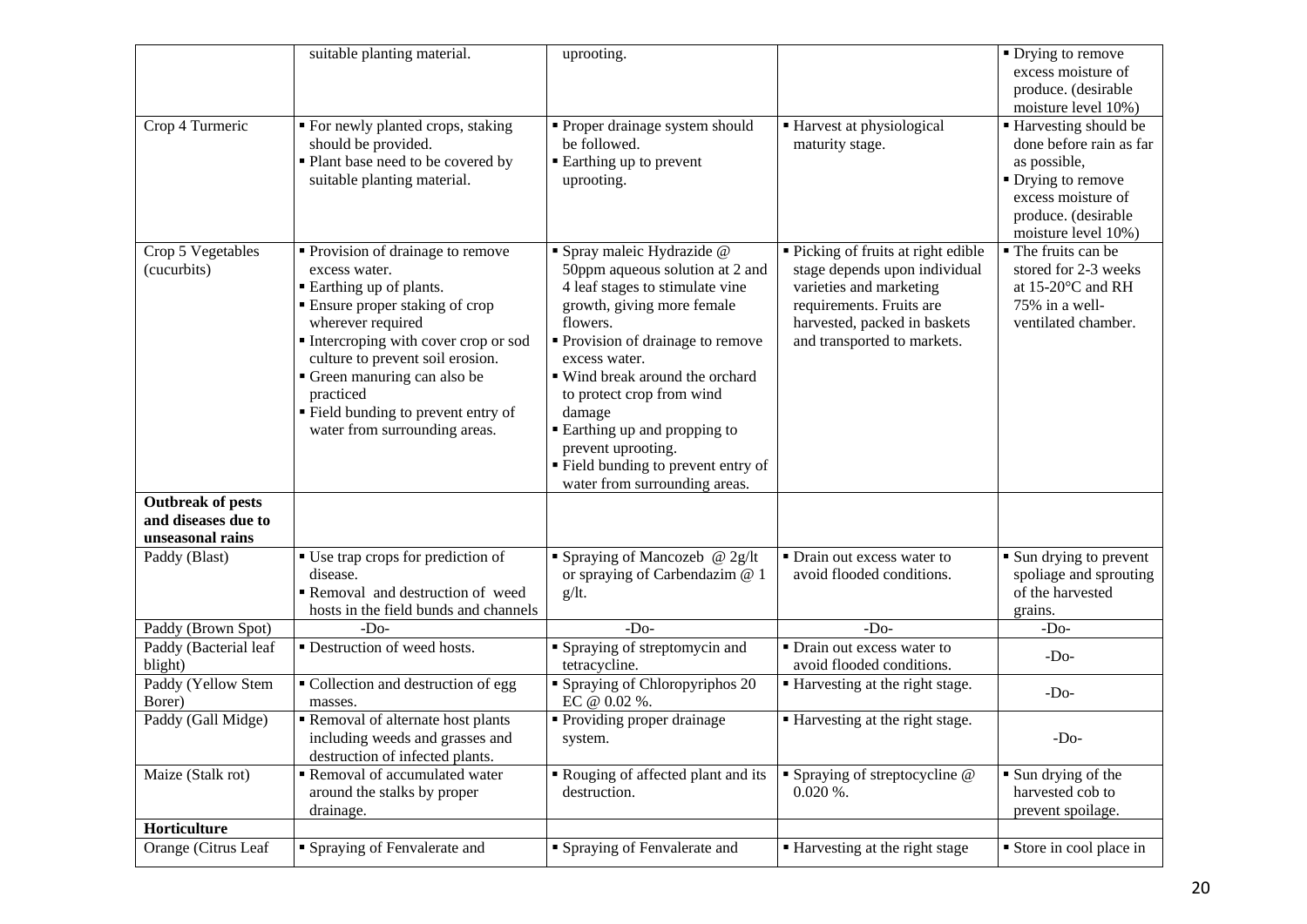| miner)                               | Cypermethrin for controlling leaf<br>minor.                                                                    | Cypermethrin for controlling<br>leaf minor.                                                                                                   | and proper handling of the<br>produce.                                           | crates, boxes etc                                            |
|--------------------------------------|----------------------------------------------------------------------------------------------------------------|-----------------------------------------------------------------------------------------------------------------------------------------------|----------------------------------------------------------------------------------|--------------------------------------------------------------|
| Orange (Citrus<br>butterfly)         | Hand picking of caterpillars and<br>pupae in the nursery.                                                      | • Spraying of Neem formulation<br>to control citrus butterly.                                                                                 | Harvesting at the right stage and<br>proper handling of the<br>produce.          | Store in cool place in<br>crates, boxes etc                  |
| Orange (Powdery<br>mildew in citrus) | Spraying of wettable sulpher and<br>carbendizim to control powdery<br>mildews.                                 | • Spraying of wettable sulpher,<br>bavistin $(0.1 %)$ and calixin $(0.1 %)$<br>$%$ ).                                                         | • Spraying of wettable sulpher<br>and carbendizim to control<br>powdery mildews. | Store in cool place in<br>crates, boxes etc.                 |
| Tomato                               | Removal of accumulated water by<br>proper drainage.<br>• Destroy the heavily<br>infested/infected plant parts. | Spraying of Sulfex $@$ 2 g/lt of<br>water.                                                                                                    | ■ Harvesting at the right stage<br>and proper handling.                          | Store in cool/dry<br>place packed in crates,<br>boxes etc.   |
| <b>Brinjal</b>                       | Removal of accumulated water by<br>proper drainage.<br>• Destroy the heavily<br>infested/infected plant parts. | Spraying of Sulfex $@$ 2 g/lt of<br>water.<br>• Soil dranching with<br>captan/Tiram @ 2/lt of water                                           | ■ Harvesting at the right stage<br>and proper handling of the<br>produce.        | ■ Store in cool/dry<br>place packed in crates,<br>boxes etc. |
| Cabbage                              | Removal of accumulated water by<br>proper drainage.<br>• Destroy the badly infested/infected<br>plant parts.   | Spraying of Sulfex $@$ 2 g/lt of<br>water.<br>• Soil dranching with<br>captan/Tiram. @ 2/lt of water<br>■ Streptocycline spray                | ■ Harvesting at the right stage<br>and proper handling of the<br>produce.        | ■ Store in cool/dry<br>place                                 |
| Cucurbits                            | $\blacksquare$ Manual collection & destruction of<br>eggs/grubs/larvae.                                        | • Spraying of carbaryl against leaf<br>eating caterpillars, Metalaxyl<br>against Powdery mildew,<br>Carbendazim against leaf spot &<br>blight | ■ Spraying of Malathion<br>against fruit fly.                                    | ■ Store in cool/dry<br>place                                 |
| Large Cardamom                       | • Proper drainage.<br>■ Uprooting and destruction of Chirke<br>and Foorkey infected cardamom<br>plants.        | Removal of affected plant from<br>the field.                                                                                                  | ■ Harvesting at the right stage<br>and proper handling of the<br>produce.        | • Quick drying of<br>harvested capsule.                      |
| Ginger (Soft rot)                    | Removal of accumulated water in<br>the field by proper drainage.                                               | Removal and destruction of<br>affected plants.                                                                                                | • Spraying with Blitox $-50(3)$<br>g/lt) or Dithane $-$ Z-78 (2.5 g /<br>$lt$ ). | Store in cool/dry<br>place                                   |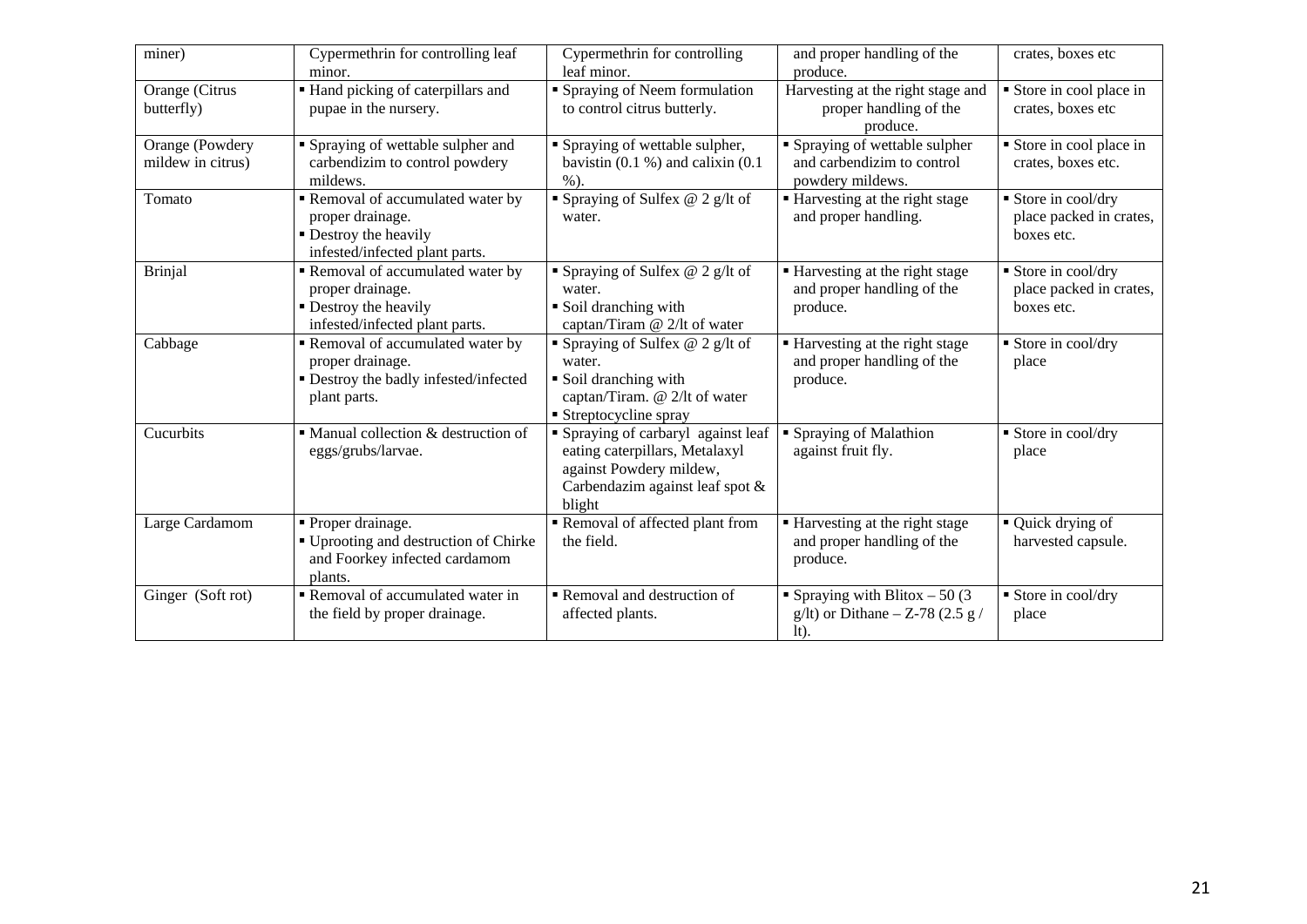2.2 **Drought-Normal onset of Monsoon (1st week of June) Normal**

| <b>Condition</b>       |                                   |                                         | <b>Suggested Contingency measures</b> |                                                                                                                                           |                                     |  |
|------------------------|-----------------------------------|-----------------------------------------|---------------------------------------|-------------------------------------------------------------------------------------------------------------------------------------------|-------------------------------------|--|
| <b>Early</b><br>season | <b>Major Farming</b><br>situation | <b>Normal Crop / Cropping</b><br>system | Change in crop<br>/cropping system    | <b>Agronomic measures</b>                                                                                                                 | <b>Remarks</b> on<br>Implementation |  |
| drought                |                                   |                                         | including variety                     |                                                                                                                                           |                                     |  |
| (delayed               |                                   |                                         |                                       |                                                                                                                                           |                                     |  |
| onset)                 |                                   |                                         |                                       |                                                                                                                                           |                                     |  |
| Delay by 2<br>weeks    | 600-1000 m<br><b>MSL</b>          | WRC/TRC (Paddy)                         | No change                             | Short duration vars. RCM-9, RCM-10, RCM 11, CAU-R-<br>1, TTB-404, TTB-303, Mulagavaru, Kanaklata.                                         |                                     |  |
| (3 <sup>rd</sup> week) | <b>Shallow</b> to                 |                                         |                                       | Closer spacing of 15x15 cm and 4-5 seedlings/hill                                                                                         |                                     |  |
| of June)               | moderately                        |                                         |                                       | • Weeding is to be done 15 and 35 days after transplanting.                                                                               |                                     |  |
|                        | deep coarse                       | Millet (finger/foxtail                  | No Change                             | Short duration crops/varieties of finger millet (VR-708,                                                                                  |                                     |  |
|                        | loamy Soils                       | millet)                                 |                                       | GPU-67), foxtail millet (SR-16, Arjuna, Prasad)                                                                                           |                                     |  |
|                        |                                   | Vegetable crops (Bottle                 | No Change                             | 10% higher seed rate<br><b>Bottle gourd</b>                                                                                               |                                     |  |
|                        |                                   | gourd, Chilli, beans,                   |                                       | Punjab Round, Pusa Sandesh, Narendra Shishir, Punjab                                                                                      |                                     |  |
|                        |                                   | okra, brinjal)                          |                                       | Komal.                                                                                                                                    |                                     |  |
|                        |                                   |                                         |                                       | • Use of organic manures (FYM 5 tones/ha or                                                                                               |                                     |  |
|                        |                                   |                                         |                                       | vermicompost 1 ton/ha)<br>• Raise crop on ridge-furrow or raised bed planting system                                                      |                                     |  |
|                        |                                   |                                         |                                       | • Conservation of soil moisture through soil/straw/grass                                                                                  |                                     |  |
|                        |                                   |                                         |                                       | mulching practices.                                                                                                                       |                                     |  |
|                        |                                   |                                         |                                       | <b>Chilli</b>                                                                                                                             |                                     |  |
|                        |                                   |                                         |                                       | Kashi Anmol, Arka Lohit, Kashi Early, IIHR -Sel. 132                                                                                      |                                     |  |
|                        |                                   |                                         |                                       | Raise crop on ridge-furrow raised bed planting system<br>• Use of organic manures (FYM 5 tones/ha or                                      |                                     |  |
|                        |                                   |                                         |                                       | vermicompost 1 ton/ha) to enhance water holding capacity                                                                                  |                                     |  |
|                        |                                   |                                         |                                       | of soil                                                                                                                                   |                                     |  |
|                        |                                   |                                         |                                       | • Conservation of soil moisture through soil/straw/grass                                                                                  |                                     |  |
|                        |                                   |                                         |                                       | mulching practices.                                                                                                                       |                                     |  |
|                        |                                   |                                         |                                       | • Do not allow weeds to grow during plant's early growth<br>stage.                                                                        |                                     |  |
|                        |                                   |                                         |                                       | • Mixed cropping of various vegetable crops.                                                                                              |                                     |  |
|                        | Above 1000 m                      | WRC/TRC (Paddy)                         | No change                             | Short duration vars. Megha Rice 1 and Megha Rice 2,<br>$\blacksquare$                                                                     |                                     |  |
|                        | <b>MSL</b>                        |                                         |                                       | Closer spacing of $10x10$ cm and 4-5 seedlings/hill                                                                                       |                                     |  |
|                        | <b>Shallow</b> coarse             | Millet                                  | No Change                             | • Weeding is to be done 15 and 35 days after transplanting.<br>Short duration crops/varieties of finger millet (VR-708,<br>$\blacksquare$ |                                     |  |
|                        | loamy Soils                       |                                         |                                       | GPU-67), foxtail millet (SR-16, Meera)                                                                                                    |                                     |  |
|                        |                                   | Off season vegetable                    | No change                             | Short duration varieties of the vegetable crops which are                                                                                 |                                     |  |
|                        |                                   | crop                                    |                                       | suitable in the district should be grown                                                                                                  |                                     |  |
|                        |                                   |                                         |                                       |                                                                                                                                           |                                     |  |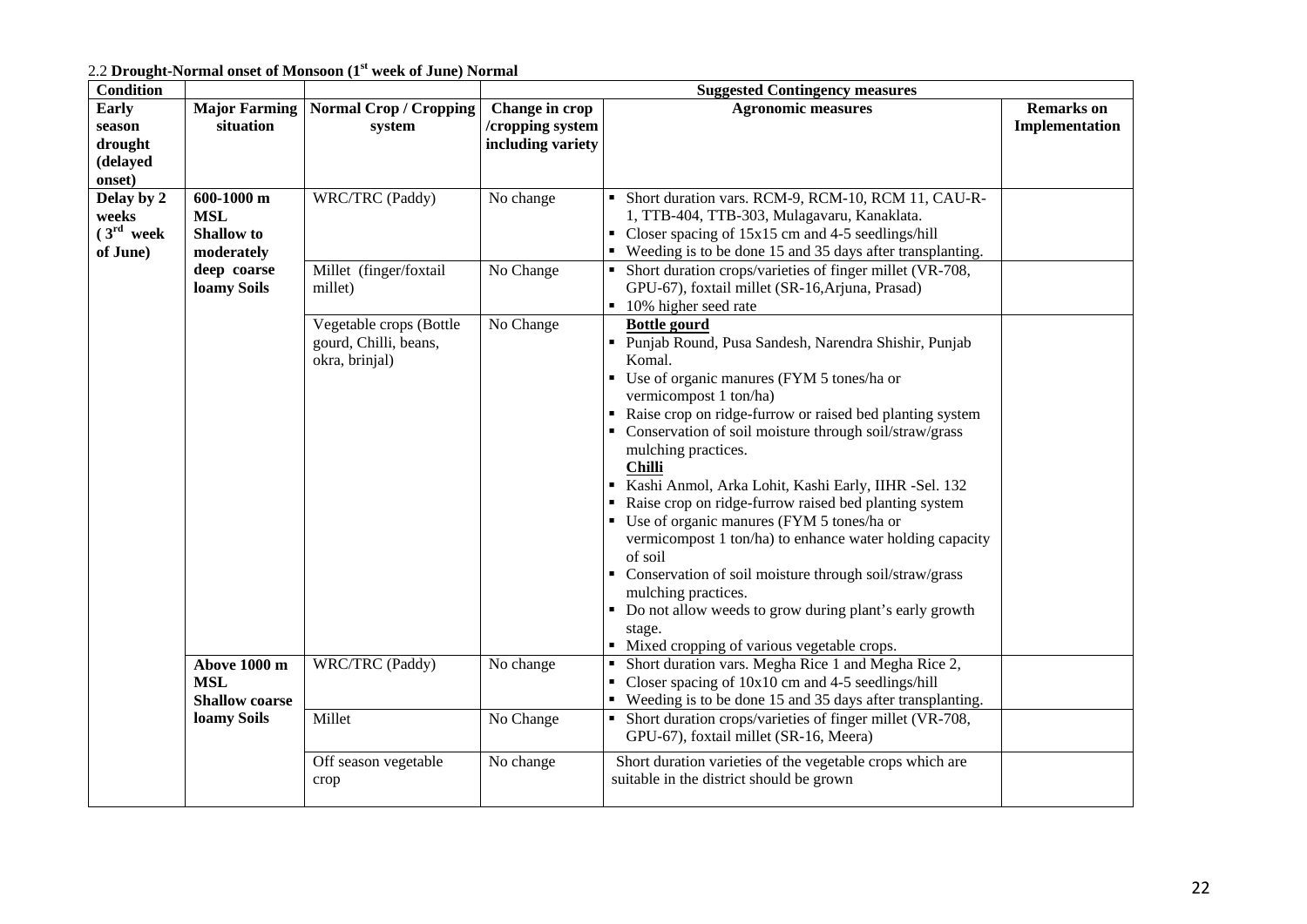#### **2.1.2 Drought-irrigated situation : NA in this district**

2.2 **Unusual rains (untimely, unseasonal etc) (for both rainfed and irrigation situation)**

| <b>Condition</b>                                                                  | <b>Suggested contingency measure</b>                                                                                                                                                                                                                                                                                          |                                                                                                                                                                            |                                                                                                                                                                                                                                                                                                                                                                                                                                                                                                                                                                                                                                                                                                                                                  |                                                                                                                                                   |
|-----------------------------------------------------------------------------------|-------------------------------------------------------------------------------------------------------------------------------------------------------------------------------------------------------------------------------------------------------------------------------------------------------------------------------|----------------------------------------------------------------------------------------------------------------------------------------------------------------------------|--------------------------------------------------------------------------------------------------------------------------------------------------------------------------------------------------------------------------------------------------------------------------------------------------------------------------------------------------------------------------------------------------------------------------------------------------------------------------------------------------------------------------------------------------------------------------------------------------------------------------------------------------------------------------------------------------------------------------------------------------|---------------------------------------------------------------------------------------------------------------------------------------------------|
| <b>Continuous high</b><br>rainfall in a short<br>span leading to<br>water logging | <b>Vegetative stage</b>                                                                                                                                                                                                                                                                                                       | <b>Flowering stage</b>                                                                                                                                                     | Crop maturity stage                                                                                                                                                                                                                                                                                                                                                                                                                                                                                                                                                                                                                                                                                                                              | Post harvest                                                                                                                                      |
| paddy                                                                             | Drainage of excess water from the field                                                                                                                                                                                                                                                                                       | Immediate provision of drainage<br>system                                                                                                                                  | • Drain out excess water<br>■ Harvest at physiological maturity                                                                                                                                                                                                                                                                                                                                                                                                                                                                                                                                                                                                                                                                                  | • Shifting to a safer place<br>• Dry in shade and in well<br>ventilated space                                                                     |
| Maize                                                                             | Provide drainage                                                                                                                                                                                                                                                                                                              | Provide drainage                                                                                                                                                           | • Drain out excess water<br>■ Harvest at physiological maturity                                                                                                                                                                                                                                                                                                                                                                                                                                                                                                                                                                                                                                                                                  | • Shifting to a safer place<br>• Dry in shade and in well<br>ventilated space                                                                     |
| Milllet                                                                           | Drainage of excess water                                                                                                                                                                                                                                                                                                      | Immediate provision of drainage<br>system                                                                                                                                  | • Drain out excess water<br>• Harvest at physiological maturity                                                                                                                                                                                                                                                                                                                                                                                                                                                                                                                                                                                                                                                                                  | Proper drying                                                                                                                                     |
| Horticulture                                                                      |                                                                                                                                                                                                                                                                                                                               |                                                                                                                                                                            |                                                                                                                                                                                                                                                                                                                                                                                                                                                                                                                                                                                                                                                                                                                                                  |                                                                                                                                                   |
| Orange                                                                            | • Provide proper drainage<br>In steep slopes, prepare half moon terraces<br>to prevent soil erosion and leaching loss<br>If there is physical damage, pruning of<br>damage branches and application of<br>Bordeaux paste should be done to prevent<br>secondary infection.<br>• Proper nutrient management to be<br>followed. | - Provide proper drainage<br>• Foliar application of<br>micronutrient/multiplex @ 0.2%<br>should be done to prevent flower<br>drop<br>Control aphids and mealy bugs<br>etc | If there is physical damage, pruning<br>of damage branches and application<br>of Bordeaux paste should be done to<br>prevent secondary infection<br>Harvesting can be delayed upto 60-<br>75 days by spraying pre-harvest<br>chemical i.e. $2-4D$ at $20ppm + GA$<br>at $10$ ppm + 0.2% Kcl on maturing<br>fruits.<br>Harvesting can be delayed. In citrus<br>even after full maturity, the fruits<br>can be left on the tree for 2-3 weeks<br>without deterioration which<br>facilitates prolong harvesting.<br>• While picking, the stem end should<br>be cut close to the fruit without<br>damaging the rind. Hence avoiding<br>fungal infection.<br>• Collect the good fruits and store<br>them. Damaged fallen fruits to be<br>disposed off | ■ Fruits are to be stored in<br>well aerated farm shed or<br>house to avoid loses.<br>Storing at $8 - 100$ C with<br>$85 - 90$ % RH is preferred. |
| Apple                                                                             | • Provide proper drainage                                                                                                                                                                                                                                                                                                     | • Provide proper drainage                                                                                                                                                  | " Spray 2,4,5-T @ 20ppm or 2,4,5-                                                                                                                                                                                                                                                                                                                                                                                                                                                                                                                                                                                                                                                                                                                | Stored the fruits for 4-8                                                                                                                         |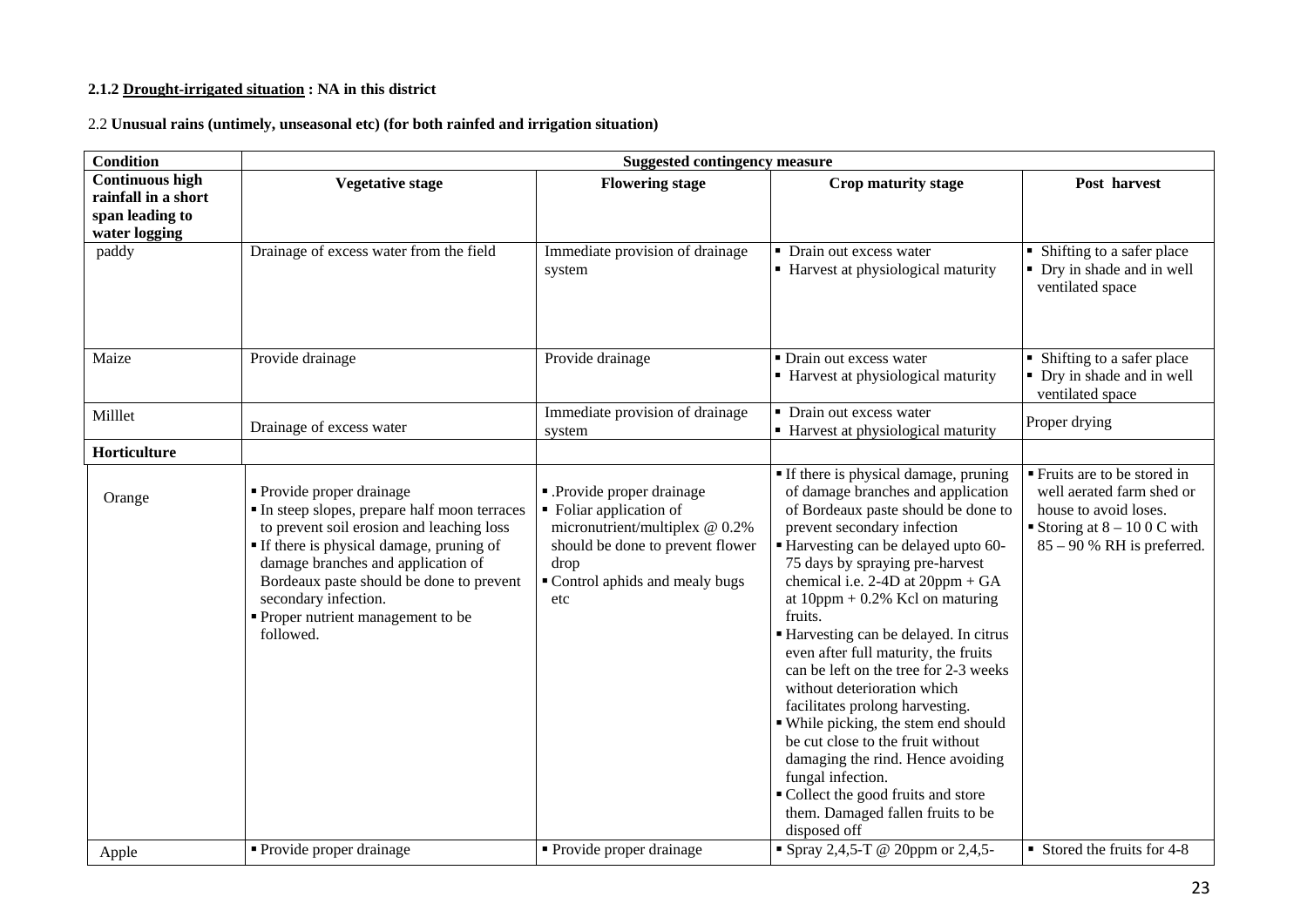|                | In steep slopes, prepare half moon terraces<br>to prevent soil erosion and leaching loss<br>If there is physical damage, pruning of<br>damage branches and application of<br>Bordeaux paste should be done to prevent<br>secondary infection<br>Nutrient management to be done                                   | • Half moon terraces to be done to<br>prevent nutrient loss<br>Pruning of damaged brances and<br>application of Bordeaux Paste to<br>be done<br>Nutrient management along with<br>foliar application micronutrient<br>to be done                           | TCPA @ 15ppm to inhibit fruit<br>drop<br>• Collect the good fruits and store<br>them. Damaged fallen fruits to be<br>separated and disposed off<br>Recessary to maintain adequate<br>drainage                                                       | months at -1.1 to $0^{\circ}$ C and<br>85-90 % RH.<br>• Spray growth regulators<br>Like Alar @ 1000 ppm to<br>improve storability                                     |
|----------------|------------------------------------------------------------------------------------------------------------------------------------------------------------------------------------------------------------------------------------------------------------------------------------------------------------------|------------------------------------------------------------------------------------------------------------------------------------------------------------------------------------------------------------------------------------------------------------|-----------------------------------------------------------------------------------------------------------------------------------------------------------------------------------------------------------------------------------------------------|-----------------------------------------------------------------------------------------------------------------------------------------------------------------------|
| Pineapple      | • Make trenches/furrows in between ridges<br>to facilitate drainage of excess water<br>Remove the excess suckers to maintain the<br>quality of plant<br>" Nutrient management to be followed                                                                                                                     | Application of Ethephon 2mg in<br>100-140mg, Bentoniteor NAA @<br>25ppm or 2, 4-D @5-10 ppm<br>should be applied for uniform<br>flower induction.                                                                                                          | • Provide proper drainage<br>• Spraying of insecticides and<br>fungicide<br>" Fruits can be protected with locally<br>available material to protect the<br>mature fruit from unusual rains                                                          | Store fruits in well aerated<br>farm shed or house to<br>avoid loses.<br>• Pineapples can be stored<br>at a temperature of 7.5-<br>12°C and RH 70-90% for<br>4 weeks. |
| Kiwifruit      | Provide proper drainage<br>In steep slopes, prepare half moon terraces<br>to prevent soil erosion and leaching loss<br><b>If there is physical damage, pruning of</b><br>damage branches and application of<br>Bordeaux paste should be done to prevent<br>secondary infection<br>Nutrient management to be done | Provide proper drainage<br>Half moon terraces to be done to<br>prevent nutrient loss<br>Pruning of damaged branches<br>and application of Bordeaux<br>Paste to be done<br>Nutrient management along with<br>foliar application micronutrient<br>to be done | " Heavy pruning should not done as<br>the fruit will be affected by rain<br>• Drain out excess water                                                                                                                                                | $\blacksquare$ Stored the fruits at 0 to<br>4°C and 80-90 % RH.<br>• Spray growth regulators<br>Like Alar @ 1000 ppm to<br>improve storability                        |
| Banana         | Provide proper drainage<br>" Nutrient management to be done<br>• Propping or staking should be done<br>• Spraying of insecticides and fungicide                                                                                                                                                                  | Provide proper drainage<br>Nutrient management to be done<br>along with application of<br>micronutrient<br>" Propping or staking should be<br>done<br>Spraying of insecticides and<br>fungicide                                                            | • Provide proper drainage<br>" Nutrient management to be done<br>• Propping to be done<br><b>Bagging to be done to protect the</b><br>bunch from unusual rains.<br>• Denavelling to be done to improve<br>the bunch weight (removal of male<br>bud) | Store the fruits/ bunch in<br>well aerated farm shed or<br>house to avoid loses.<br>Storing at $10 - 12^{\circ}$ C with<br>$70 - 80 %$ RH                             |
| Large cardamom | It grows luxuriantly in moist and humid<br>climate. So continuous rain is not a<br>problem during its vegetative growth.<br>• Provide adequate drainage<br>• Spraying of insecticides and fungicide                                                                                                              | Rain during flowering is<br>detrimental. So water logging<br>should be avoided.<br>Proper drainage system should be<br>followed.<br>Shade regulation may be taken<br>up providing 50-60% shade.                                                            | ■ Harvesting can be delayed<br>• Proper drainage system should be<br>followed.                                                                                                                                                                      | ■ Collect and dry the<br>produce in fuel kiln<br>overnight at 50°-60°C or<br>in drier for 14-18 hours at<br>45°-50°C                                                  |
| Ginger         | • Provide proper drainage channels to avoid<br>stagnation of water<br>Earthing up to be done at proper soil<br>moisture level<br>• Nutrient management to be followed                                                                                                                                            | Provision of drainage to remove<br>excess water.<br><b>Earthing up should be followed</b><br>by manuring.<br>" Field bunding to prevent entry of                                                                                                           | • Dry weather before harvesting is<br>necessary. So harvesting can be<br>delayed.                                                                                                                                                                   | • Shifting of the produce to<br>a drier place.<br>• Drying to remove excess<br>moisture of produce.                                                                   |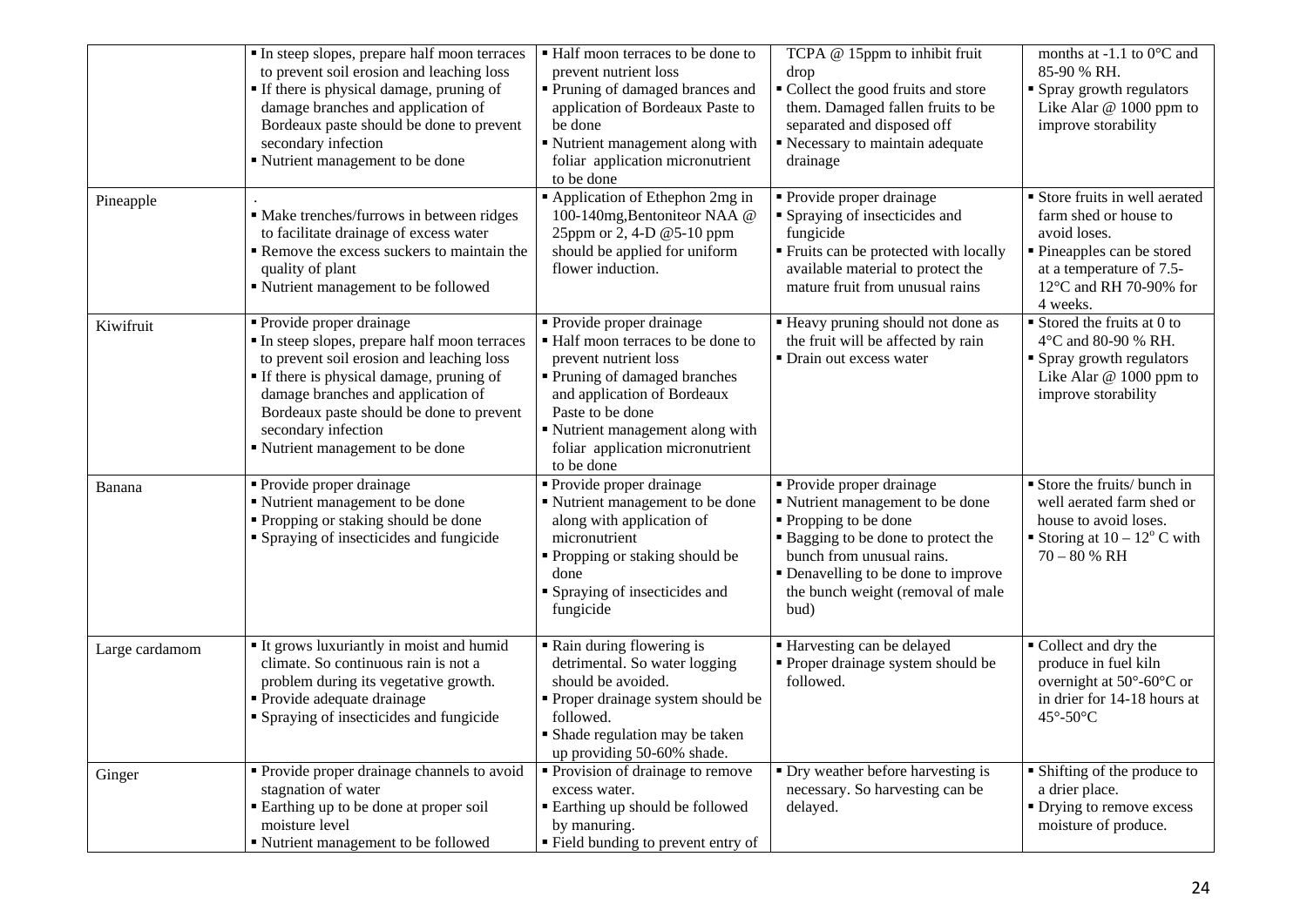|                        | " Field bunding to prevent entry of water<br>from surrounding areas.<br>• Spraying of insecticides and fungicide                                                                                                                                                                                                                                                                                                             | water from surrounding areas.                                                                                                                                                                                                                                                                                                                                                                       |                                                                                                                                                                                                                                                                                                                                                         |                                                                                                                                                                                                                                 |
|------------------------|------------------------------------------------------------------------------------------------------------------------------------------------------------------------------------------------------------------------------------------------------------------------------------------------------------------------------------------------------------------------------------------------------------------------------|-----------------------------------------------------------------------------------------------------------------------------------------------------------------------------------------------------------------------------------------------------------------------------------------------------------------------------------------------------------------------------------------------------|---------------------------------------------------------------------------------------------------------------------------------------------------------------------------------------------------------------------------------------------------------------------------------------------------------------------------------------------------------|---------------------------------------------------------------------------------------------------------------------------------------------------------------------------------------------------------------------------------|
| Turmeric               | • Provide proper drainage channels to avoid<br>stagnation of water<br>Earthing up to be done at proper soil<br>moisture level<br>Nutrient management to be followed<br>Field bunding to prevent entry of water<br>from surrounding areas.<br>• Spraying of insecticides and fungicide                                                                                                                                        | • Provision of drainage to remove<br>excess water.<br><b>Earthing up should be followed</b><br>by manuring.<br>" Field bunding to prevent entry of<br>water from surrounding areas.                                                                                                                                                                                                                 | • Dry weather before harvesting is<br>necessary. So harvesting can be<br>delayed.                                                                                                                                                                                                                                                                       | • Shifting of the produce to<br>a drier place.<br>• Drying to remove excess<br>moisture of produce.                                                                                                                             |
| Vegetables (cucurbits) | • Provision of drainage to remove excess<br>water.<br>Earthing up to be done at proper soil<br>moisture condition followed by manuring<br>• Field bunding to prevent entry of water<br>from surrounding areas.<br><b>Staking should be properly followed.</b><br>Rainy season crops can be trained on a<br>bower made of bamboos and sticks.                                                                                 | Spray maleic hydrazine (MH)<br>and 2, 4-5 tri-iodobenzoic acid<br>(TIBA) @ 50ppm for Sex<br>expression. Boron @ 3ppm and<br>calcium @ 20ppm is also<br>effective.<br>• Provision of drainage to remove<br>excess water.<br><b>Earthing up followed by</b><br>manuring<br>" Field bunding to prevent entry of<br>water from surrounding areas.<br><b>Take up proper plant protection</b><br>measures | <b>Fruits to be harvested immediately</b><br>without causing injury to fruits<br>Remove all damaged fruit<br>" Take up appropriate plant protection<br>measures                                                                                                                                                                                         | • The fruits can be stored<br>for 2-3 weeks at $15\text{-}20^{\circ}\text{C}$<br>and RH 75% in a well-<br>ventilated chamber                                                                                                    |
|                        | Heavy rainfall with high speed winds in a short span                                                                                                                                                                                                                                                                                                                                                                         |                                                                                                                                                                                                                                                                                                                                                                                                     |                                                                                                                                                                                                                                                                                                                                                         |                                                                                                                                                                                                                                 |
| Horticulture           |                                                                                                                                                                                                                                                                                                                                                                                                                              |                                                                                                                                                                                                                                                                                                                                                                                                     |                                                                                                                                                                                                                                                                                                                                                         |                                                                                                                                                                                                                                 |
| Orange                 | Earthing up of young plants to avoid<br>uprooting due to wind.<br>• Provide proper drainage facilities.<br><b>Staking to avoid falling off of plants</b><br>In steep slopes, prepare half moon terraces<br>to prevent soil erosion and leaching loss<br>• Pruning of damage branches and<br>application of Bordeaux paste should be<br>done to prevent secondary infection<br>• Proper nutrient management to be<br>followed | " Wind break around the orchard<br>to protect crop from wind<br>damage<br>• Provide proper drainage<br>Nutrient management to be<br>followed along with foliar spray<br>of micronutrient<br>Pruning of damage branches and<br>application of Bordeaux paste<br>should be done to prevent<br>secondary infection                                                                                     | • Propping heavy bearing tree and<br>weak tree by bamboo pole.<br>Harvesting can be delayed upto 60-<br>75 days by spraying pre-harvest<br>chemical i.e. $2-4D$ at $20ppm + GA$<br>at $10$ ppm + 0.2% Kcl on maturing<br>fruits.<br>Pruning of damage branches and<br>application of Bordeaux paste<br>should be done to prevent secondary<br>infection | ■ Fruits are to be stored in<br>well aerated farm shed or<br>house to avoid loses.<br>• Pack the fruit in perforated<br>polythene bag, boxes,<br>crates, etc. and store at<br>temperature of 10-11 <sup>o</sup> C &<br>92 % RH. |
| Apple                  | Earthing up of young plants to avoid<br>uprooting due to wind.                                                                                                                                                                                                                                                                                                                                                               | • Provision of drainage to remove<br>excess water.                                                                                                                                                                                                                                                                                                                                                  | ■ Harvest ripe fruits<br>• Propping heavy bearing tree and                                                                                                                                                                                                                                                                                              | Store fruits for 4-8 months<br>at -1.1 to 0°C and 85-90 %                                                                                                                                                                       |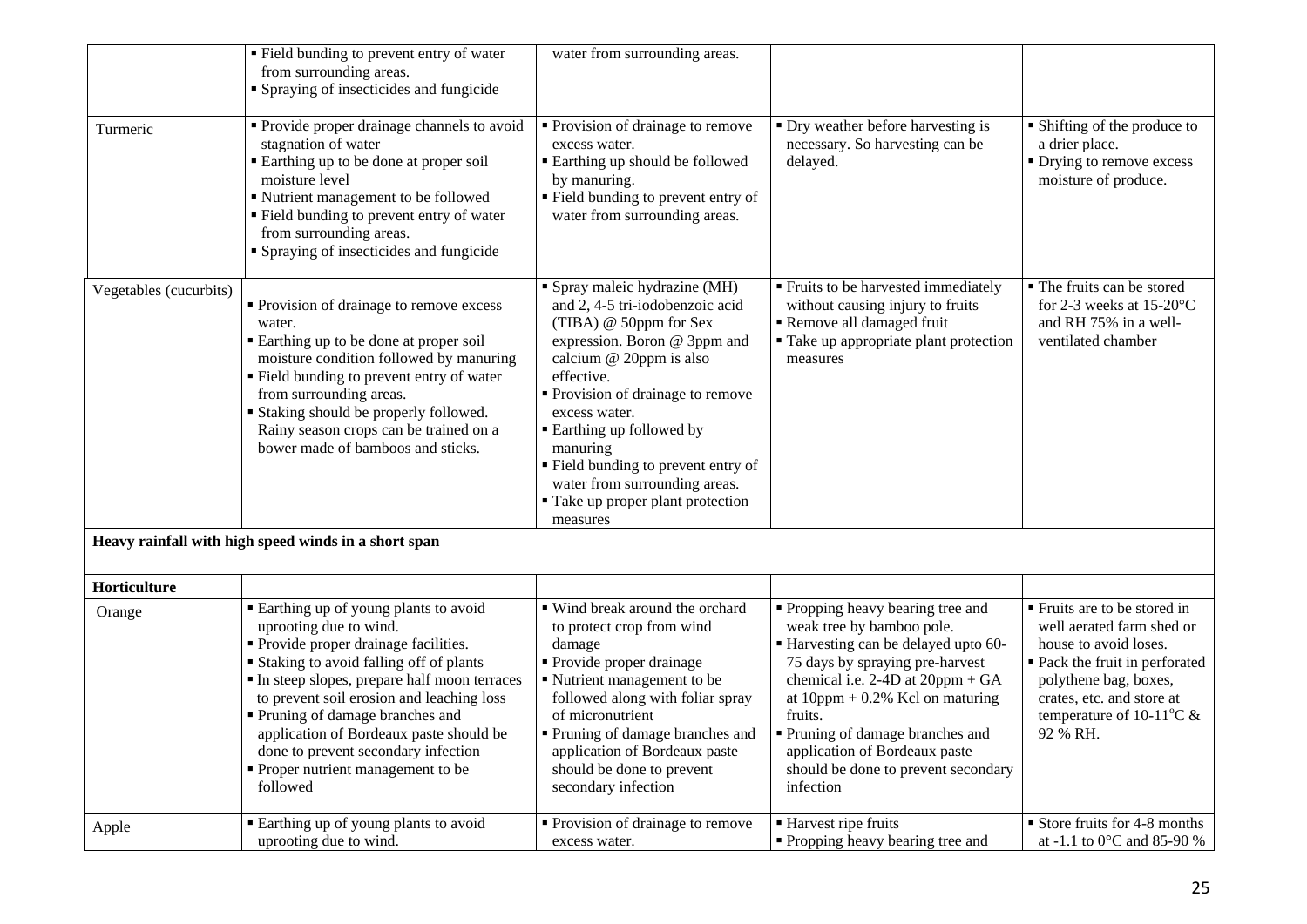|                | • Provide proper drainage facilities.<br><b>Staking to be done to avoid falling off of</b><br>plants.<br>In steep slopes, prepare half moon terraces<br>to prevent soil erosion and leaching loss<br>Pruning of damage branches and<br>application of Bordeaux paste should be<br>done to prevent secondary infection<br>• Proper nutrient management to be<br>followed | ■ Wind break around the orchard<br>• Maintain the half moon terraces<br>to avoid soil nutrient loss<br>• Proper nutrient management to<br>be followed along with foliar<br>application of micronutrient<br>Prune out all damage branches<br>with appropriate plant protection<br>measures | weak tree by bamboo pole.<br>" Use of plant bio-regulators to delay<br>ripening with Daminozide or Alar<br>@ 1000ppm sprayed before 60 days<br>before harvest.                                                                                                                                                              | RH.                                                                                                                                                                      |
|----------------|-------------------------------------------------------------------------------------------------------------------------------------------------------------------------------------------------------------------------------------------------------------------------------------------------------------------------------------------------------------------------|-------------------------------------------------------------------------------------------------------------------------------------------------------------------------------------------------------------------------------------------------------------------------------------------|-----------------------------------------------------------------------------------------------------------------------------------------------------------------------------------------------------------------------------------------------------------------------------------------------------------------------------|--------------------------------------------------------------------------------------------------------------------------------------------------------------------------|
| Pineapple      | <b>Earthing up plants for better development</b><br>and anchorage.<br>· Make trenches/furrows in between ridges<br>to facilitate drainage of excess water.<br>• Nutrient management to be followed                                                                                                                                                                      | <b>Earthing up to prevent uprooting.</b><br>• Provide proper drainage<br>Nutrient management to be<br>followed<br>Spray NAA @ 25ppm or 2, 4-D<br>@ 5-10 ppm should be applied<br>for uniform flower induction.                                                                            | " Fruits can be protected with locally<br>available material to protect the<br>mature fruit from unusual rains<br>Spraying of insecticides and<br>fungicide<br><b>Earthing up plants for better</b><br>development and anchorage.<br>• Make trenches/furrows in between<br>ridges to facilitate drainage of<br>excess water | • .Store fruits in well<br>aerated farm shed or house<br>to avoid loses.<br>• Pineapples can be stored<br>at a temperature of 7.5-<br>12°C and RH 70-90% for<br>4 weeks. |
| Kiwifruit      | • Provide proper drainage<br><b>Support the plant using T-Bar system</b><br>In steep slopes, prepare half moon terraces<br>to prevent soil erosion and leaching loss<br>• If there is physical damage, pruning of<br>damage branches and application of<br>Bordeaux paste should be done to prevent<br>secondary infection<br>Nutrient management to be done            | • Provide proper drainage<br>• Half moon terraces to be done to<br>prevent nutrient loss<br>• Pruning of damaged branches<br>and application of Bordeaux<br>Paste to be done<br>Nutrient management along with<br>foliar application micronutrient<br>to be done                          | <b>Heavy pruning should not done as</b><br>the fruit will be affected by rain<br>· Drain out excess water<br>• Maintain the plant using T-Bar<br>trellis supporting system<br>Nutrient management along with<br>foliar application micronutrient to<br>be done                                                              | $\blacksquare$ Stored the fruits at 0 to<br>4°C and 80-90 % RH.<br>• Spray growth regulators<br>Like Alar @ 1000 ppm to<br>improve storability                           |
| Banana         | • Provide proper drainage<br>■ Nutrient management to be done<br>• Propping or staking should be done<br>• Spraying of insecticides and fungicide<br>$\blacksquare$                                                                                                                                                                                                     | Provide proper drainage<br>Nutrient management to be done<br>along with application of<br>micronutrient<br>" Propping or staking should be<br>done<br>• Spraying of insecticides and<br>fungicide                                                                                         | · Provide proper drainage<br>■ Nutrient management to be done<br>• Propping to be done<br><b>Bagging to be done to protect the</b><br>bunch from unusual rains.<br>• Denavelling to be done to improve<br>the bunch weight (removal of male<br>bud)                                                                         | Store the fruits/ bunch in<br>well aerated farm shed or<br>house to avoid loses.<br>Storing at $10 - 12^{\circ}$ C with<br>$70 - 80 %$ RH                                |
| Large cardamom | " For newly planted crops, staking should be<br>provided.<br>• Provide adequate drainage<br>• Spraying of insecticides and fungicid<br>• Follow proper nutrient management<br>■ Earthing up to be done                                                                                                                                                                  | • Proper drainage system should be<br>followed.<br>• Follow proper nutrient<br>management<br>■ Earthing up to prevent uprooting.                                                                                                                                                          | <b>Harvest at physiological maturity</b><br>stage or can be delayed<br>• Proper drainage system should be<br>followed                                                                                                                                                                                                       | • Collect the harvest and dry<br>the produce in fuel kiln<br>overnight at $50^{\circ}$ -60 $^{\circ}$ C or<br>in drier for 14-18 hours at<br>45°-50°C                    |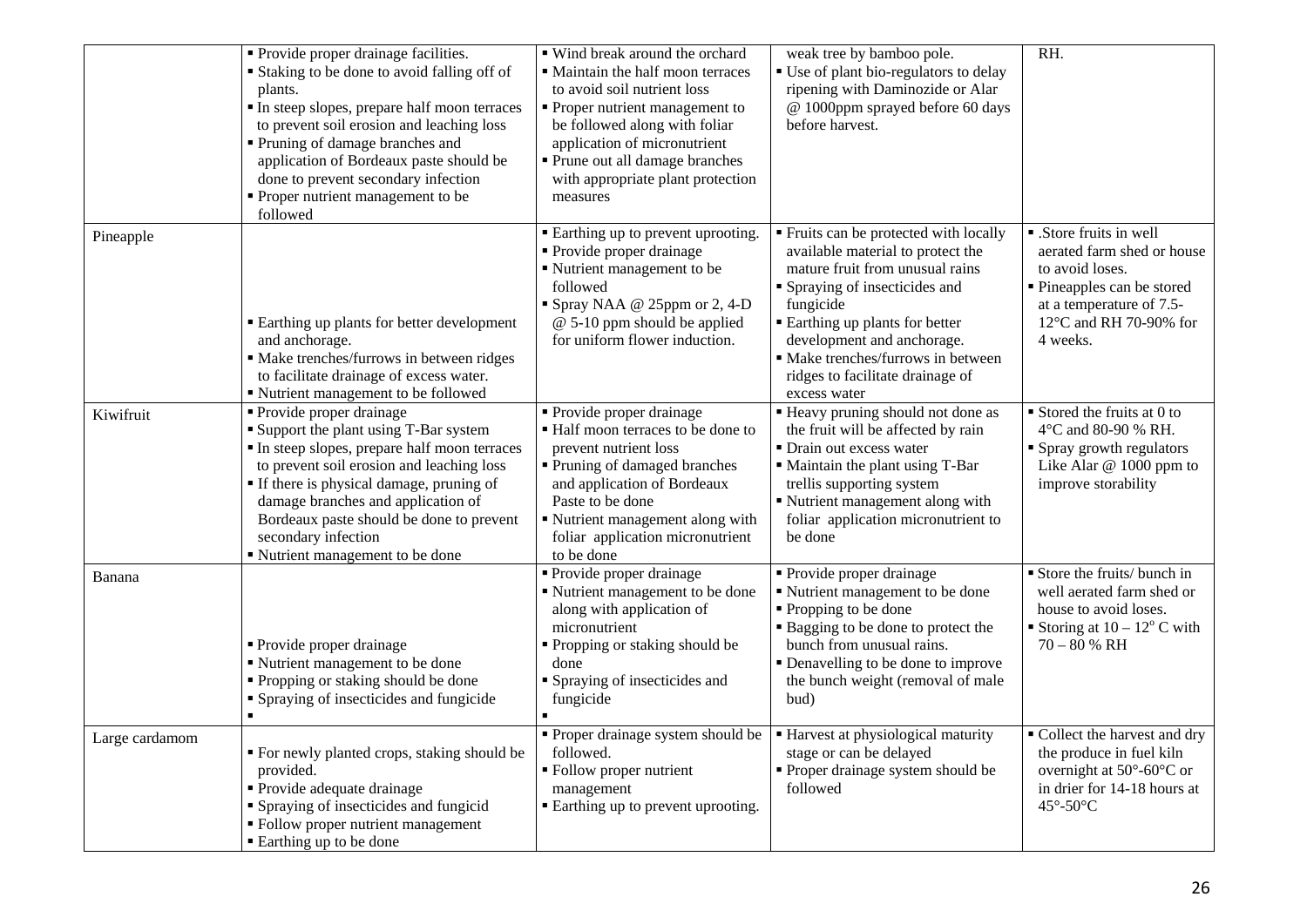| Ginger                           | Provide proper drainage channels to avoid<br>stagnation of water<br>Earthing up to be done at proper soil<br>moisture level<br>" Nutrient management to be followed<br>" Field bunding to prevent entry of water<br>from surrounding areas.<br>• Spraying of insecticides and fungicide     | • Provision of drainage to remove<br>excess water.<br>■ Earthing up should be followed<br>by manuring.<br>" Field bunding to prevent entry of<br>water from surrounding areas.                                                                                                                                                                                                                             | <b>Harvest at physiological maturity</b><br>stage.                                                                                                              | • Shifting of the produce to<br>a drier place.<br>• Drying to remove excess<br>moisture of produce<br>(moisture level 10%) |
|----------------------------------|---------------------------------------------------------------------------------------------------------------------------------------------------------------------------------------------------------------------------------------------------------------------------------------------|------------------------------------------------------------------------------------------------------------------------------------------------------------------------------------------------------------------------------------------------------------------------------------------------------------------------------------------------------------------------------------------------------------|-----------------------------------------------------------------------------------------------------------------------------------------------------------------|----------------------------------------------------------------------------------------------------------------------------|
| Turmeric                         | • Provide proper drainage channels to avoid<br>stagnation of water<br>■ Earthing up to be done at proper soil<br>moisture level<br>■ Nutrient management to be followed<br>" Field bunding to prevent entry of water<br>from surrounding areas.<br>• Spraying of insecticides and fungicide | • Provision of drainage to remove<br>excess water.<br>■ Earthing up should be followed<br>by manuring.<br>" Field bunding to prevent entry of<br>water from surrounding areas.                                                                                                                                                                                                                             | • Dry weather before harvesting is<br>necessary. So harvesting can be<br>delayed.                                                                               | • Shifting of the produce to<br>a drier place.<br>• Drying to remove excess<br>moisture of produce.                        |
| Vegetables (cucurbits)           | • Provision of drainage to remove excess<br>water.<br>■ Earthing up to be followed<br><b>Ensure proper staking of crop wherever</b><br>required<br>" Field bunding to prevent entry of water<br>from surrounding areas.                                                                     | Spray maleic Hydrazide @<br>50ppm aqueous solution at 2 and<br>4 leaf stages to stimulate vine<br>growth, giving more female<br>flowers.<br>Provision of drainage to remove<br>excess water.<br>■ Wind break around the orchard<br>to protect crop from wind<br>damage<br><b>Earthing up and propping to</b><br>prevent uprooting.<br>" Field bunding to prevent entry of<br>water from surrounding areas. | <b>Fruits to be harvested immediately</b><br>without causing injury to fruits<br>Remove all damaged fruit<br>" Take up appropriate plant protection<br>measures | • The fruits can be stored<br>for 2-3 weeks at 15-20 $\mathrm{^{\circ}C}$<br>and RH 75% in a well-<br>ventilated chamber.  |
|                                  | Outbreak of pests and diseases due to unseasonal rains : NA                                                                                                                                                                                                                                 |                                                                                                                                                                                                                                                                                                                                                                                                            |                                                                                                                                                                 |                                                                                                                            |
| Paddy (Blast)                    | • Use trap crops for prediction of disease.<br>Removal and destruction of weed hosts in<br>the field bunds and channels                                                                                                                                                                     | <b>Spraying of Mancozeb</b> @ $2g/lt$<br>or spraying of Carbendazim @ 1<br>g/It.                                                                                                                                                                                                                                                                                                                           | · Drain out excess water to avoid<br>flooded conditions.                                                                                                        | • Sun drying to prevent<br>spoliage and sprouting of<br>the harvested grains.                                              |
| Paddy (Brown Spot)               | $-Do-$                                                                                                                                                                                                                                                                                      | $-Do-$                                                                                                                                                                                                                                                                                                                                                                                                     | $-Do-$                                                                                                                                                          | $-Do-$                                                                                                                     |
| Paddy (Bacterial leaf<br>blight) | • Destruction of weed hosts.                                                                                                                                                                                                                                                                | • Spraying of streptomycin and<br>tetracycline.                                                                                                                                                                                                                                                                                                                                                            | • Drain out excess water to avoid<br>flooded conditions.                                                                                                        | $-Do-$                                                                                                                     |
| Paddy (Yellow Stem<br>Borer)     | • Collection and destruction of egg masses.                                                                                                                                                                                                                                                 | • Spraying of Chloropyriphos 20<br>EC @ 0.02 %.                                                                                                                                                                                                                                                                                                                                                            | ■ Harvesting at the right stage.                                                                                                                                | $-Do-$                                                                                                                     |
| Paddy (Gall Midge)               | Removal of alternate host plants including<br>weeds and grasses and destruction of<br>infected plants.                                                                                                                                                                                      | • Providing proper drainage<br>system.                                                                                                                                                                                                                                                                                                                                                                     | ■ Harvesting at the right stage.                                                                                                                                | $-Do-$                                                                                                                     |
| Maize (Stalk rot)                | Removal of accumulated water around the                                                                                                                                                                                                                                                     | Rouging of affected plant and its                                                                                                                                                                                                                                                                                                                                                                          | • Spraying of streptocycline $@$ 0.020                                                                                                                          | • Sun drying of the                                                                                                        |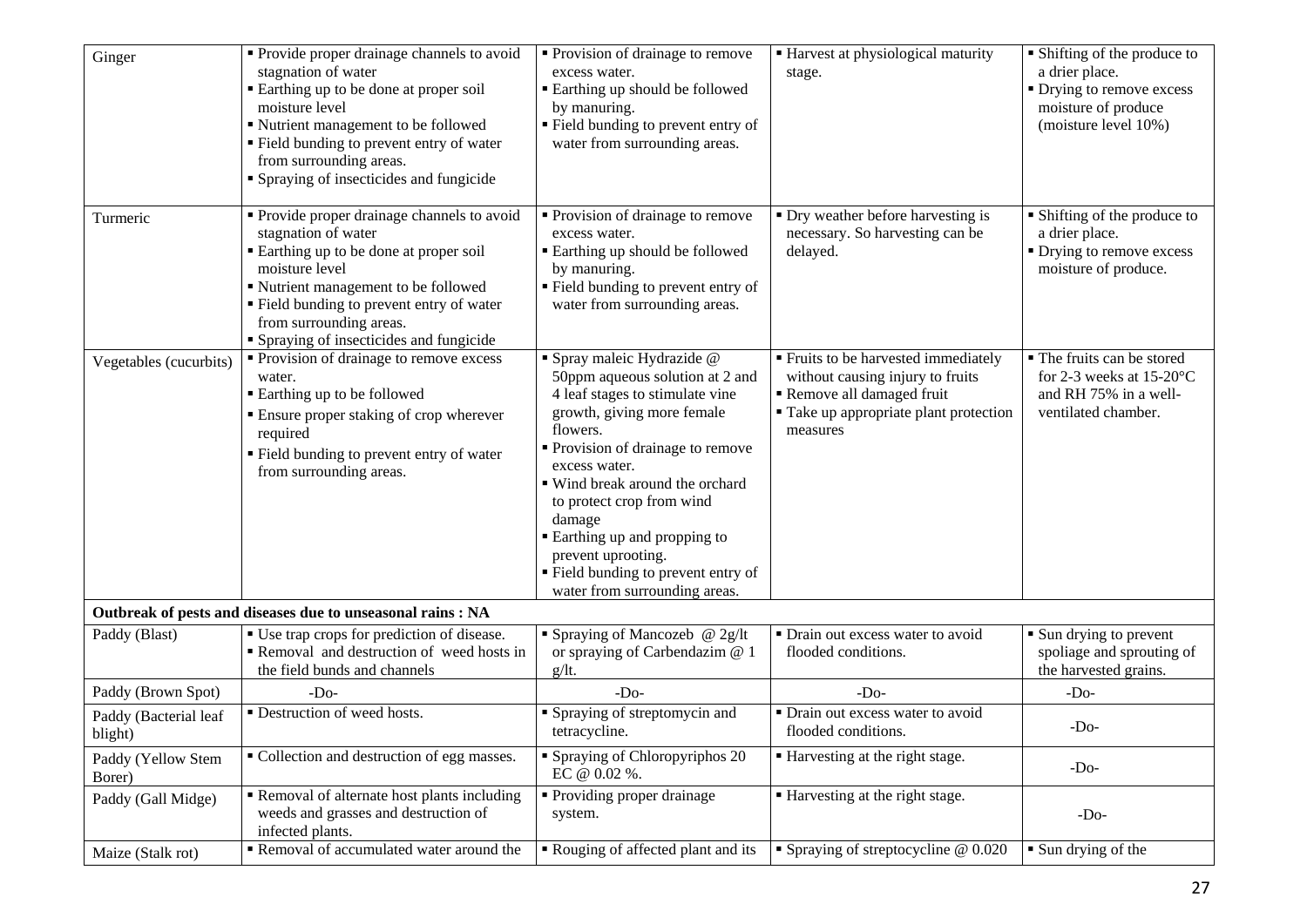|                                      | stalks by proper drainage.                                                                                     | destruction.                                                                                                                                  | $%$ .                                                                                           | harvested cob to prevent<br>spoilage.                      |
|--------------------------------------|----------------------------------------------------------------------------------------------------------------|-----------------------------------------------------------------------------------------------------------------------------------------------|-------------------------------------------------------------------------------------------------|------------------------------------------------------------|
| Horticulture                         |                                                                                                                |                                                                                                                                               |                                                                                                 |                                                            |
| Orange (Citrus Leaf<br>miner)        | • Spraying of Fenvalerate and Cypermethrin<br>for controlling leaf minor.                                      | Spraying of Fenvalerate and<br>Cypermethrin for controlling leaf<br>minor.                                                                    | ■ Harvesting at the right stage and<br>proper handling of the produce.                          | Store in cool place in<br>crates, boxes etc.               |
| Orange (Citrus<br>butterfly)         | • Hand picking of caterpillars and pupae in<br>the nursery.                                                    | Spraying of Neem formulation to<br>control citrus butterly.                                                                                   | Do                                                                                              | Store in cool place in<br>crates, boxes etc                |
| Orange (Powdery<br>mildew in citrus) | • Spraying of wettablesulpher and<br>carbendizim to control powdery mildews.                                   | Spraying of wettablesulpher,<br>bavistin $(0.1 %)$ and calixin $(0.1 %)$<br>$%$ ).                                                            | • Spraying of wettablesulpher and<br>carbendizim to control powdery<br>mildews.                 | Store in cool place in<br>crates, boxes etc.               |
| Tomato                               | Removal of accumulated water by proper<br>drainage.<br>• Destroy the heavily infested/infected plant<br>parts. | Spraying of Sulfex $@$ 2 g/lt of<br>water.                                                                                                    | Harvesting at the right stage and<br>proper handling.                                           | Store in cool/dry place<br>packed in crates, boxes<br>etc. |
| <b>Brinjal</b>                       | Removal of accumulated water by proper<br>drainage.<br>• Destroy the heavily infested/infected plant<br>parts. | Spraying of Sulfex $@$ 2 g/lt of<br>water.<br>Soil dranching with captan/Tiram<br>$@2/lt$ of water                                            | ■ Harvesting at the right stage and<br>proper handling of the produce.                          | Store in cool/dry place<br>packed in crates, boxes<br>etc. |
| Cabbage                              | Removal of accumulated water by proper<br>drainage.<br>• Destroy the badly infested/infected plant<br>parts.   | Spraying of Sulfex @ 2 g/lt of<br>water.<br>Soil dranching with<br>captan/Tiram. @ 2/lt of water<br>• Streptocycline spray                    | ■ Harvesting at the right stage and<br>proper handling of the produce.                          | • Store in cool/dry place                                  |
| Cucurbits                            | • Manual collection & destruction of<br>eggs/grubs/larvae.                                                     | • Spraying of carbaryl against leaf<br>eating caterpillars, Metalaxyl<br>against Powdery mildew,<br>Carbendazim against leaf spot &<br>blight | • Spraying of Malathion against fruit<br>fly.                                                   | • Store in cool/dry place                                  |
| Large Cardamom                       | • Proper drainage.<br>■ Uprooting and destruction of Chirke and<br>Foorkey infected cardamom plants.           | Removal of affected plant from<br>the field.                                                                                                  | ■ Harvesting at the right stage and<br>proper handling of the produce.                          | • Quick drying of harvested<br>capsule.                    |
| Ginger (Soft rot)                    | Removal of accumulated water in the field<br>by proper drainage.                                               | Removal and destruction of<br>affected plants.                                                                                                | Spraying with Blitox $-50(3 \text{ g/lt})$ or<br>Dithane – Z-78 $(2.5 \text{ g} / \text{lt})$ . | Store in cool/dry place                                    |

| <b>Floods</b><br>2.3                           |                                                                             |                                                                                                                                                          |                                                                                                                                       |                                                                                                                                       |
|------------------------------------------------|-----------------------------------------------------------------------------|----------------------------------------------------------------------------------------------------------------------------------------------------------|---------------------------------------------------------------------------------------------------------------------------------------|---------------------------------------------------------------------------------------------------------------------------------------|
| <b>Condition</b>                               | <b>Suggested contingency measure</b>                                        |                                                                                                                                                          |                                                                                                                                       |                                                                                                                                       |
| Transient water logging/<br>partial inundation | Seedling / nursery stage                                                    | Vegetative stage                                                                                                                                         | <b>Reproductive stage</b>                                                                                                             | At harvest                                                                                                                            |
| Rice                                           | • Drainage of the Nursery bed.<br>$\blacksquare$ Re -sowing if not possible | • Drainage of excess water.<br>Gap filling In partially damaged field<br>by redistributing the tillers.<br>$\blacksquare$ Management of pests & diseases | • Drainage of excess water. If<br>flood comes during<br>reproductive stage, emphasis<br>should be given on<br>forthcoming rabi crops. | • Drainage of excess water. If<br>flood comes during<br>reproductive stage, emphasis<br>should be given on<br>forthcoming rabi crops. |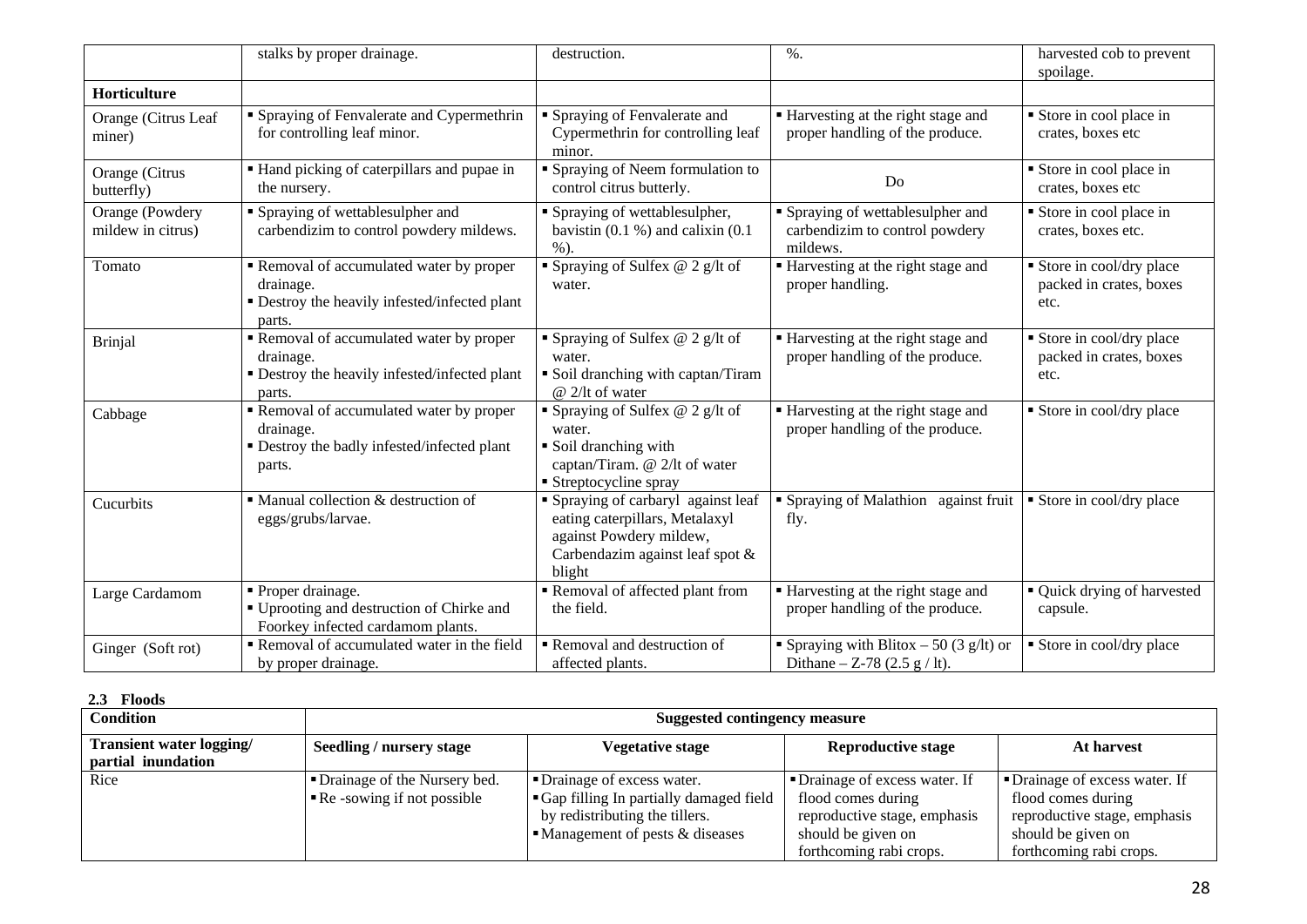|                                      |                                                                                                                                                                                                                                                                                                   |                                                                                                                                                                                                                                                                                                                                                          | Utilization of residual soil<br>moisture and use of recharged<br>soil profile for growing pulses                                                                                                                                                                    | Utilization of residual soil<br>moisture and use of recharged<br>soil profile for growing pulses                                      |
|--------------------------------------|---------------------------------------------------------------------------------------------------------------------------------------------------------------------------------------------------------------------------------------------------------------------------------------------------|----------------------------------------------------------------------------------------------------------------------------------------------------------------------------------------------------------------------------------------------------------------------------------------------------------------------------------------------------------|---------------------------------------------------------------------------------------------------------------------------------------------------------------------------------------------------------------------------------------------------------------------|---------------------------------------------------------------------------------------------------------------------------------------|
| <b>Horticulture/Plantation crops</b> |                                                                                                                                                                                                                                                                                                   |                                                                                                                                                                                                                                                                                                                                                          |                                                                                                                                                                                                                                                                     |                                                                                                                                       |
| Banana                               | Provide proper drainage<br>Nutrient management to be<br>done<br>• Propping or staking should be<br>done<br>• Spraying of insecticides and<br>fungicide                                                                                                                                            | • Provide proper drainage<br>" Nutrient management to be done<br>" Propping or staking should be done<br><b>S</b> praying of insecticides and<br>fungicide                                                                                                                                                                                               | • Provide proper drainage<br>• Nutrient management to be<br>done<br>• Propping to be done                                                                                                                                                                           | Store the fruits/ bunch in well<br>aerated farm shed or house to<br>avoid loses.<br>Storing at $10-12^{\circ}$ C with 70 –<br>80 % RH |
| Ginger                               | • Provide proper drainage<br>channels to avoid stagnation of<br>water<br>Earthing up to be done at<br>proper soil moisture level<br>Nutrient management to be<br>followed<br>• Field bunding to prevent entry<br>of water from surrounding<br>areas.<br>Spraying of insecticides and<br>fungicide | • Provision of drainage to remove<br>excess water.<br><b>Earthing up should be followed by</b><br>manuring.<br>Field bunding to prevent entry of<br>water from surrounding areas.<br>Application of fungicide and<br>insecticides                                                                                                                        | Harvest at physiological<br>maturity stage or can delay<br>harvesting                                                                                                                                                                                               | • Shifting of the produce to drier<br>place.                                                                                          |
| Turmeric                             | • Provide proper drainage<br>channels to avoid stagnation of<br>water<br>Earthing up to be done at<br>proper soil moisture level<br>Nutrient management to be<br>followed<br>" Field bunding to prevent entry<br>of water from surrounding<br>areas.<br>Spraying of insecticides and<br>fungicide | • Provision of drainage to remove<br>excess water.<br><b>Earthing up should be followed by</b><br>manuring.<br>" Field bunding to prevent entry of<br>water from surrounding areas.<br>Application of fungicide and<br>insecticides                                                                                                                      | • Harvest at physiological<br>maturity stage or can delay<br>harvesting                                                                                                                                                                                             | • Shifting of the produce to drier<br>place                                                                                           |
| Vegetables (cucurbits)               | Proper drainage of the<br>re-sowing.<br>Raised bed method<br>should be followed in the nursery.<br>■ Earthing up to be followed<br>• Ensure proper staking of crop<br>wherever required<br>• Field bunding to prevent entry                                                                       | Proper drainage of the nursery<br>nursery bed, If not possible go for bed, If not possible go for re-sowing.<br>■ Earthing up to be followed<br><b>Ensure proper staking of crop</b><br>wherever required<br>$\blacksquare$<br>Field bunding to prevent entry<br>of water from surrounding areas.<br>Follow appropriate nutrient<br>management practices | • Drainage of excess water. If<br>flood comes during<br>reproductive stage, emphasis<br>should be given on forthcoming<br>rabi crops<br>Growing of cole crops or winter<br>vegetables after receding flood<br>water and adoption of<br>integrated farming system to | Shifting of the produce to drier<br>place and store fruits in a well-<br>ventilated chamber                                           |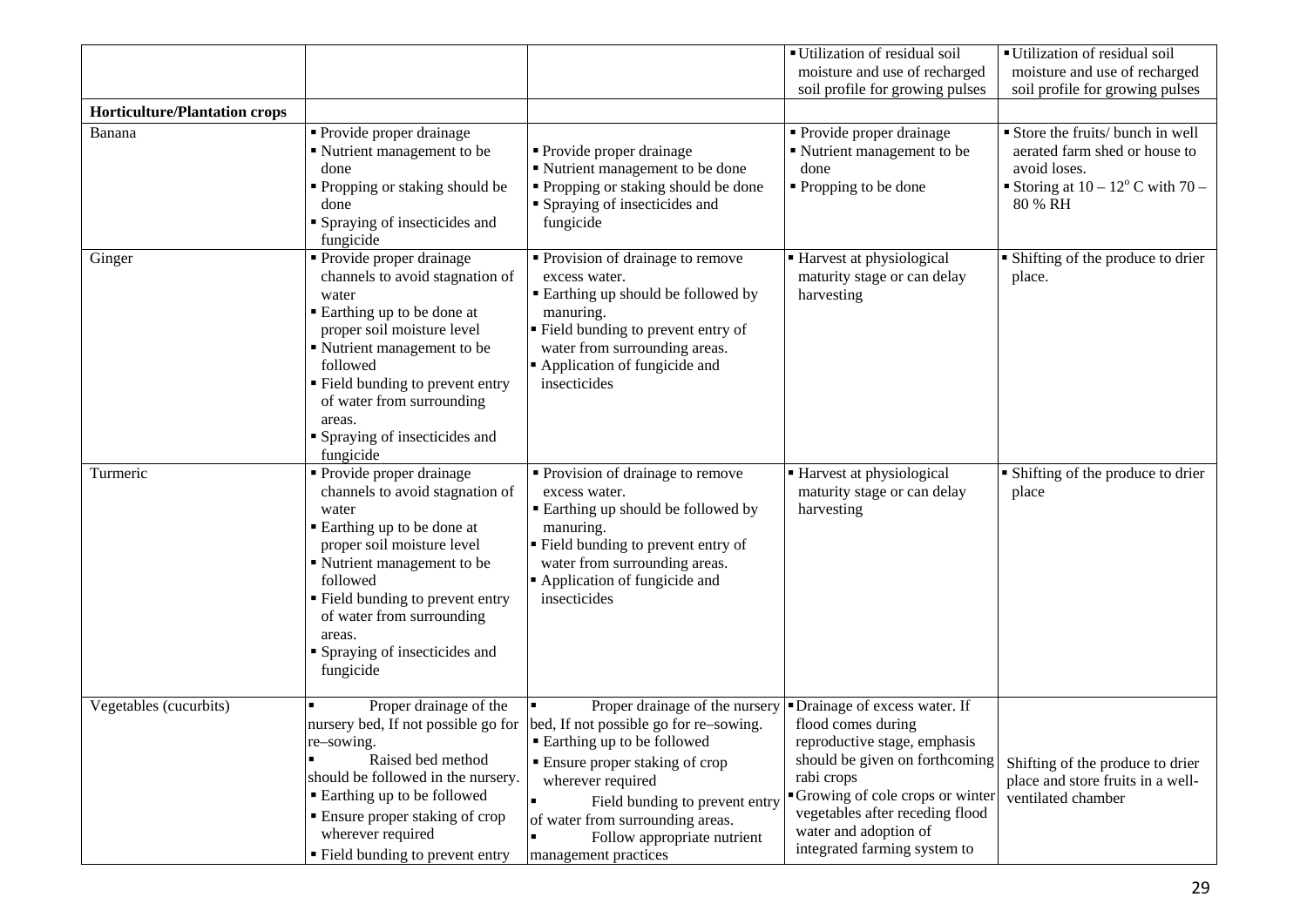|                                        | of water from surrounding |           | obtain more income and to  |           |
|----------------------------------------|---------------------------|-----------|----------------------------|-----------|
|                                        | areas.                    |           | compensate the loss during |           |
|                                        |                           |           | kharif vegetables.         |           |
| <b>Continuous submergence</b>          |                           |           |                            |           |
| for more than 2 days <sup>2</sup>      |                           |           |                            |           |
| Crop1                                  | <b>NA</b>                 | NA        | NA                         | NA        |
| <b>Horticulture / Plantation crops</b> |                           |           |                            |           |
| Crop1 (specify)                        | <b>NA</b>                 | <b>NA</b> | <b>NA</b>                  | <b>NA</b> |
| Sea water intrusion <sup>3</sup>       |                           |           |                            |           |
| Crop1                                  | <b>NA</b>                 | NA        | <b>NA</b>                  | <b>NA</b> |

**2.4 Extreme events: Heat wave / Cold wave/Frost/ Hailstorm /Cyclone: Not Applicable**

| <b>Extreme event type</b> | Suggested contingency measure <sup>r</sup>                                                                                              |                                                                                        |                                                                                                                                                                                      |            |  |
|---------------------------|-----------------------------------------------------------------------------------------------------------------------------------------|----------------------------------------------------------------------------------------|--------------------------------------------------------------------------------------------------------------------------------------------------------------------------------------|------------|--|
|                           | <b>Seedling / nursery stage</b>                                                                                                         | <b>Vegetative stage</b>                                                                | <b>Reproductive stage</b>                                                                                                                                                            | At harvest |  |
| Horticulture              |                                                                                                                                         |                                                                                        |                                                                                                                                                                                      |            |  |
| Heat Wave <sup>p</sup>    |                                                                                                                                         |                                                                                        |                                                                                                                                                                                      |            |  |
| Orange                    | <b>NA</b>                                                                                                                               | <b>NA</b>                                                                              | <b>NA</b>                                                                                                                                                                            | <b>NA</b>  |  |
| Apple                     | <b>NA</b>                                                                                                                               | NA                                                                                     | <b>NA</b>                                                                                                                                                                            | <b>NA</b>  |  |
| Pineapple                 | <b>NA</b>                                                                                                                               | NA                                                                                     | <b>NA</b>                                                                                                                                                                            | <b>NA</b>  |  |
| Kiwifruit                 | NA                                                                                                                                      | NA                                                                                     | <b>NA</b>                                                                                                                                                                            | <b>NA</b>  |  |
| Banana                    | <b>NA</b>                                                                                                                               | <b>NA</b>                                                                              | <b>NA</b>                                                                                                                                                                            | <b>NA</b>  |  |
| Large Cardamom            | <b>NA</b>                                                                                                                               | NA                                                                                     | <b>NA</b>                                                                                                                                                                            | NA         |  |
| Ginger                    | <b>NA</b>                                                                                                                               | NA                                                                                     | <b>NA</b>                                                                                                                                                                            | $\rm NA$   |  |
| Turmeric                  | <b>NA</b>                                                                                                                               | $\rm NA$                                                                               | NA                                                                                                                                                                                   | <b>NA</b>  |  |
| Horticulture              |                                                                                                                                         |                                                                                        |                                                                                                                                                                                      |            |  |
| Cold wave <sup>q</sup>    |                                                                                                                                         |                                                                                        |                                                                                                                                                                                      |            |  |
| Orange                    | NA                                                                                                                                      | NA                                                                                     | <b>NA</b>                                                                                                                                                                            | <b>NA</b>  |  |
| Apple                     | <b>NA</b>                                                                                                                               | NA                                                                                     | <b>NA</b>                                                                                                                                                                            | <b>NA</b>  |  |
| Pineapple                 | <b>NA</b>                                                                                                                               | NA                                                                                     | <b>NA</b>                                                                                                                                                                            | <b>NA</b>  |  |
| Kiwifruit                 | NA                                                                                                                                      | NA                                                                                     | <b>NA</b>                                                                                                                                                                            | <b>NA</b>  |  |
| Banana                    | Protect the plant by<br>$\blacksquare$<br>construction of wind<br>brakes made of shade<br>net.<br>Maintain the seedling<br>in polyhouse | the<br>plant<br>Protect<br>by<br>٠<br>construction of wind brakes<br>made of shade net | Protect the plant by<br>$\blacksquare$<br>construction of wind brakes<br>made of shade net<br>Protect the bunch by<br>$\blacksquare$<br>bagging with polyethylene<br>bag or jute bag | <b>NA</b>  |  |
| Large Cardamom            | <b>NA</b>                                                                                                                               | <b>NA</b>                                                                              | <b>NA</b>                                                                                                                                                                            | <b>NA</b>  |  |
| Ginger                    | $\rm NA$                                                                                                                                | $\rm NA$                                                                               | NA                                                                                                                                                                                   | $\rm NA$   |  |
| Turmeric                  | <b>NA</b>                                                                                                                               | <b>NA</b>                                                                              | <b>NA</b>                                                                                                                                                                            | <b>NA</b>  |  |
| Horticulture              |                                                                                                                                         |                                                                                        |                                                                                                                                                                                      |            |  |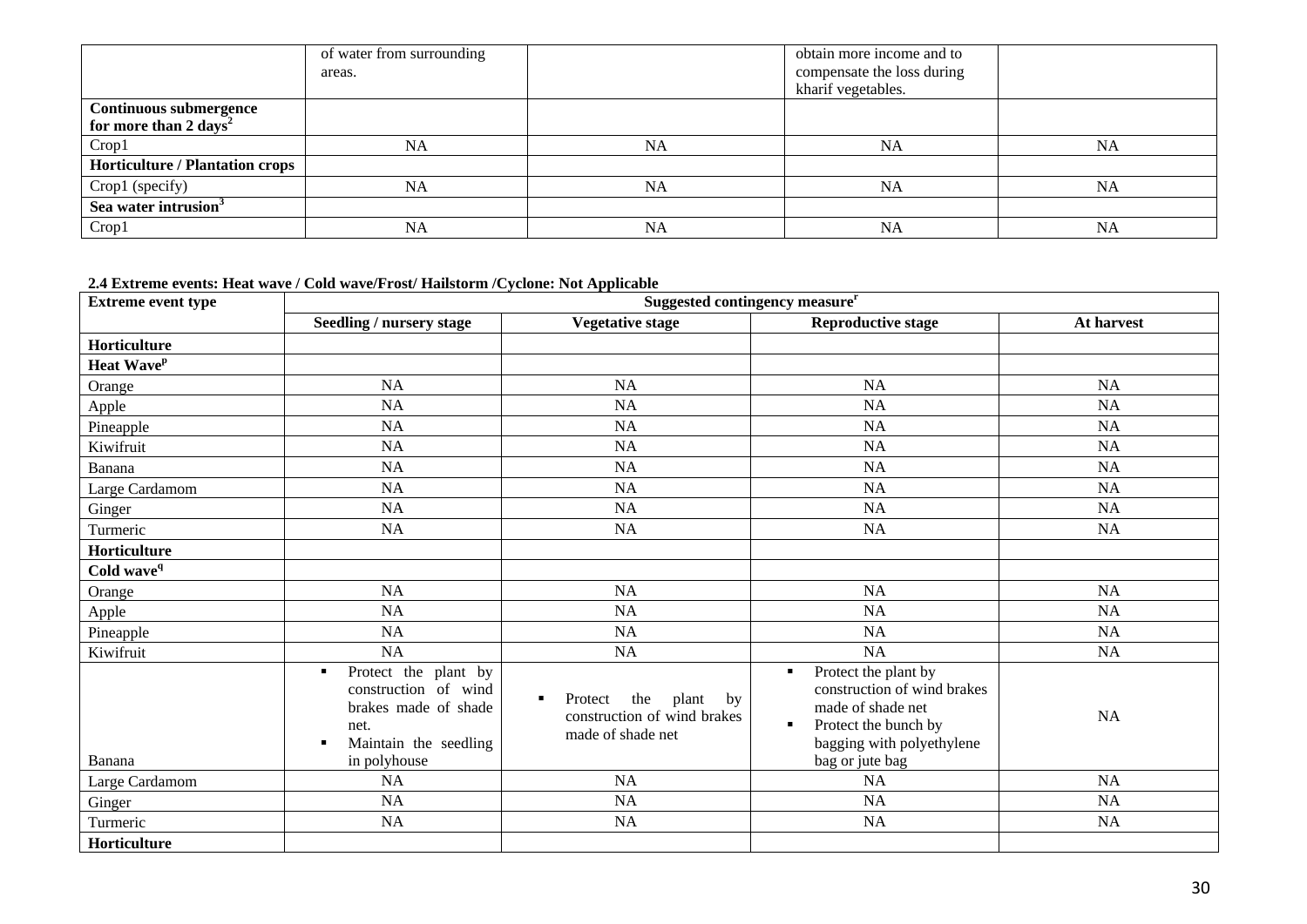| Frost          |                                                                                                                            |                                                                                                                                                                                                            |                                                                                                                                                                                                            |                              |
|----------------|----------------------------------------------------------------------------------------------------------------------------|------------------------------------------------------------------------------------------------------------------------------------------------------------------------------------------------------------|------------------------------------------------------------------------------------------------------------------------------------------------------------------------------------------------------------|------------------------------|
| Orange         | <b>NA</b>                                                                                                                  | <b>NA</b>                                                                                                                                                                                                  | <b>NA</b>                                                                                                                                                                                                  | <b>NA</b>                    |
| Apple          | <b>NA</b>                                                                                                                  | NA                                                                                                                                                                                                         | <b>NA</b>                                                                                                                                                                                                  | <b>NA</b>                    |
| Pineapple      | <b>NA</b>                                                                                                                  | NA                                                                                                                                                                                                         | NA                                                                                                                                                                                                         | <b>NA</b>                    |
| Kiwifruit      | <b>NA</b>                                                                                                                  | NA                                                                                                                                                                                                         | NA                                                                                                                                                                                                         | <b>NA</b>                    |
| Banana         | Protect the plant by<br>٠<br>construction of wind<br>brakes made of shade<br>net.<br>Maintain the seedling<br>in polyhouse | Protect<br>the<br>plant<br>$\blacksquare$<br>by<br>construction of wind brakes<br>made of shade net                                                                                                        | Protect the plant by<br>х<br>construction of wind brakes<br>made of shade net<br>Protect the bunch by<br>п<br>bagging with polyethylene<br>bag or jute bag                                                 | <b>NA</b>                    |
| Large Cardamom | <b>NA</b>                                                                                                                  | NA                                                                                                                                                                                                         | <b>NA</b>                                                                                                                                                                                                  | <b>NA</b>                    |
| Ginger         | <b>NA</b>                                                                                                                  | NA                                                                                                                                                                                                         | <b>NA</b>                                                                                                                                                                                                  | <b>NA</b>                    |
| Turmeric       | NA                                                                                                                         | NA                                                                                                                                                                                                         | <b>NA</b>                                                                                                                                                                                                  | <b>NA</b>                    |
| Horticulture   |                                                                                                                            |                                                                                                                                                                                                            |                                                                                                                                                                                                            |                              |
| Hailstorm      |                                                                                                                            |                                                                                                                                                                                                            |                                                                                                                                                                                                            |                              |
| Orange         | raising<br>$\blacksquare$ Nursery<br>under<br>polyhouse.                                                                   | Pruning of damage branches and<br>application of Bordeaux paste<br>should be done to prevent<br>secondary infection<br>Nutrient management to be<br>followed along with foliar spray of<br>micronutrient   | Pruning of damage branches and<br>application of Bordeaux paste<br>should be done to prevent<br>secondary infection<br>Nutrient management to be<br>followed along with foliar spray of<br>micronutrient   | ■ Harvest ripe fruit         |
| Apple          | raising<br>• Nursery<br>under<br>polyhouse.                                                                                | • Pruning of damage branches and<br>application of Bordeaux paste<br>should be done to prevent<br>secondary infection<br>Nutrient management to be<br>followed along with foliar spray of<br>micronutrient | • Pruning of damage branches and<br>application of Bordeaux paste<br>should be done to prevent<br>secondary infection<br>Nutrient management to be<br>followed along with foliar spray of<br>micronutrient | ■ Harvest ripe fruit         |
| Pineapple      | <b>NA</b>                                                                                                                  | • Shade regulation may be followed                                                                                                                                                                         | NA                                                                                                                                                                                                         | • Harvest and value addition |
| Kiwifruit      | Nursery raising under<br>polyhouse                                                                                         | Nutrient management to be<br>followed along with foliar spray of<br>micronutrient                                                                                                                          | Nutrient management to be<br>followed along with foliar spray of<br>micronutrient                                                                                                                          | ■ Harvest ripe fruits        |
| Banana         | Nursery raising under<br>polyhouse                                                                                         | • Follow nutrient management                                                                                                                                                                               | Bagging the fruit bunch<br>with polyethylene bag or<br>jute bag                                                                                                                                            | ■ Harvest the mature bunch   |
| Large Cardamom | • Nursery<br>raising<br>under<br>polyhouse.                                                                                | • Shade regulation may be followed<br>by planting trees providing 50-60%<br>shade. Ultis cum large cardamom<br>plantation is highly recommended                                                            | NA                                                                                                                                                                                                         | NA                           |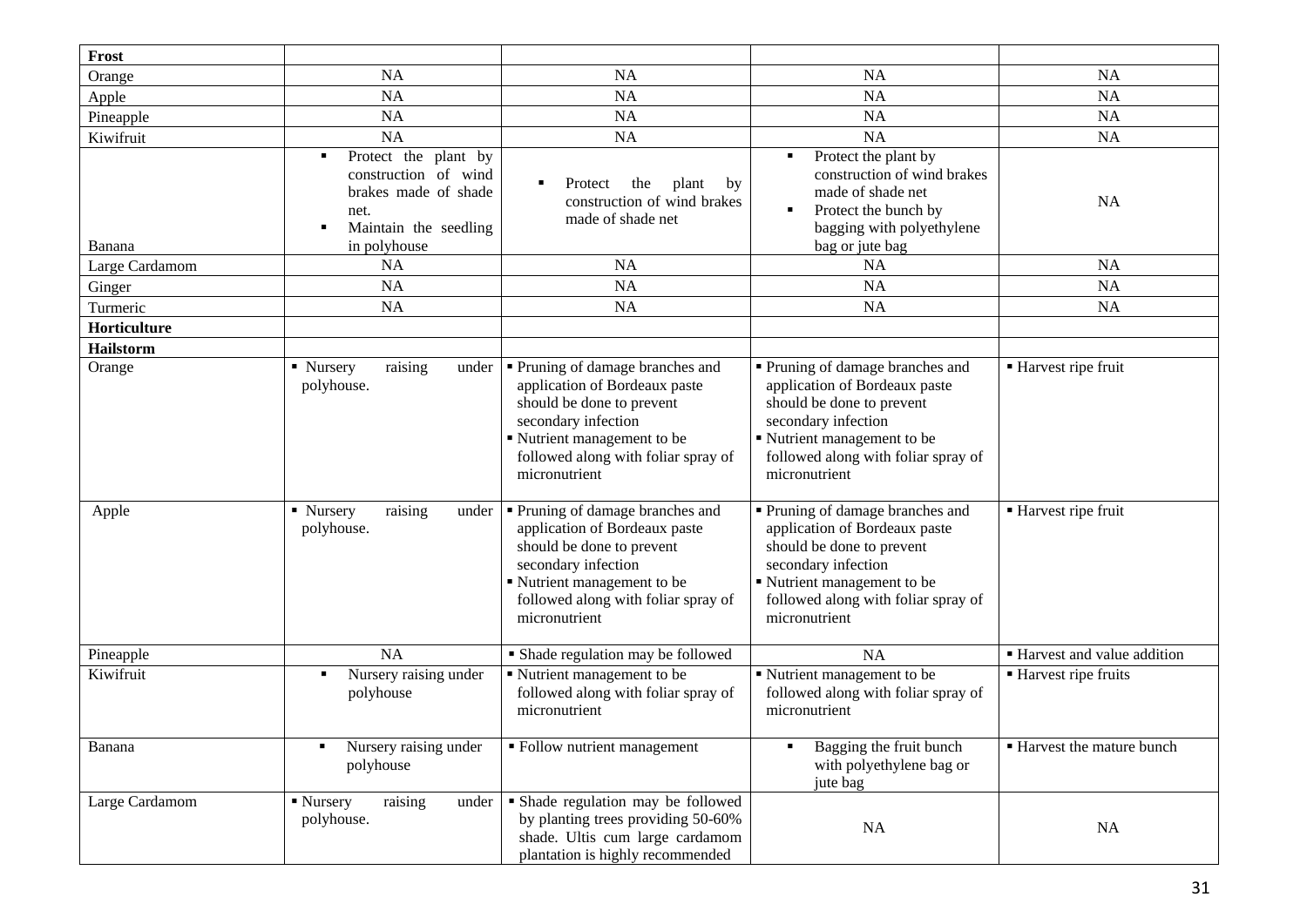| Ginger                                   | raising<br>$\blacksquare$ Nursery<br>under<br>polyhouse.                                                             | • Shade regulation may be followed                | NA                                                                                                     | NA                                                                                                                                                                                                     |
|------------------------------------------|----------------------------------------------------------------------------------------------------------------------|---------------------------------------------------|--------------------------------------------------------------------------------------------------------|--------------------------------------------------------------------------------------------------------------------------------------------------------------------------------------------------------|
| Turmeric                                 | $\blacksquare$                                                                                                       |                                                   |                                                                                                        |                                                                                                                                                                                                        |
| Vegetables (cucurbits)                   | raising<br>• Nursery<br>under<br>polyhouse.<br>• Provide shade to protect from<br>damage or resowing of the<br>crops | • Polyhouse<br>cultivation & proper<br>irrigation | • Polyhouse cultivation & proper<br>irrigation<br>• Proper crop management for the<br>succeeding years | • Picking of fruits at right edible<br>stage depends upon individual<br>varieties<br>and<br>marketing<br>Fruits<br>requirements.<br>are<br>harvested, packed in baskets<br>and transported to markets. |
| Horticulture                             |                                                                                                                      |                                                   |                                                                                                        |                                                                                                                                                                                                        |
| Cyclone                                  | NA                                                                                                                   | NA                                                | NA                                                                                                     | NA                                                                                                                                                                                                     |
| Orange                                   | <b>NA</b>                                                                                                            | NA                                                | NA                                                                                                     | NA                                                                                                                                                                                                     |
| Apple                                    | NA                                                                                                                   | NA                                                | NA                                                                                                     | NA                                                                                                                                                                                                     |
| Pineapple                                | NA                                                                                                                   | NA                                                | <b>NA</b>                                                                                              | NA                                                                                                                                                                                                     |
| Kiwifruit                                | NA                                                                                                                   | NA                                                | <b>NA</b>                                                                                              | <b>NA</b>                                                                                                                                                                                              |
| Banana                                   | <b>NA</b>                                                                                                            | NA                                                | <b>NA</b>                                                                                              | NA                                                                                                                                                                                                     |
| Large Cardamom                           | NA                                                                                                                   | NA                                                | NA                                                                                                     | NA                                                                                                                                                                                                     |
| Ginger                                   | NA                                                                                                                   | NA                                                | NA                                                                                                     | NA                                                                                                                                                                                                     |
| Turmeric                                 | NA                                                                                                                   | NA                                                | NA                                                                                                     | NA                                                                                                                                                                                                     |
| Sand deposition or heavy<br>siltation    |                                                                                                                      |                                                   |                                                                                                        |                                                                                                                                                                                                        |
| Specify crop<br>/horticulture/plantation | $\rm NA$                                                                                                             | NA                                                | <b>NA</b>                                                                                              | NA                                                                                                                                                                                                     |

## **2.5 Contingent strategies for Livestock, Poultry & Fisheries**

## **2.5.1 Livestock**

|                              | <b>Suggested contingency measures</b>                                                                                                                                                                                                                                                                                                                                             |                                                                                                                                                                                                                                                                                                          |                                                                                                                                                                                                                                                                                                              |  |
|------------------------------|-----------------------------------------------------------------------------------------------------------------------------------------------------------------------------------------------------------------------------------------------------------------------------------------------------------------------------------------------------------------------------------|----------------------------------------------------------------------------------------------------------------------------------------------------------------------------------------------------------------------------------------------------------------------------------------------------------|--------------------------------------------------------------------------------------------------------------------------------------------------------------------------------------------------------------------------------------------------------------------------------------------------------------|--|
|                              | Before the event <sup>s</sup>                                                                                                                                                                                                                                                                                                                                                     | During the event                                                                                                                                                                                                                                                                                         | After the event                                                                                                                                                                                                                                                                                              |  |
| <b>Drought</b>               |                                                                                                                                                                                                                                                                                                                                                                                   |                                                                                                                                                                                                                                                                                                          |                                                                                                                                                                                                                                                                                                              |  |
| Feed and fodder availability | • Advance early warning system through<br>Agromet advisories.<br>Awareness on fodder cultivation $\&$<br>available,<br>identification of locally<br>natural fodder of area.<br>Excess fodder may be stored as<br>hay/silage or converted into feed block $\vert \cdot \vert$ use of stored Hay and Silage<br>in the flush season, for lean period.<br>■ Stacking of paddy straws. | • Use of unconventional feed/fodders resources.<br>• Grazing in the peri peri of forest areas.<br>Eveling according to body weight requirement<br>Improvement of the poor quality roughages<br>(urea treatment, soaking, poultry litter $(>37\%)$ .<br>• Use of feed additives to improve digestibility. | Avail the benefits of schemes under drought,<br>from state or central for feeds and fodder.<br>• Supplementary feeding of livestock to regain the<br>general physiological imbalanced.<br>• Proper irrigation of fodder plot and cultivation of<br>leguminous fodders to meet the demand of green<br>fodders |  |
| Drinking water               | $\blacksquare$ Construction<br>of<br>water<br>structures.<br>natural source                                                                                                                                                                                                                                                                                                       | harvesting $\bullet$ Use of stored water from water harvesting<br>structure.<br>• Harvesting rain water & water from • Fetching water from watershed areas and<br>natural stream/river.                                                                                                                  | Submitting a memorandum to sate or central<br>Govt. regarding amount of water shortfall during<br>drought and action to be initiate accordingly.<br>• Construction of permanent water harvesting                                                                                                             |  |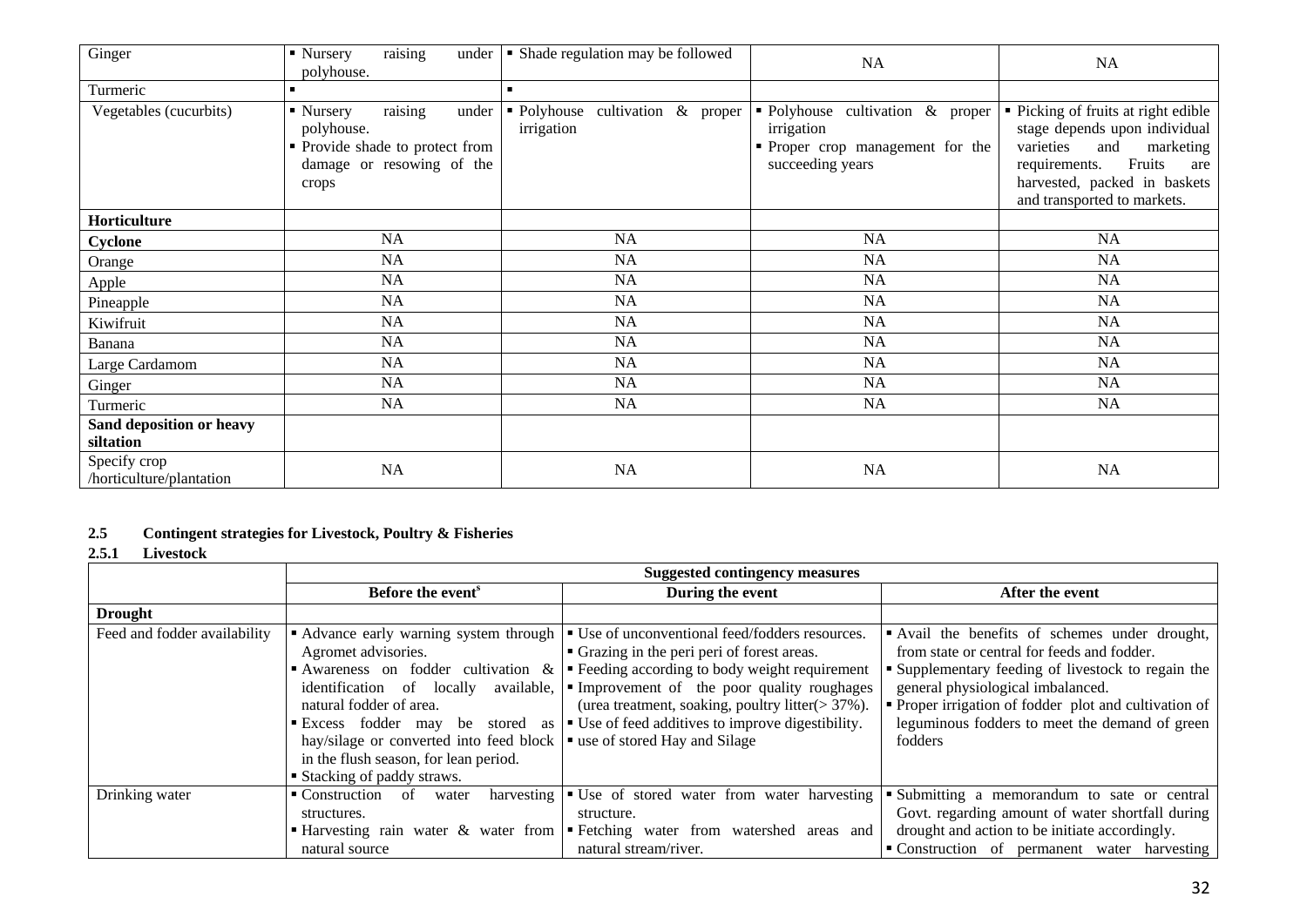|                              | • Developing watershed areas.                                | " Avail subsidy water supply through tankers<br>from sate or central Govt. | structure with a planning to fulfill the water<br>requirement during drought.                 |
|------------------------------|--------------------------------------------------------------|----------------------------------------------------------------------------|-----------------------------------------------------------------------------------------------|
| Health and disease           | <b>Ensure livestock insurance</b>                            | cum Health camp<br>• Mass awareness<br>and                                 | · Mass awareness cum Health camp and                                                          |
| management                   | · Deworming to reduce worm load                              | symptomatically<br>prompt<br>treatment                                     | symptomatically prompt treatment accordingly.                                                 |
|                              | Stocking of veterinary medicines,                            | accordingly.                                                               | • selective culling of disease animal                                                         |
|                              | vitamin and mineral supplements.                             | <b>Supplementary feeding of vitamin and mineral</b>                        | Submitting a memorandum to sate or central                                                    |
|                              | Training of paravets and identifying key                     | to improve general body health.                                            | Govt. regarding the loss of animal due to Drought                                             |
|                              | man in each village to combat the                            |                                                                            | and remedies to be taken accordingly for future.                                              |
|                              | situation if arise.                                          |                                                                            | • Mini vaccine unit could be establish for covering                                           |
|                              | Regular radio/TV telecast to follow the                      |                                                                            | a perimeter 30-50 km.                                                                         |
|                              | instruction of Do & Don'ts from<br>experts.                  |                                                                            |                                                                                               |
|                              | Providing available communication and                        |                                                                            |                                                                                               |
|                              | transportation facilities<br>in every                        |                                                                            |                                                                                               |
|                              | dispensary / clinic for consultations.                       |                                                                            |                                                                                               |
|                              | Proper ventilation system of Housing to                      |                                                                            |                                                                                               |
|                              | reduce heat stress.                                          |                                                                            |                                                                                               |
| <b>Floods</b>                |                                                              |                                                                            |                                                                                               |
| Feed and fodder availability | • Advance early warning system through                       | Avoid feeding of damp feeds and fodders                                    | • Submitting a reports, damage caused by flood to                                             |
|                              | Agromet advisories.                                          | Storage of feeds and fodder in high raised                                 | feed and standing fodder                                                                      |
|                              | Awareness on fodder cultivation &                            | platform.                                                                  | " Supplementary feeding of livestock to regain the                                            |
|                              | identification of locally<br>available,                      | • Use of unconventional feed/fodders resources                             | general physiological imbalanced.                                                             |
|                              | natural fodder of the area.                                  | (water hyacinth)                                                           | • Proper irrigation of folder plot and cultivation of                                         |
|                              | Excess fodder may be stored as                               | • Shifting of livestock to high raised areas.                              | leguminous fodders to meet the demand of green                                                |
|                              | hay/silage or converted into feed block                      | • Use of feed additives to improve digestibility.                          | fodders.                                                                                      |
|                              | in the flush season, for lean period.                        | ■ Provision of UMB etc.                                                    | Avail the benefits of schemes under flood, from                                               |
|                              | <b>Stacking of paddy straws.</b>                             | ■ Use of stored Hay and Silage                                             | state or central for feeds and fodder.                                                        |
|                              | Installation of feed block machines and                      |                                                                            |                                                                                               |
|                              | creating feed/fodder block banks to be                       |                                                                            |                                                                                               |
|                              | used in emergency.                                           |                                                                            |                                                                                               |
| Drinking water               | Storage of safe drinking water in                            |                                                                            | • Chlorination of the drinking water and use of • Cleaning of water storage tanks, canals and |
|                              | community tanks / water harvesting                           | sand filter                                                                | drainage system.                                                                              |
|                              | structures which is not prone to seepage                     | Incorporation of aquatic plants in feeds as a                              | • Cleaning and disinfection of water source with                                              |
|                              | of flood water.                                              | supplementary source of water                                              | suitable water purifying agent, available in the                                              |
|                              | Installation of large sized sand filters                     | " If possible supply of fresh drinking water from                          | area as per the recommended dose.                                                             |
|                              | with charcoal.                                               | nearby district.                                                           | Relief for damaged tanks and community pipe                                                   |
|                              | Tying up with PHED Deptt. of                                 |                                                                            | line for reconstruction.                                                                      |
|                              | neighboring district to supply water at                      |                                                                            | • Avoid shallow source of water                                                               |
|                              | needy time.<br>• Creating awareness amongst public how       |                                                                            |                                                                                               |
|                              |                                                              |                                                                            |                                                                                               |
|                              | to conserve water and judiciously use in<br>flood situation. |                                                                            |                                                                                               |
| Health and disease           | <b>Ensure livestock insurance</b>                            | cum Health<br>• Mass awareness<br>camp and                                 | awareness cum Health camp and<br>$\blacksquare$ Mass                                          |
| management                   | • Deworming to reduce worm load                              | symptomatically<br>prompt<br>treatment                                     | symptomatically prompt treatment accordingly.                                                 |
|                              | Vaccination of FMD, BQ and HS.                               | accordingly.                                                               | • Immediate attention to the ailing animals.                                                  |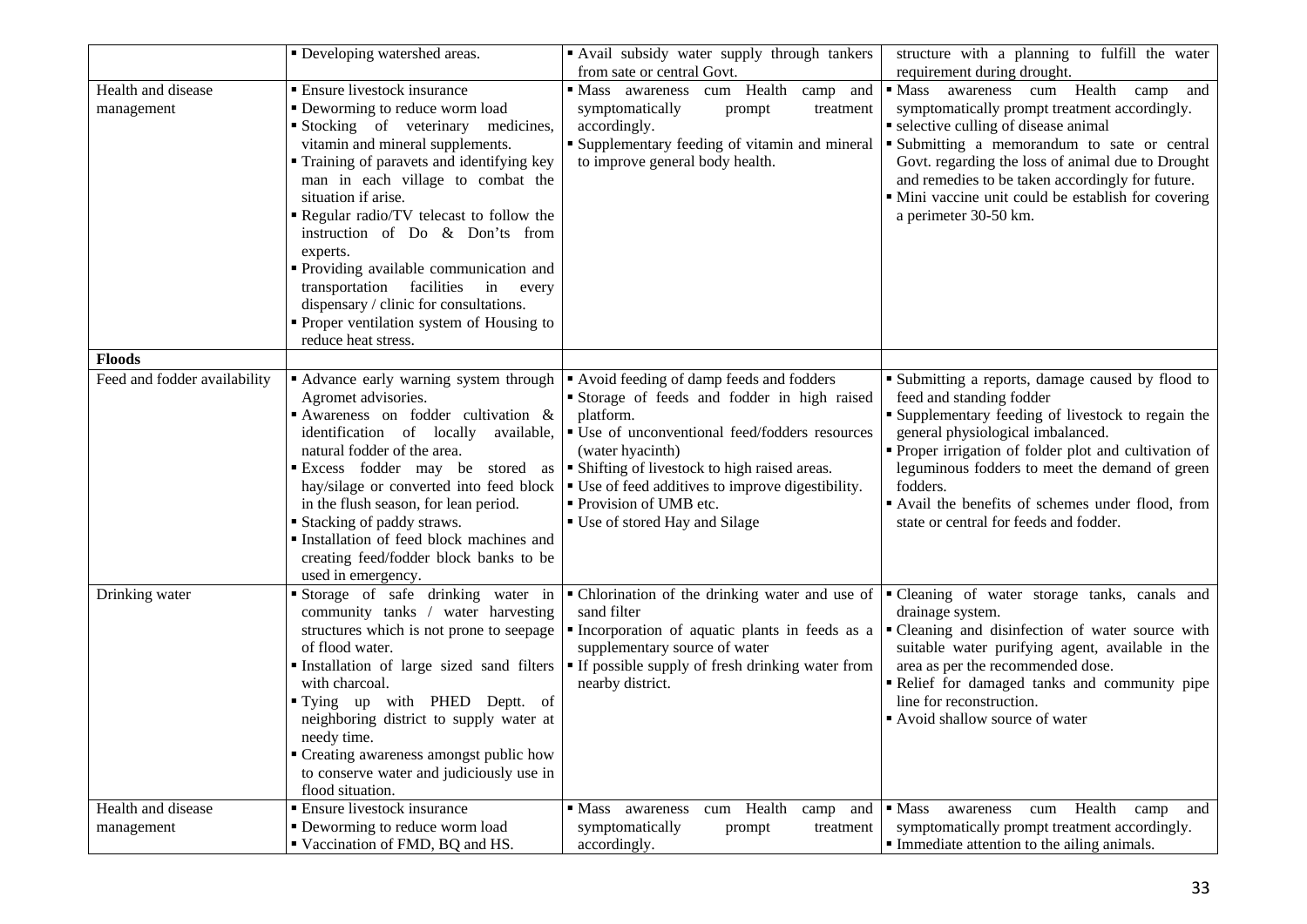|                                  | Stocking of veterinary medicines,<br>vitamin and mineral supplements.<br>Training of paravets and identifying key<br>man in each village to combat the<br>situation if arise.<br>Regular radio/TV telecast to follow the<br>instruction of Do & Don'ts from<br>experts.<br>· Providing available communication and<br>transportation facilities<br>in every<br>dispensary / clinic for consultations.<br>" Construction of shelters in high raised<br>areas. | • Supplementary feeding of vitamin and mineral<br>to improve general body health.                                                                                                                                               | • Sanitization of the shed and surrounding areas.<br>• selective culling of animal<br>Submitting a memorandum to state or central<br>Govt. regarding the loss of animal due to flood<br>and remedies to be taken accordingly for future.                                                                                                                                                                |
|----------------------------------|--------------------------------------------------------------------------------------------------------------------------------------------------------------------------------------------------------------------------------------------------------------------------------------------------------------------------------------------------------------------------------------------------------------------------------------------------------------|---------------------------------------------------------------------------------------------------------------------------------------------------------------------------------------------------------------------------------|---------------------------------------------------------------------------------------------------------------------------------------------------------------------------------------------------------------------------------------------------------------------------------------------------------------------------------------------------------------------------------------------------------|
| Cyclone                          | NA                                                                                                                                                                                                                                                                                                                                                                                                                                                           | <b>NA</b>                                                                                                                                                                                                                       | <b>NA</b>                                                                                                                                                                                                                                                                                                                                                                                               |
| Feed and fodder availability     | " Advance early warning system through<br>Agromet advisories.<br>• Proper storage of feeds and fodder in $\vert \cdot \vert$ Avoid feeding grazing in open field<br>well constructed house<br>" Planting of trees as a wind break in farm<br>area<br>Excess fodder may be stored as<br>hay/silage or converted into feed block<br>in the flush season, for lean period.<br>■ Stacking of paddy straws.                                                       | • Animal should be confined in well construct<br>house.<br>• Use of feed additives to improve digestibility.<br>Provision of UMB etc.<br>■ Use of stored Hay and Silage                                                         | • Submitting a reports, damage caused by cyclone<br>of standing fodder<br>Avail the benefits of schemes under flood, from<br>state or central for feeds and fodder.                                                                                                                                                                                                                                     |
| Drinking water                   | • Advance early warning system through<br>Agromet advisories for preparedness to<br>combat the situation.<br>Storage of safe drinking water in<br>community tanks / water harvesting<br>structures<br>• Creating awareness amongst public how<br>to conserve water and judiciously use in<br>flood situation.<br>"Tying up with PHED Deptt. of<br>neighboring district to supply water at<br>needy time.                                                     | • Chlorination of the drinking water and use of<br>sand filter<br>• Provide fresh potable water                                                                                                                                 | "Cleaning of water storage tanks, canals and<br>drainage system.<br>• Cleaning and disinfection of water source with<br>suitable water purifying agent, available in the<br>area as per the recommended dose.<br>Relief for damaged tanks and community pipe<br>line for reconstruction.<br>Avoid shallow source of water                                                                               |
| Health and disease<br>management | <b>Ensure livestock insurance</b><br>• Deworming to reduce worm load<br>Stocking of veterinary medicines,<br>vitamin and mineral supplements.<br>" Training of paravets and identifying key<br>man in each village to combat the<br>situation if arise.<br>Regular radio/TV telecast to follow the<br>instruction of Do & Don'ts from                                                                                                                        | cum Health camp and<br>• Mass awareness<br>symptomatically<br>prompt<br>treatment<br>accordingly.<br>• Supplementary feeding of vitamin and mineral<br>to improve general body health.<br>• selective culling of injured animal | Immediate attention to the ailing animals.<br>• selective culling of injured animal<br>awareness cum Health camp and<br>$\blacksquare$ Mass<br>symptomatically prompt treatment accordingly.<br>• Sanitization of the shed and surrounding areas.<br>Submitting a memorandum to state or central<br>Govt. regarding the loss of animal due to flood<br>and remedies to be taken accordingly for future. |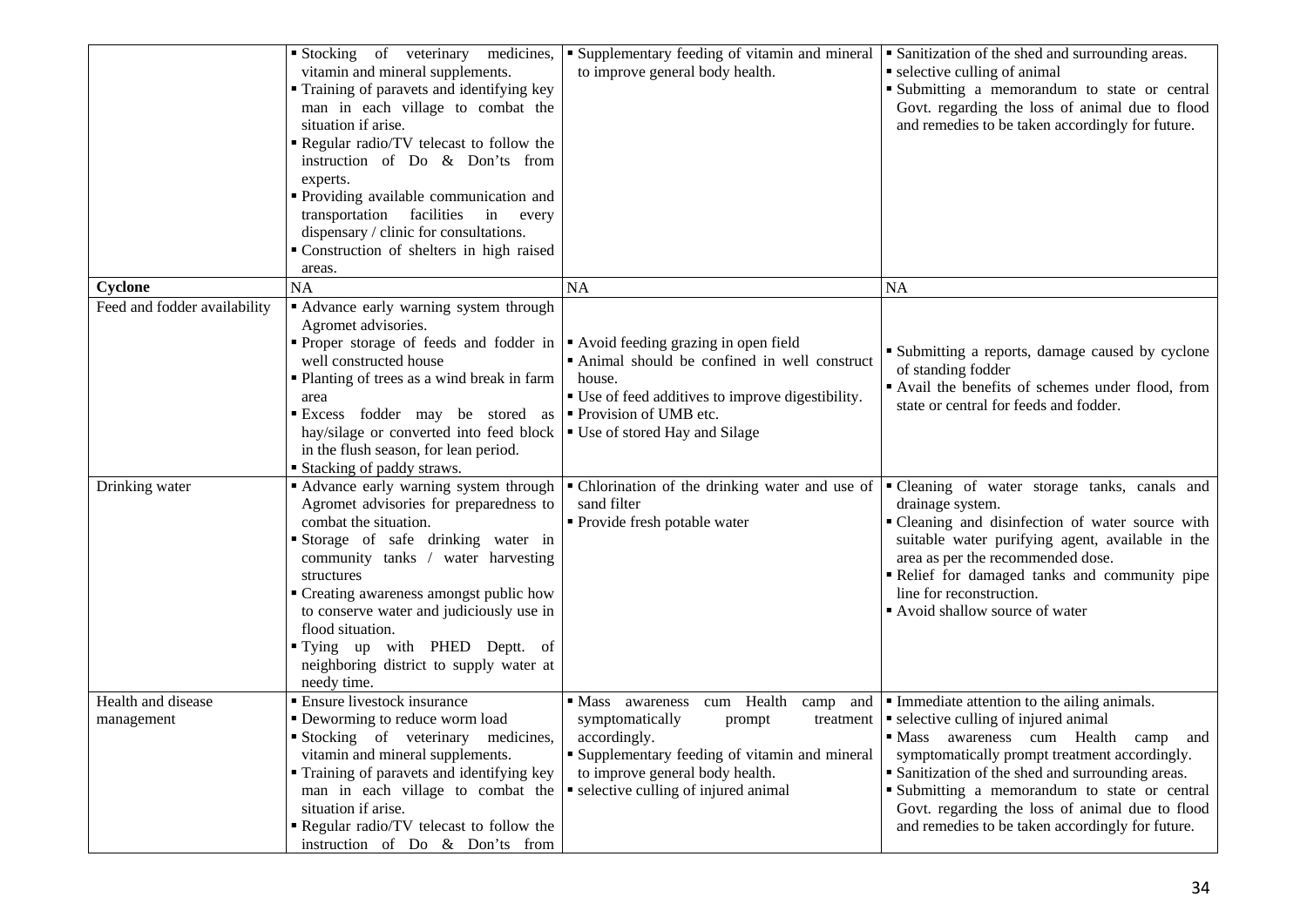|                                   | experts.<br>• Providing available communication and                                                                                               |                                                                                                                                                              |                                                                                                                                                                   |
|-----------------------------------|---------------------------------------------------------------------------------------------------------------------------------------------------|--------------------------------------------------------------------------------------------------------------------------------------------------------------|-------------------------------------------------------------------------------------------------------------------------------------------------------------------|
|                                   | transportation facilities in every<br>dispensary / clinic for consultations.                                                                      |                                                                                                                                                              |                                                                                                                                                                   |
| <b>Heat wave</b>                  |                                                                                                                                                   |                                                                                                                                                              |                                                                                                                                                                   |
|                                   |                                                                                                                                                   |                                                                                                                                                              |                                                                                                                                                                   |
| <b>Cattle</b>                     |                                                                                                                                                   |                                                                                                                                                              |                                                                                                                                                                   |
|                                   |                                                                                                                                                   |                                                                                                                                                              |                                                                                                                                                                   |
| Shelter/environment<br>management | Advance early warning system through<br>Agromet advisories for preparedness to<br>combat the situation.<br>Good shelter with well ventilation and | • Confine the animal in protected shelter<br>• prevent them direct expose to heat wave<br>$\blacksquare$ reduce upto 20% of the ration<br>provide nutretical | Adlib provision of potable water<br>Analysis of the present experience<br>and<br>remodeling of housing structure.<br>provide nutretical                           |
|                                   | bedding materials<br>Construction of shelters in wind shed<br>areas.                                                                              | Adlib provision of potable water<br>Avoid movement of animal<br>• Sprinkling of water during the extreme heat to                                             |                                                                                                                                                                   |
|                                   | Increase the concentrate feed amount<br>and reduce the roughage diet.<br>• Adlib provision of potable water                                       | the animal<br>• Breeding should be done in morning hours.                                                                                                    |                                                                                                                                                                   |
| Health and disease<br>management  | • Advance early warning system through<br>Agromet advisories for preparedness to<br>combat the situation.                                         | • Life saving treatment accordingly.<br>Supplementary feeding of vitamin and mineral<br>to improve general body health.                                      | Health<br>$\blacksquare$ Mass<br>awareness<br>cum<br>camp<br>and<br>symptomatically prompt treatment accordingly.<br>• Immediate attention to the ailing animals. |
|                                   | • Ensure livestock insurance<br>• Deworming and vaccination<br>Stocking of veterinary medicines,                                                  | • Oral supplementation of electrolyte<br>and<br>medicines                                                                                                    | Sanitization of the shed and surrounding areas.<br>• Selective culling of animal<br>· Submitting a memorandum to state or central                                 |
|                                   | vitamin and mineral supplements.<br>• Training of paravets and identifying key<br>man in each village to combat the<br>situation if arise.        |                                                                                                                                                              | Govt. regarding the loss of animal due to cold<br>wave and remedies to be taken accordingly for<br>future.                                                        |
|                                   | Regular radio/TV telecast to follow the<br>instruction of Do & Don'ts from<br>experts.                                                            |                                                                                                                                                              |                                                                                                                                                                   |
|                                   | " Providing available communication and<br>transportation facilities in<br>every<br>dispensary / clinic for consultations.                        |                                                                                                                                                              |                                                                                                                                                                   |
| Mithun                            |                                                                                                                                                   |                                                                                                                                                              |                                                                                                                                                                   |
| Shelter/environment<br>management | • Advance early warning system through $\vert \cdot \vert$ Confine the animal in protected shelter                                                | Agromet advisories for preparedness to $\vert \bullet \vert$ prevent them direct expose to heat wave                                                         | Adlib provision of potable water<br>Analysis of the present experience and                                                                                        |
|                                   | combat the situation.                                                                                                                             | $\blacksquare$ reduce upto 20% of the ration                                                                                                                 | remodeling of housing structure.                                                                                                                                  |
|                                   | Good shelter with well ventilation and $\vert \cdot \vert$ provide nutretical                                                                     |                                                                                                                                                              | • provide nutretical                                                                                                                                              |
|                                   | bedding materials<br>$\bullet$ Construction of shelters in wind shed $\bullet$ Avoid movement of animal                                           | Adlib provision of potable water                                                                                                                             |                                                                                                                                                                   |
|                                   | areas.                                                                                                                                            | • Sprinkling of water during the extreme heat to                                                                                                             |                                                                                                                                                                   |
|                                   | Increase the concentrate feed amount                                                                                                              | the animal                                                                                                                                                   |                                                                                                                                                                   |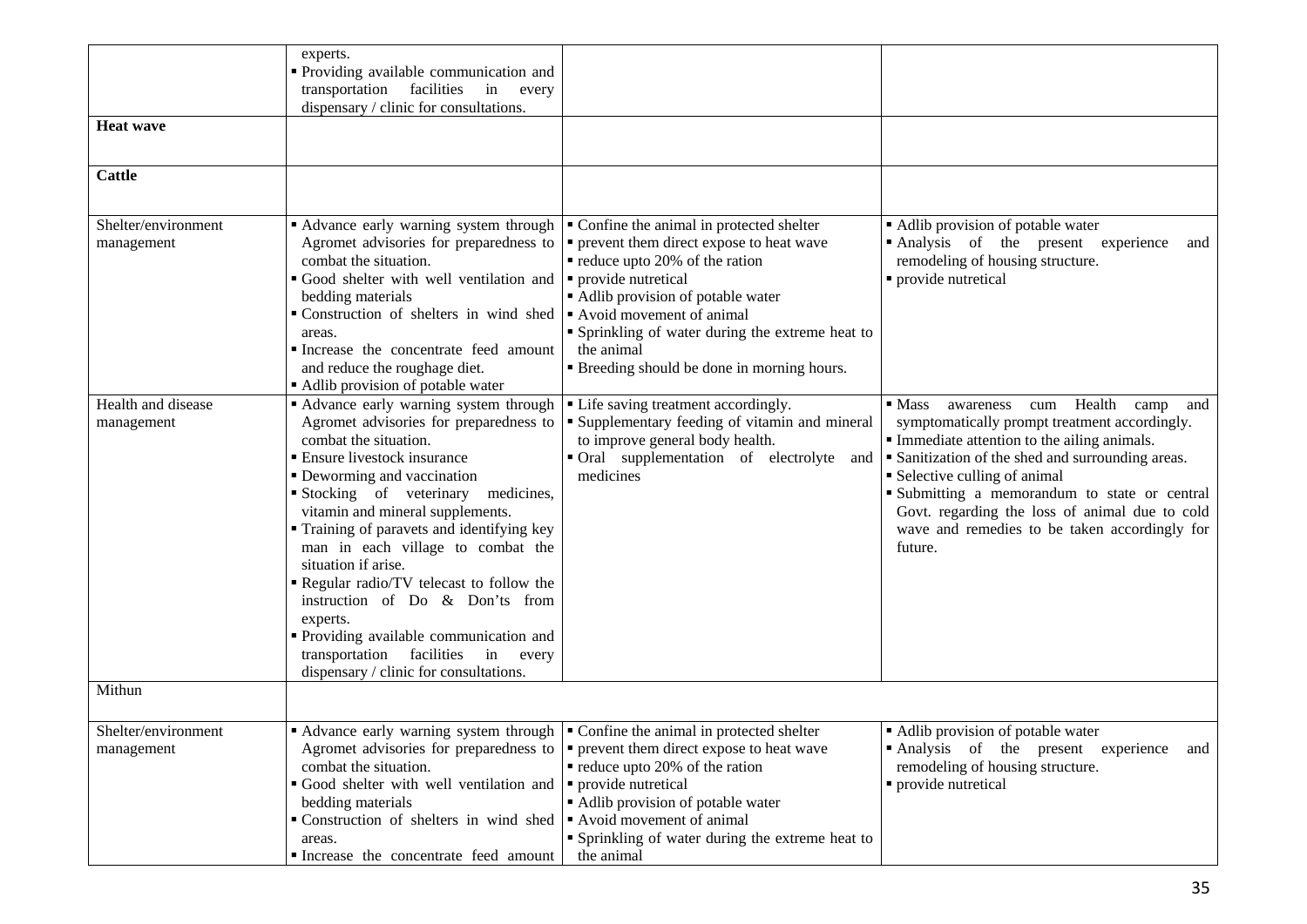|                                   | and reduce the roughage diet.<br>Adlib provision of potable water                                                                                                                                                                                                                                                                                                                                                                                                                     | • Breeding should be done in morning hours.                                                                                                                                                                                                                                                                                        |                                                                                                                                                                                                                                                                                                                                                                                                                 |
|-----------------------------------|---------------------------------------------------------------------------------------------------------------------------------------------------------------------------------------------------------------------------------------------------------------------------------------------------------------------------------------------------------------------------------------------------------------------------------------------------------------------------------------|------------------------------------------------------------------------------------------------------------------------------------------------------------------------------------------------------------------------------------------------------------------------------------------------------------------------------------|-----------------------------------------------------------------------------------------------------------------------------------------------------------------------------------------------------------------------------------------------------------------------------------------------------------------------------------------------------------------------------------------------------------------|
| Health and disease<br>management  | • Ensure livestock insurance<br>• Deworming to reduce worm load<br>Stocking of veterinary medicines,<br>vitamin and mineral supplements.<br>" Training of paravets and identifying key<br>man in each village to combat the<br>situation if arise.<br>Regular radio/TV telecast to follow the<br>instruction of Do & Don'ts from<br>experts.<br>· Providing available communication and<br>transportation facilities<br>in every<br>dispensary / clinic for consultations.            | • Mass awareness<br>cum Health<br>camp<br>and<br>symptomatically<br>prompt<br>treatment<br>accordingly.<br>" Supplementary feeding of vitamin and mineral<br>to improve general body health.<br>• selective culling of injured animal                                                                                              | Immediate attention to the ailing animals.<br>• selective culling of injured animal<br>· Mass awareness cum Health camp<br>and<br>symptomatically prompt treatment accordingly.<br>• Sanitization of the shed and surrounding areas.<br>Submitting a memorandum to state or central<br>Govt. regarding the loss of animal due to flood<br>and remedies to be taken accordingly for future.                      |
| Goat/Sheep                        |                                                                                                                                                                                                                                                                                                                                                                                                                                                                                       |                                                                                                                                                                                                                                                                                                                                    |                                                                                                                                                                                                                                                                                                                                                                                                                 |
| Shelter/environment<br>management | " Advance early warning system through<br>Agromet advisories for preparedness to<br>combat the situation.<br>Good shelter with well ventilation and<br>bedding materials<br>Construction of shelters in wind shed<br>areas.<br>Increase the concentrate feed amount<br>and reduce the roughage diet.<br>Adlib provision of potable water                                                                                                                                              | • Confine the animal in protected shelter<br>• prevent them direct expose to heat wave<br>• reduce upto 20% of the ration<br>· provide nutretical<br>Adlib provision of potable water<br>Avoid movement of animal<br>• Sprinkling of water during the extreme heat to<br>the animal<br>" Breeding should be done in morning hours. | Adlib provision of potable water<br>Analysis of the present experience<br>and<br>remodeling of housing structure.<br>• provide nutretical                                                                                                                                                                                                                                                                       |
| Health and disease<br>management  | <b>Ensure livestock insurance</b><br>• Deworming to reduce worm load<br>Stocking of veterinary medicines,<br>vitamin and mineral supplements.<br>" Training of paravets and identifying key<br>man in each village to combat the<br>situation if arise.<br>Regular radio/TV telecast to follow the<br>instruction of Do & Don'ts from<br>experts.<br>• Providing available communication and<br>transportation<br>facilities<br>in<br>every<br>dispensary / clinic for consultations. | cum Health<br>• Mass awareness<br>camp<br>and<br>symptomatically<br>prompt<br>treatment<br>accordingly.<br><b>Supplementary feeding of vitamin and mineral</b><br>to improve general body health.<br>• selective culling of injured animal                                                                                         | • Immediate attention to the ailing animals.<br>• selective culling of injured animal<br>awareness cum Health<br>$\blacksquare$ Mass<br>camp<br>and<br>symptomatically prompt treatment accordingly.<br>• Sanitization of the shed and surrounding areas.<br>Submitting a memorandum to state or central<br>Govt. regarding the loss of animal due to flood<br>and remedies to be taken accordingly for future. |
| Pig                               |                                                                                                                                                                                                                                                                                                                                                                                                                                                                                       |                                                                                                                                                                                                                                                                                                                                    |                                                                                                                                                                                                                                                                                                                                                                                                                 |
| Shelter/environment<br>management | • Advance early warning system through<br>Agromet advisories for preparedness to<br>combat the situation.                                                                                                                                                                                                                                                                                                                                                                             | • Confine the animal in protected shelter<br>• prevent them direct expose to heat wave<br>$\blacksquare$ reduce upto 20% of the ration                                                                                                                                                                                             | • Adlib provision of potable water<br>Analysis of the present experience<br>and<br>remodeling of housing structure.                                                                                                                                                                                                                                                                                             |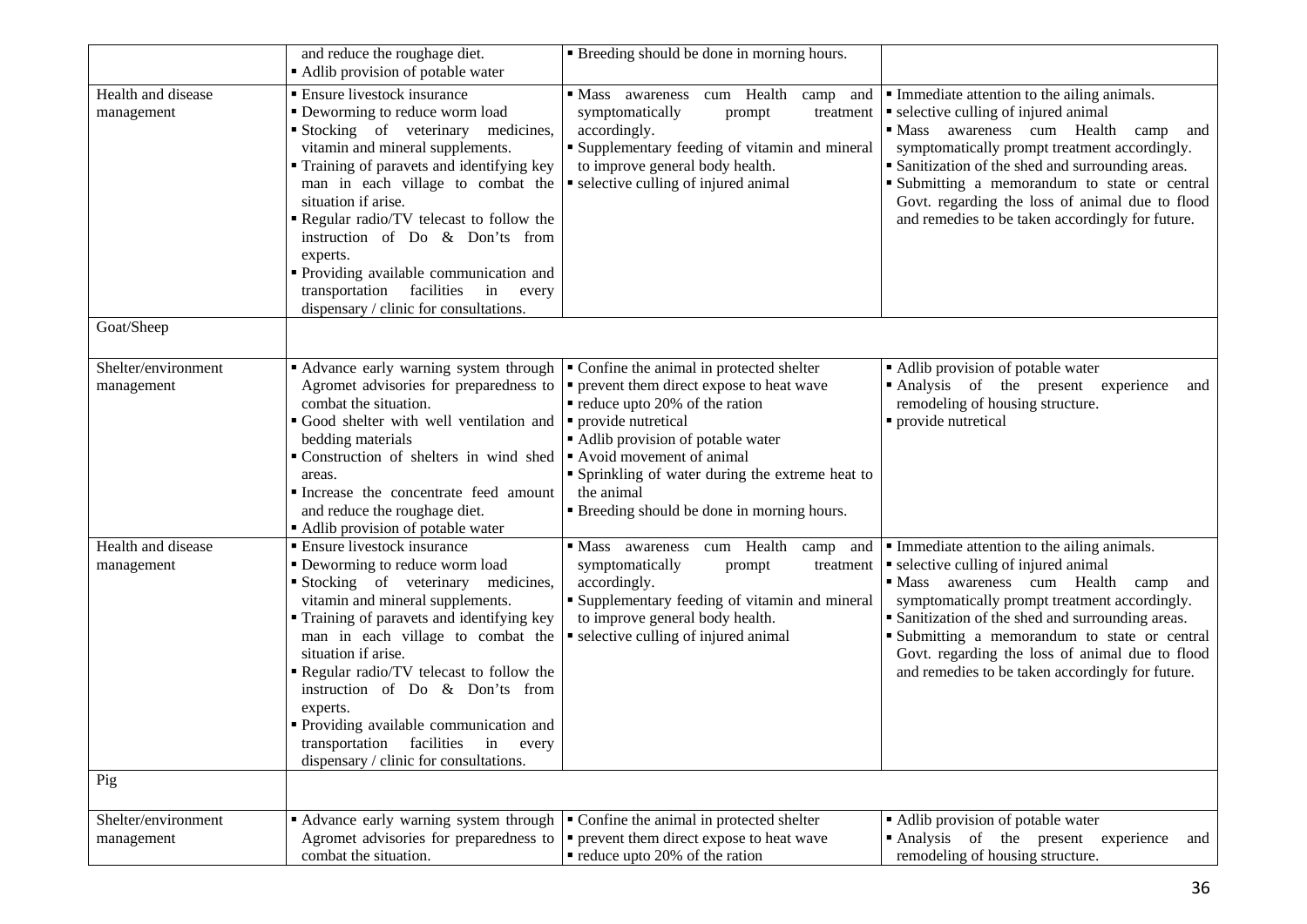|                                   | Good shelter with well ventilation and<br>bedding materials<br>Construction of shelters in wind shed<br>areas.<br>Increase the concentrate feed amount<br>and reduce the roughage diet.<br>Adlib provision of potable water                                                                                                                                                                                                                                                     | • provide nutretical<br>• Adlib provision of potable water<br>Avoid movement of animal<br>• Sprinkling of water during the extreme heat to<br>the animal<br>• Breeding should be done in morning hours.                            | · provide nutretical                                                                                                                                                                                                                                                                                                                                                                                                   |
|-----------------------------------|---------------------------------------------------------------------------------------------------------------------------------------------------------------------------------------------------------------------------------------------------------------------------------------------------------------------------------------------------------------------------------------------------------------------------------------------------------------------------------|------------------------------------------------------------------------------------------------------------------------------------------------------------------------------------------------------------------------------------|------------------------------------------------------------------------------------------------------------------------------------------------------------------------------------------------------------------------------------------------------------------------------------------------------------------------------------------------------------------------------------------------------------------------|
| Health and disease<br>management  | • Ensure livestock insurance<br>• Deworming to reduce worm load<br>Stocking of veterinary medicines,<br>vitamin and mineral supplements.<br>Training of paravets and identifying key<br>man in each village to combat the<br>situation if arise.<br>Regular radio/TV telecast to follow the<br>instruction of Do & Don'ts from<br>experts.<br>Providing available communication and<br>transportation facilities<br>in every<br>dispensary / clinic for consultations.          | cum Health<br>• Mass awareness<br>camp and<br>symptomatically<br>treatment<br>prompt<br>accordingly.<br>• Supplementary feeding of vitamin and mineral<br>to improve general body health.<br>• selective culling of injured animal | • Immediate attention to the ailing animals.<br>• selective culling of injured animal<br>• Mass awareness cum Health<br>camp<br>and<br>symptomatically prompt treatment accordingly.<br>• Sanitization of the shed and surrounding areas.<br>Submitting a memorandum to state or central<br>Govt. regarding the loss of animal due to flood<br>and remedies to be taken accordingly for future.                        |
| <b>Cold wave</b><br><b>Cattle</b> |                                                                                                                                                                                                                                                                                                                                                                                                                                                                                 |                                                                                                                                                                                                                                    |                                                                                                                                                                                                                                                                                                                                                                                                                        |
|                                   |                                                                                                                                                                                                                                                                                                                                                                                                                                                                                 |                                                                                                                                                                                                                                    |                                                                                                                                                                                                                                                                                                                                                                                                                        |
| Shelter/environment<br>management | Good shelter with well ventilation and<br>bedding materials<br>Construction of shelters in wind shed<br>areas.<br>" Feed balance ration to withstand the<br>cold wave prior to occurrence.                                                                                                                                                                                                                                                                                      | • Confine the animal in protected shelter<br>• prevent them direct expose to cold wave<br>• provide extra bedding materials<br>· feed extra ration along with mineral and<br>vitamin supplements to withstand cold wave            | · Analysis of the present experience<br>and<br>remodeling of housing structure.                                                                                                                                                                                                                                                                                                                                        |
| Health and disease<br>management  | <b>Ensure livestock insurance</b><br>• Deworming to reduce worm load<br>Stocking of veterinary medicines,<br>vitamin and mineral supplements.<br>• Training of paravets and identifying key<br>man in each village to combat the<br>situation if arise.<br>Regular radio/TV telecast to follow the<br>instruction of Do & Don'ts from<br>experts.<br>• Providing available communication and<br>transportation facilities<br>in every<br>dispensary / clinic for consultations. | · Mass awareness cum Health<br>camp<br>and<br>symptomatically<br>prompt<br>treatment<br>accordingly.<br><b>Supplementary feeding of vitamin and mineral</b><br>to improve general body health.                                     | Health<br>$\blacksquare$ Mass<br>cum<br>and<br>awareness<br>camp<br>symptomatically prompt treatment accordingly.<br>• Immediate attention to the ailing animals.<br>• Sanitization of the shed and surrounding areas.<br>• selective culling of animal<br>• Submitting a memorandum to state or central<br>Govt. regarding the loss of animal due to cold<br>wave and remedies to be taken accordingly for<br>future. |
| Mithun                            |                                                                                                                                                                                                                                                                                                                                                                                                                                                                                 |                                                                                                                                                                                                                                    |                                                                                                                                                                                                                                                                                                                                                                                                                        |
| Shelter/environment               | Good shelter with well ventilation and $\vert \cdot \vert$ Confine the animal in protected shelter                                                                                                                                                                                                                                                                                                                                                                              |                                                                                                                                                                                                                                    | $\blacksquare$ Analysis<br>the<br>of<br>experience<br>and<br>present                                                                                                                                                                                                                                                                                                                                                   |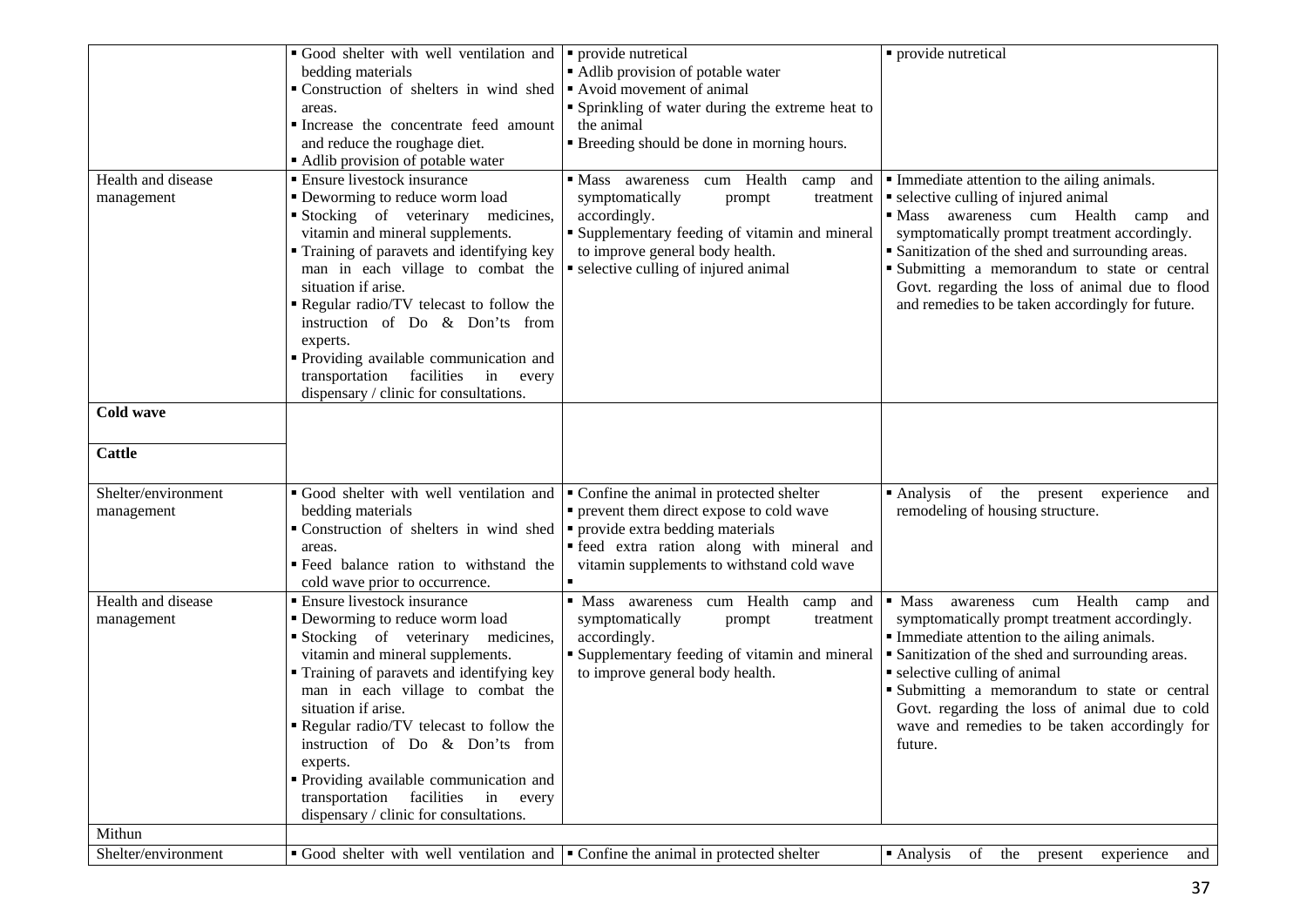| management                        | bedding materials<br>Construction of shelters in wind shed<br>areas.<br>" Feed balance ration to withstand the<br>cold wave prior to occurrence.                                                                                                                                                                                                                                                                                                                         | • prevent them direct expose to cold wave<br>• provide extra bedding materials<br>· feed extra ration along with mineral and<br>vitamin supplements to withstand cold wave                                              | remodeling of housing structure.                                                                                                                                                                                                                                                                                                                                                                                                                  |
|-----------------------------------|--------------------------------------------------------------------------------------------------------------------------------------------------------------------------------------------------------------------------------------------------------------------------------------------------------------------------------------------------------------------------------------------------------------------------------------------------------------------------|-------------------------------------------------------------------------------------------------------------------------------------------------------------------------------------------------------------------------|---------------------------------------------------------------------------------------------------------------------------------------------------------------------------------------------------------------------------------------------------------------------------------------------------------------------------------------------------------------------------------------------------------------------------------------------------|
| Health and disease<br>management  | <b>Ensure livestock insurance</b><br>• Deworming to reduce worm load<br>Stocking of veterinary medicines,<br>vitamin and mineral supplements.<br>" Training of paravets and identifying key<br>man in each village to combat the<br>situation if arise.<br>Regular radio/TV telecast to follow the<br>instruction of Do & Don'ts from<br>experts.<br>" Providing available communication and<br>transportation facilities<br>in<br>every                                 | symptomatically<br>prompt<br>treatment<br>accordingly.<br>" 2. Supplementary feeding of vitamin and<br>mineral to improve general body health.                                                                          | • 1. Mass awareness cum Health camp and • 1. Mass awareness cum Health camp and<br>symptomatically prompt treatment accordingly.<br>• 2. Immediate attention to the ailing animals.<br>• 3. Sanitization of the shed and surrounding areas.<br>■ 4. selective culling of animal<br>• 5. Submitting a memorandum to state or central<br>Govt. regarding the loss of animal due to cold<br>wave and remedies to be taken accordingly for<br>future. |
| Pig                               | dispensary / clinic for consultations.                                                                                                                                                                                                                                                                                                                                                                                                                                   |                                                                                                                                                                                                                         |                                                                                                                                                                                                                                                                                                                                                                                                                                                   |
|                                   |                                                                                                                                                                                                                                                                                                                                                                                                                                                                          |                                                                                                                                                                                                                         |                                                                                                                                                                                                                                                                                                                                                                                                                                                   |
| Shelter/environment<br>management | Good shelter with well ventilation and<br>bedding materials<br>Construction of shelters in wind shed<br>areas.<br>· Feed balance ration to withstand the<br>cold wave prior to occurrence.                                                                                                                                                                                                                                                                               | • Confine the animal in protected shelter<br>• prevent them direct expose to cold wave<br>provide extra bedding materials<br>· feed extra ration along with mineral and<br>vitamin supplements to withstand cold wave   | Analysis of the<br>experience<br>present<br>and<br>remodeling of housing structure.                                                                                                                                                                                                                                                                                                                                                               |
| Health and disease<br>management  | • Ensure livestock insurance<br>• Deworming to reduce worm load<br>Stocking of veterinary medicines,<br>vitamin and mineral supplements.<br>• Training of paravets and identifying key<br>man in each village to combat the<br>situation if arise.<br>Regular radio/TV telecast to follow the<br>instruction of Do & Don'ts from<br>experts.<br>Providing available communication and<br>transportation facilities<br>in every<br>dispensary / clinic for consultations. | • Mass awareness<br>cum Health<br>camp and<br>symptomatically<br>treatment<br>prompt<br>accordingly.<br>" Supplementary feeding of vitamin and mineral<br>to improve general body health.                               | awareness cum Health camp<br>$\blacksquare$ Mass<br>and<br>symptomatically prompt treatment accordingly.<br>Immediate attention to the ailing animals.<br>• Sanitization of the shed and surrounding areas.<br>• Selective culling of animal<br>Submitting a memorandum to state or central<br>Govt. regarding the loss of animal due to cold<br>wave and remedies to be taken accordingly for<br>future.                                         |
| Goat/Sheep                        |                                                                                                                                                                                                                                                                                                                                                                                                                                                                          |                                                                                                                                                                                                                         |                                                                                                                                                                                                                                                                                                                                                                                                                                                   |
| Shelter/environment<br>management | Good shelter with well ventilation and<br>bedding materials<br>Construction of shelters in wind shed<br>areas.<br>" Feed balance ration to withstand the<br>cold wave prior to occurrence.                                                                                                                                                                                                                                                                               | • Confine the animal in protected shelter<br>• prevent them direct expose to cold wave<br>• provide extra bedding materials<br>· feed extra ration along with mineral and<br>vitamin supplements to withstand cold wave | Analysis of the present<br>experience<br>and<br>remodeling of housing structure.                                                                                                                                                                                                                                                                                                                                                                  |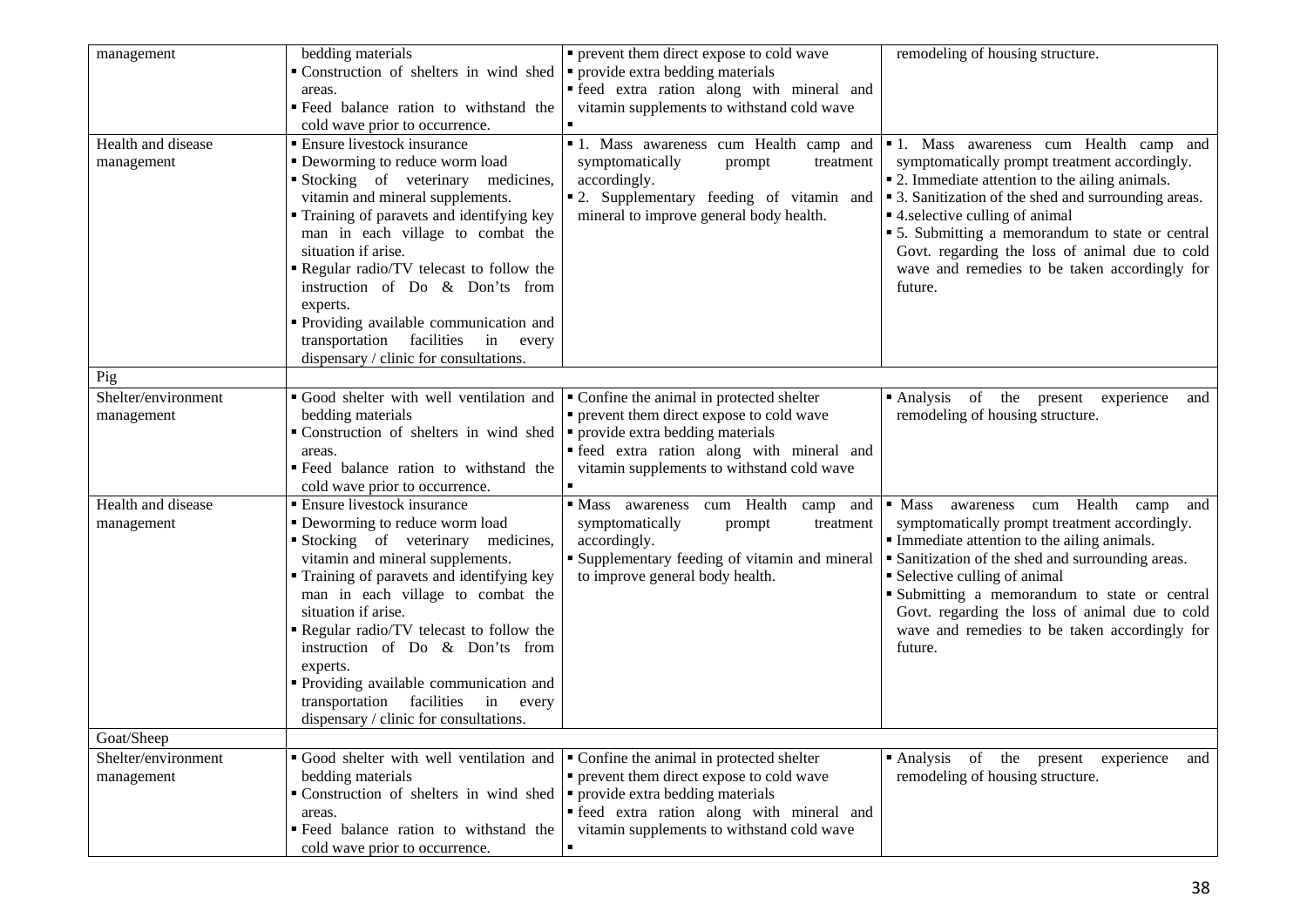| Health and disease | <b>Ensure livestock insurance</b>          | · Mass awareness cum Health<br>camp and        | · Mass awareness cum Health camp and                       |
|--------------------|--------------------------------------------|------------------------------------------------|------------------------------------------------------------|
| management         | • Deworming to reduce worm load            | symptomatically<br>treatment<br>prompt         | symptomatically prompt treatment accordingly.              |
|                    | Stocking of veterinary medicines,          | accordingly.                                   | Immediate attention to the ailing animals.                 |
|                    | vitamin and mineral supplements.           | • Supplementary feeding of vitamin and mineral | • Sanitization of the shed and surrounding areas.          |
|                    | • Training of paravets and identifying key | to improve general body health.                | • Selective culling of animal                              |
|                    | man in each village to combat the          |                                                | Submitting a memorandum to state or central                |
|                    | situation if arise.                        |                                                | Govt. regarding the loss of animal due to cold             |
|                    | Regular radio/TV telecast to follow the    |                                                | wave and remedies to be taken accordingly for              |
|                    | instruction of Do & Don'ts from            |                                                | future.                                                    |
|                    | experts.                                   |                                                |                                                            |
|                    | " Providing available communication and    |                                                |                                                            |
|                    | transportation facilities in every         |                                                |                                                            |
|                    | dispensary / clinic for consultations.     |                                                |                                                            |
| <b>Snowfall</b>    | <b>Ensure livestock insurance</b>          | cum Health<br>• Mass awareness<br>camp and     | awareness cum Health<br>$\blacksquare$ Mass<br>camp<br>and |
|                    | • Deworming to reduce worm load            | symptomatically<br>prompt<br>treatment         | symptomatically prompt treatment accordingly.              |
|                    | Stocking of veterinary medicines,          | accordingly.                                   | Immediate attention to the ailing animals.                 |
|                    | vitamin and mineral supplements.           | • Supplementary feeding of vitamin and mineral | • Sanitization of the shed and surrounding areas.          |
|                    | • Training of paravets and identifying key | to improve general body health.                | • selective culling of animal                              |
|                    | man in each village to combat the          |                                                | Submitting a memorandum to state or central                |
|                    | situation if arise.                        |                                                | Govt. regarding the loss of animal due to cold             |
|                    | Regular radio/TV telecast to follow the    |                                                | wave and remedies to be taken accordingly for              |
|                    | instruction of Do & Don'ts from            |                                                | future.                                                    |
|                    | experts.                                   |                                                |                                                            |
|                    | • Providing available communication and    |                                                |                                                            |
|                    | transportation facilities in every         |                                                |                                                            |
|                    | dispensary / clinic for consultations.     |                                                |                                                            |
| <b>Earthquake</b>  | <b>NA</b>                                  | <b>NA</b>                                      | <b>NA</b>                                                  |
| <b>Landslides</b>  | • Ensure livestock insurance               | cum Health<br>• Mass awareness<br>camp<br>and  | awareness cum Health camp<br>$\blacksquare$ Mass<br>and    |
|                    | • Deworming to reduce worm load            | symptomatically<br>prompt<br>treatment         | symptomatically prompt treatment accordingly.              |
|                    | Stocking of veterinary medicines,          | accordingly.                                   | Immediate attention to the ailing animals.                 |
|                    | vitamin and mineral supplements.           | • Supplementary feeding of vitamin and mineral | • Sanitization of the shed and surrounding areas.          |
|                    | • Training of paravets and identifying key | to improve general body health.                | • selective culling of animal                              |
|                    | man in each village to combat the          | · immediate rescue operation                   | Submitting a memorandum to state or central                |
|                    | situation if arise.                        | • Shifting of livestock to safe areas.         | Govt. regarding the loss of animal due to                  |
|                    | Regular radio/TV telecast to follow the    |                                                | landslides and remedies to be taken accordingly            |
|                    | instruction of Do & Don'ts from            |                                                | for future.                                                |
|                    | experts.                                   |                                                |                                                            |
|                    | " Providing available communication and    |                                                |                                                            |
|                    | transportation facilities<br>in<br>every   |                                                |                                                            |
|                    | dispensary / clinic for consultations.     |                                                |                                                            |

<sup>s</sup> based on forewarning wherever available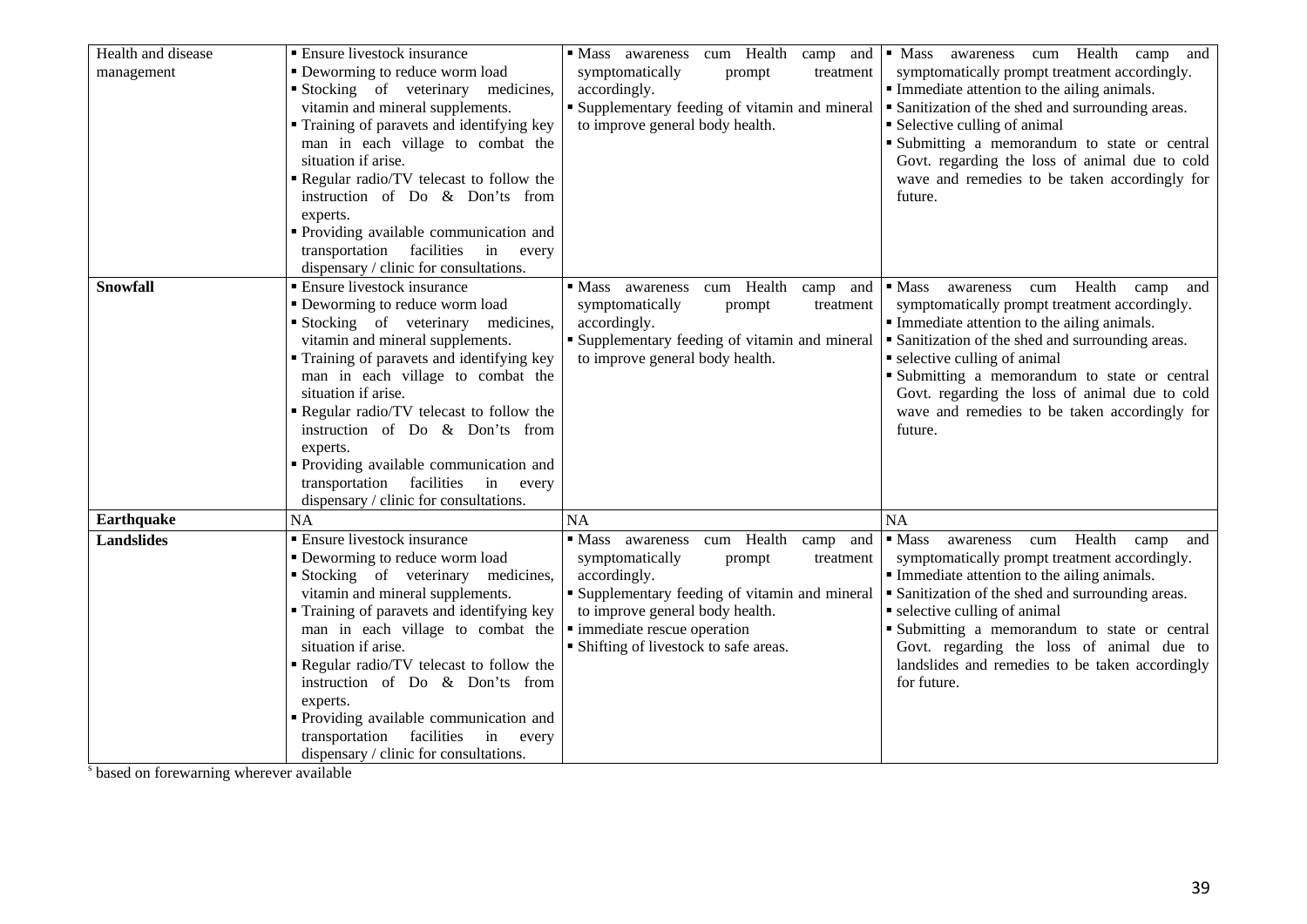|                                  |                                                                                                                                                                                                                                                                                                                                                                                                                                                                                  | <b>Suggested contingency measures</b>                                                                                                                                                                                                                                              |                                                                                                                                                                                                                                                                                                      | <b>Convergence/linkages with</b>      |
|----------------------------------|----------------------------------------------------------------------------------------------------------------------------------------------------------------------------------------------------------------------------------------------------------------------------------------------------------------------------------------------------------------------------------------------------------------------------------------------------------------------------------|------------------------------------------------------------------------------------------------------------------------------------------------------------------------------------------------------------------------------------------------------------------------------------|------------------------------------------------------------------------------------------------------------------------------------------------------------------------------------------------------------------------------------------------------------------------------------------------------|---------------------------------------|
|                                  |                                                                                                                                                                                                                                                                                                                                                                                                                                                                                  |                                                                                                                                                                                                                                                                                    |                                                                                                                                                                                                                                                                                                      | ongoing programs, if any              |
|                                  | Before the event                                                                                                                                                                                                                                                                                                                                                                                                                                                                 | During the event                                                                                                                                                                                                                                                                   | After the event                                                                                                                                                                                                                                                                                      |                                       |
| <b>Drought</b>                   |                                                                                                                                                                                                                                                                                                                                                                                                                                                                                  |                                                                                                                                                                                                                                                                                    |                                                                                                                                                                                                                                                                                                      |                                       |
| Shortage of feed<br>ingredients  | Awareness on maze, pea and<br>poultry feed<br>in bulk.<br>Installation of feed mixing<br>plant                                                                                                                                                                                                                                                                                                                                                                                   | ■ Use of stored feed<br>oil seed cultivation for use of $\bullet$ Use of feeds from the local<br>resources<br>Procurement of feed ingredients $\parallel$ Regular radio/TV telecast to<br>follow the instruction of Do $\&$<br>Don'ts from experts.                                | Availing insurance for the crop<br>loss.<br>Availing subsidiary schemes from<br>line deptt.                                                                                                                                                                                                          | Schemes from Line<br>Deptt./RKVY/ATMA |
| Drinking water                   | ■ Construction<br>of<br>harvesting structures.<br>Harvesting rain water & water<br>from natural source<br>Developing watershed areas.<br>follow the instruction of Do $\&$<br>Don'ts from experts.                                                                                                                                                                                                                                                                               | water Provision of potable water<br>Use of stored water from water<br>harvesting structure.<br>Fetching water from watershed<br>areas and natural stream/river.<br>Regular radio/TV telecast to Avail subsidy water supply<br>through tankers from sate or<br>central Govt.        | Submitting a memorandum to<br>sate or central Govt. regarding<br>amount of water shortfall during<br>drought and action to be initiate<br>accordingly.<br>Construction of permanent water<br>harvesting structure with a<br>planning to fulfill the water<br>requirement during drought.             |                                       |
| Health and disease<br>management | Regular<br>deworming<br>and<br>vaccination<br>against<br>viral<br>disease.<br>Stocking<br>of<br>veterinary<br>medicines, vitamin and mineral<br>supplements.<br>Training of paravets<br>identifying key man in each<br>village to combat the situation<br>if arise.<br>Providing<br>available<br>communication<br>and<br>facilities<br>in<br>transportation<br>every dispensary / clinic for<br>consultations.<br>Proper ventilation system of<br>Housing to reduce heat stress. | Mass awareness cum Health<br>and<br>symptomatically<br>camp<br>prompt treatment accordingly.<br>Supplementary<br>feeding<br>vitamin and mineral to reduce<br>heat stress<br>and <b>-</b> Regular radio/TV telecast to<br>follow the instruction of Do $\&$<br>Don'ts from experts. | Mass awareness cum Health<br>and<br>symptomatically<br>camp<br>prompt treatment accordingly.<br>of $\bullet$ selective culling of bird<br>Submitting a memorandum to<br>sate or central Govt. regarding<br>the loss of poultry due to Drought<br>and remedies to be taken<br>accordingly for future. |                                       |
| <b>Floods</b>                    |                                                                                                                                                                                                                                                                                                                                                                                                                                                                                  |                                                                                                                                                                                                                                                                                    |                                                                                                                                                                                                                                                                                                      |                                       |
| Shortage of feed<br>ingredients  | Awareness on maze, pea and<br>poultry feed<br>in bulk and store in raise floor.                                                                                                                                                                                                                                                                                                                                                                                                  | ■ Use of stored feed<br>oil seed cultivation for use of <b>Use</b> of feeds from the local<br>resources<br>Procurement of feed ingredients $\blacksquare$ Regular radio/TV telecast to<br>follow the instruction of Do $\&$                                                        | Availing insurance for the crop<br>loss.<br>Availing subsidiary schemes from<br>line deptt.                                                                                                                                                                                                          |                                       |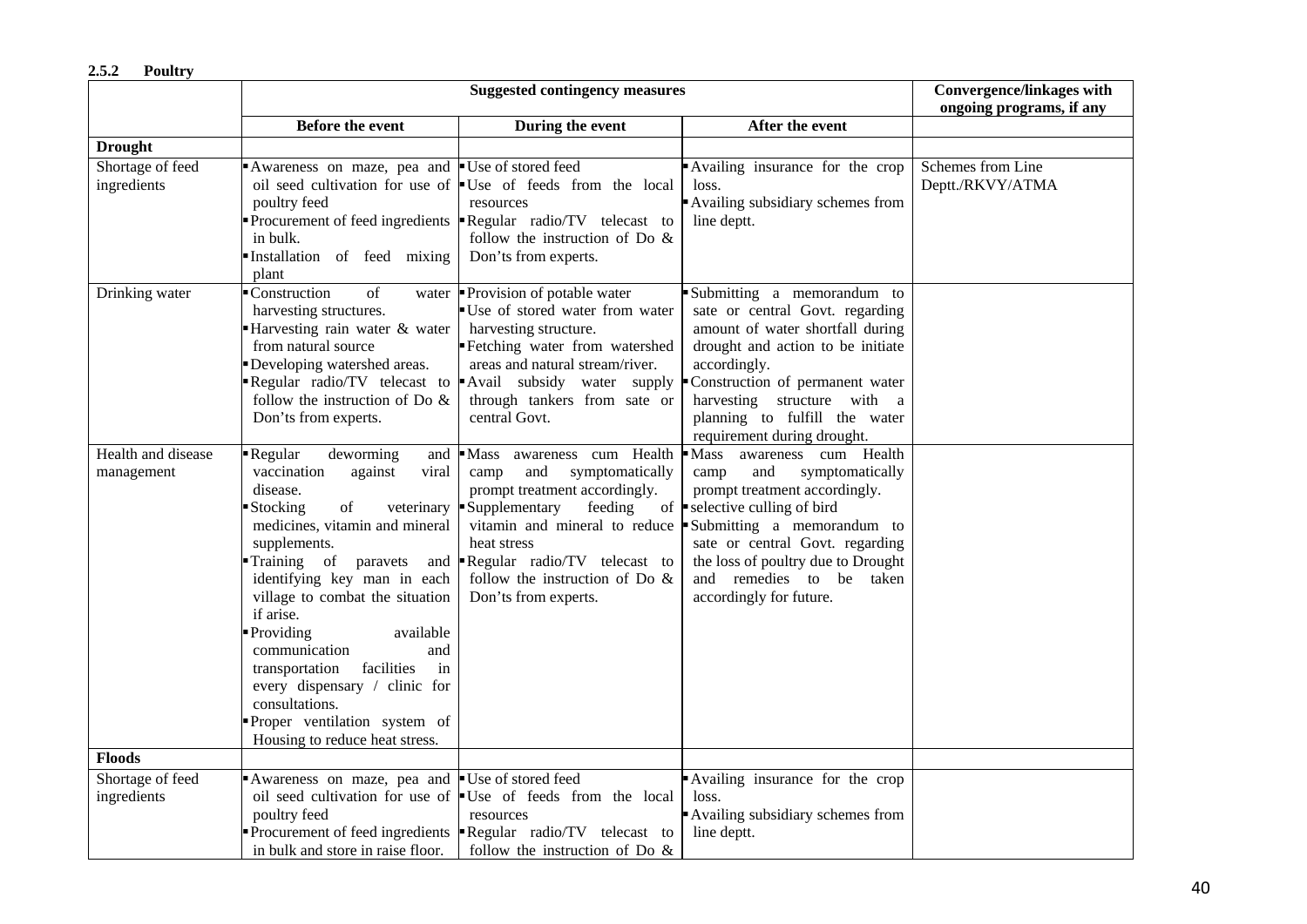|                                                      | Installation of feed mixing<br>plant                                                                                                                                                                                                                                                                                                                                                                                                         | Don'ts from experts.                                                                                                                                                                                                                                                                                                       |                                                                                                                                                                                                                                                                                                                                         |           |
|------------------------------------------------------|----------------------------------------------------------------------------------------------------------------------------------------------------------------------------------------------------------------------------------------------------------------------------------------------------------------------------------------------------------------------------------------------------------------------------------------------|----------------------------------------------------------------------------------------------------------------------------------------------------------------------------------------------------------------------------------------------------------------------------------------------------------------------------|-----------------------------------------------------------------------------------------------------------------------------------------------------------------------------------------------------------------------------------------------------------------------------------------------------------------------------------------|-----------|
| Drinking water<br>Health and disease                 | Storage of safe drinking water<br>in community tanks / water<br>not prone to seepage of flood<br>water.<br>Installation of large sized sand<br>filters with charcoal.<br>Tying up with PHED Deptt. of<br>neighboring district to supply<br>water at needy time.<br>Creating awareness amongst<br>public how to conserve water<br>and judiciously use in flood<br>situation.<br>deworming<br>Regular<br>and                                   | • Chlorination of the drinking<br>water and use of sand filter<br>harvesting structures which is $\blacktriangleright$ Supply of fresh drinking water<br>from nearby district.<br>Regular radio/TV telecast to<br>follow the instruction of Do $\&$<br>Don'ts from experts.<br>$\blacksquare$ Mass<br>awareness cum Health | • Cleaning of water storage tanks<br>Relief for damaged tanks and<br>community pipe<br>line<br>for<br>reconstruction.<br>$\blacksquare$ Mass<br>Health<br>cum<br>awareness                                                                                                                                                              |           |
| management                                           | vaccination<br>against<br>viral<br>disease.<br>of<br>Stocking<br>medicines, vitamin and mineral<br>supplements.<br>Training of paravets<br>and<br>identifying key man in each<br>village to combat the situation<br>if arise.<br>• Providing<br>available<br>communication<br>and<br>in<br>facilities<br>transportation<br>every dispensary / clinic for<br>consultations.<br>Proper ventilation system of<br>Housing to reduce heat stress. | and<br>symptomatically<br>camp<br>prompt treatment accordingly.<br>veterinary Supplementary<br>feeding<br>heat stress<br>Regular radio/TV telecast to<br>follow the instruction of Do &<br>Don'ts from experts.                                                                                                            | and<br>symptomatically<br>camp<br>prompt treatment accordingly.<br>of $\blacktriangleright$ selective culling of bird<br>vitamin and mineral to reduce $\blacktriangleright$ Submitting a memorandum to<br>sate or central Govt. regarding<br>the loss of poultry due to Drought<br>and remedies to be taken<br>accordingly for future. |           |
| Cyclone<br>Shortage of feed                          |                                                                                                                                                                                                                                                                                                                                                                                                                                              |                                                                                                                                                                                                                                                                                                                            |                                                                                                                                                                                                                                                                                                                                         |           |
| ingredients                                          | NA                                                                                                                                                                                                                                                                                                                                                                                                                                           | NA                                                                                                                                                                                                                                                                                                                         | NA                                                                                                                                                                                                                                                                                                                                      | NA        |
| Drinking water                                       | <b>NA</b>                                                                                                                                                                                                                                                                                                                                                                                                                                    | NA                                                                                                                                                                                                                                                                                                                         | NA                                                                                                                                                                                                                                                                                                                                      | <b>NA</b> |
| Health and disease<br>management<br><b>Heat wave</b> | <b>NA</b>                                                                                                                                                                                                                                                                                                                                                                                                                                    | <b>NA</b>                                                                                                                                                                                                                                                                                                                  | <b>NA</b>                                                                                                                                                                                                                                                                                                                               | <b>NA</b> |
| Shelter/environment<br>management                    | • Advance early warning system<br>through Agromet advisories<br>for preparedness to combat the<br>situation.<br>shelter<br>$\blacksquare$ Good<br>with<br>well                                                                                                                                                                                                                                                                               | • Confine the animal in protected<br>shelter<br>• prevent them direct expose to<br>heat wave<br>$\blacksquare$ reduce upto 20% of the ration                                                                                                                                                                               | • Adlib provision of potable water<br>Analysis<br>of<br>the<br>present<br>experience and remodeling of<br>housing structure.<br>• provide nutretical                                                                                                                                                                                    |           |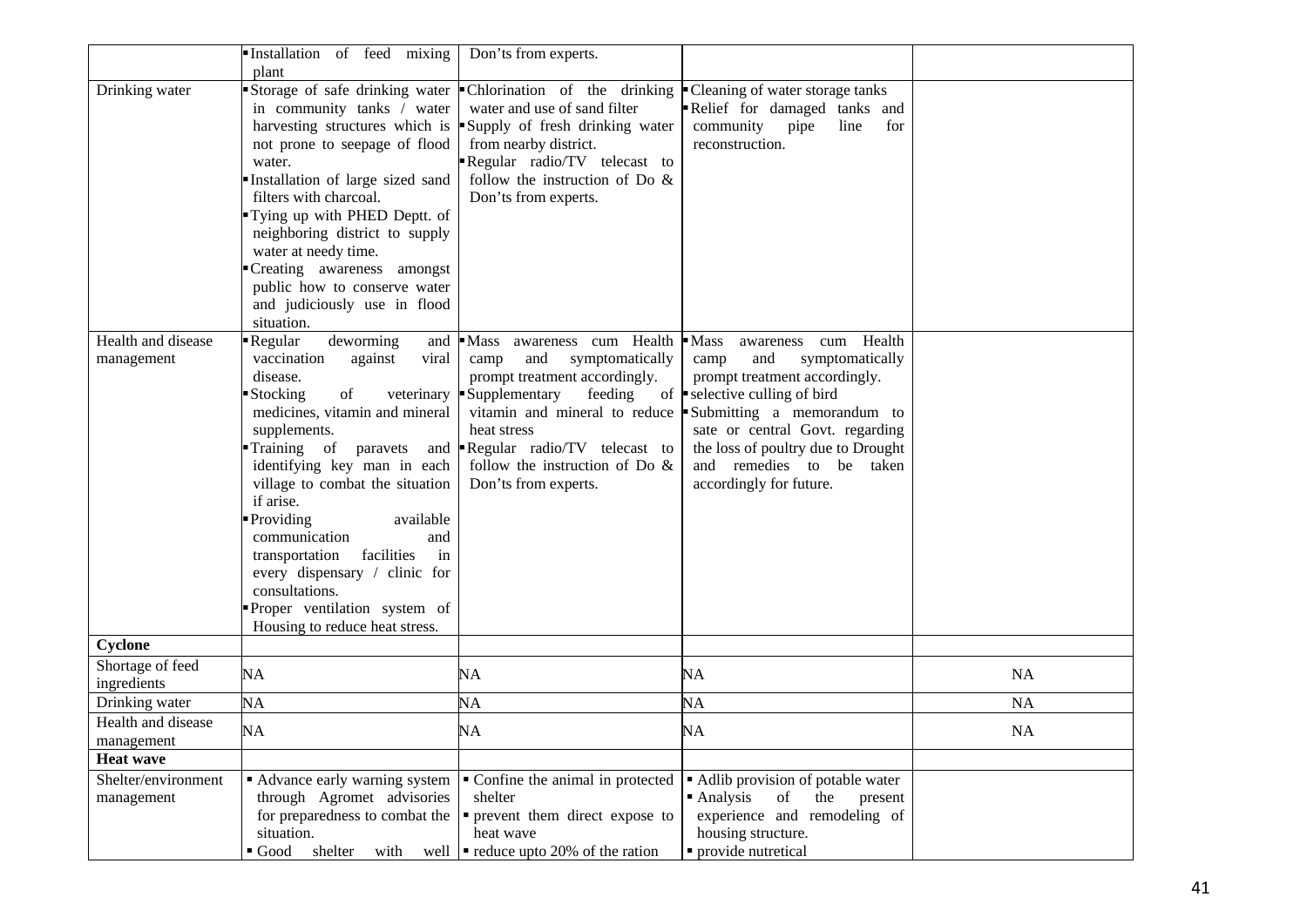|                                  | ventilation<br>and                                             | bedding $\bullet$ provide nutretical                             |                                                                     |  |
|----------------------------------|----------------------------------------------------------------|------------------------------------------------------------------|---------------------------------------------------------------------|--|
|                                  | materials<br>Construction of shelters in                       | Adlib provision of potable<br>water                              |                                                                     |  |
|                                  | wind shed areas.                                               | • Avoid movement of animal                                       |                                                                     |  |
|                                  | Increase the concentrate feed                                  | • Misting of water during the                                    |                                                                     |  |
|                                  | reduce<br>amount<br>and<br>the                                 | extreme heat to the animal                                       |                                                                     |  |
|                                  | roughage diet.                                                 |                                                                  |                                                                     |  |
|                                  | Adlib provision of potable                                     |                                                                  |                                                                     |  |
|                                  | water                                                          |                                                                  |                                                                     |  |
| Health and disease<br>management | ■ Ensure livestock insurance<br>• Deworming to reduce worm     | Mass awareness cum Health<br>and<br>symptomatically<br>camp      | • Immediate attention to the ailing<br>animals.                     |  |
|                                  | load                                                           | prompt treatment accordingly.                                    | selective culling of injured                                        |  |
|                                  | $\blacksquare$ Stocking<br>of<br>veterinary                    | • Supplementary feeding of                                       | animal                                                              |  |
|                                  | medicines,<br>vitamin<br>and                                   | vitamin and mineral to improve                                   | • Mass awareness cum Health                                         |  |
|                                  | mineral supplements.                                           | general body health.                                             | and<br>symptomatically<br>camp                                      |  |
|                                  | Training of paravets<br>and                                    | selective culling of injured                                     | prompt treatment accordingly.                                       |  |
|                                  | identifying key man in each                                    | animal                                                           | Sanitization of the shed and                                        |  |
|                                  | village to combat the situation                                |                                                                  | surrounding areas.                                                  |  |
|                                  | if arise.                                                      |                                                                  | Submitting a memorandum to                                          |  |
|                                  | Regular radio/TV telecast to<br>follow the instruction of Do & |                                                                  | state or central Govt. regarding<br>the loss of animal due to flood |  |
|                                  | Don'ts from experts.                                           |                                                                  | and remedies to be taken                                            |  |
|                                  | • Providing<br>available                                       |                                                                  | accordingly for future.                                             |  |
|                                  | communication<br>and                                           |                                                                  |                                                                     |  |
|                                  | transportation facilities<br>in                                |                                                                  |                                                                     |  |
|                                  | every dispensary / clinic for                                  |                                                                  |                                                                     |  |
|                                  | consultations.                                                 |                                                                  |                                                                     |  |
| Cold wave                        |                                                                |                                                                  |                                                                     |  |
| Shelter/environment              | $\blacksquare$ Good<br>shelter<br>with                         | well Confine the bird in protected                               |                                                                     |  |
| management                       | ventilation<br>bedding<br>and                                  | shelter                                                          | Analysis of the present experience                                  |  |
|                                  | materials                                                      | "prove extra light to keep them                                  | and remodeling of housing                                           |  |
|                                  | ■ Construction of shelters in wind                             | warm                                                             | structure.                                                          |  |
|                                  | shed areas.                                                    | prevent them direct expose to                                    |                                                                     |  |
|                                  | ▪Feed<br>balance<br>ration<br>to                               | cold wave                                                        |                                                                     |  |
|                                  | withstand the cold wave prior<br>to occurrence.                | provide extra bedding materials<br>"feed extra ration along with |                                                                     |  |
|                                  |                                                                | and<br>vitamin<br>mineral                                        |                                                                     |  |
|                                  |                                                                | supplements to withstand cold                                    |                                                                     |  |
|                                  |                                                                | wave                                                             |                                                                     |  |
|                                  |                                                                | Regular radio/TV telecast to                                     |                                                                     |  |
|                                  |                                                                | follow the instruction of Do $\&$                                |                                                                     |  |
|                                  |                                                                | Don'ts from experts.                                             |                                                                     |  |
| Health and disease               | <b>Ensure livestock insurance</b>                              | Mass awareness cum Health                                        | $\blacksquare$ Mass<br>awareness cum Health                         |  |
| management                       | Deworming to reduce worm                                       | and symptomatically<br>camp                                      | and<br>symptomatically<br>camp                                      |  |
|                                  | load and vaccination to protect                                | prompt treatment accordingly.                                    | prompt treatment accordingly.                                       |  |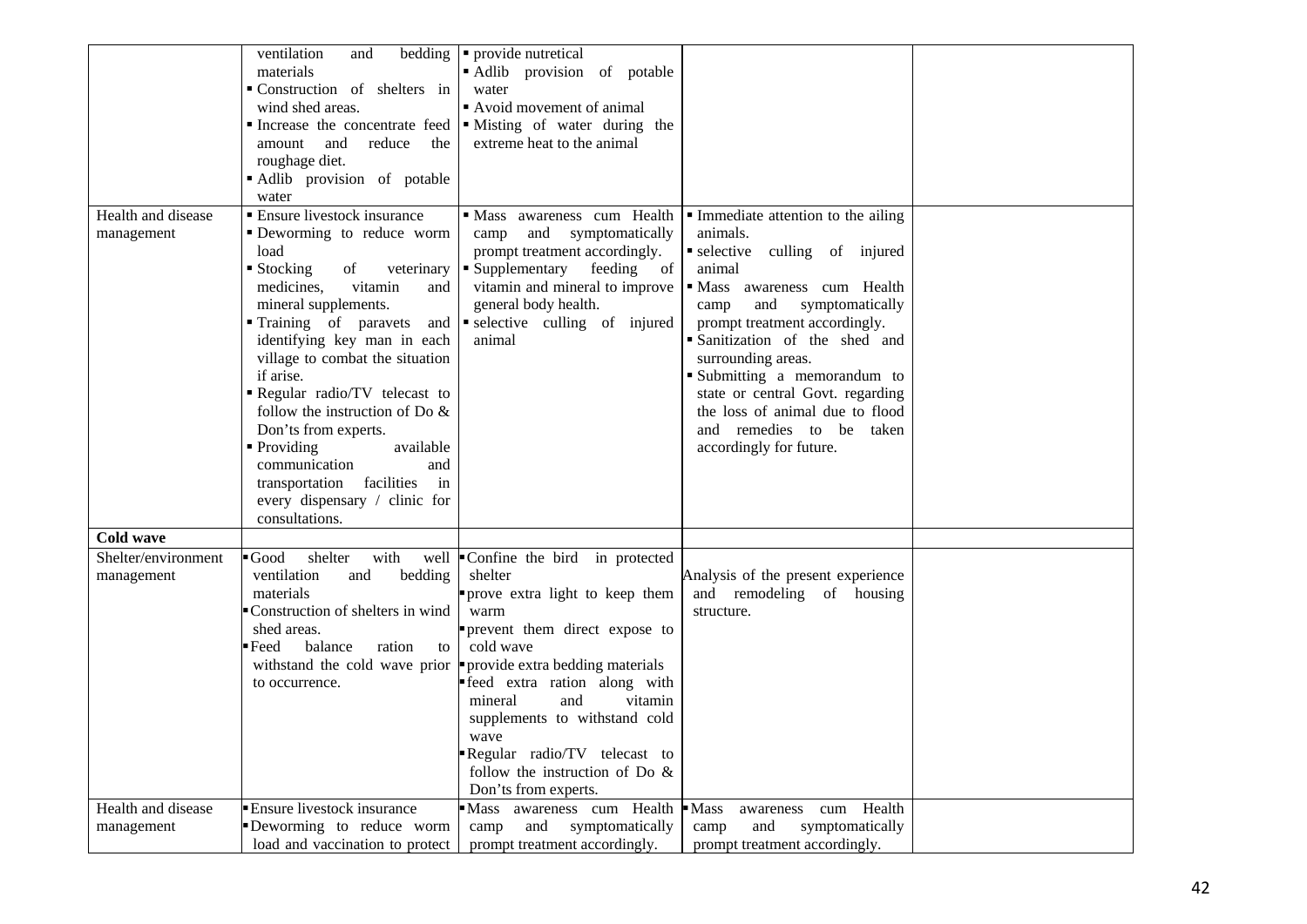|                               | viral disease<br>$% \left( \left( \mathcal{A},\mathcal{A}\right) \right) =\left( \mathcal{A},\mathcal{A}\right)$ of<br>Stocking<br>veterinary<br>medicines, vitamin and mineral<br>supplements.<br>Training of<br>paravets<br>and<br>identifying key man in each<br>village to combat the situation<br>if arise.<br>• Providing<br>available<br>communication<br>and<br>facilities<br>transportation<br>in<br>every dispensary / clinic for<br>consultations. | feeding<br>Supplementary<br>vitamin and mineral to improve<br>general body health.<br>Regular radio/TV telecast to<br>follow the instruction of Do $\&$<br>Don'ts from experts.                                                                                                                                                                   | of $\blacksquare$ Immediate attention to the ailing<br>animals.<br>Sanitization of the shed and<br>surrounding areas.<br>selective culling of animal<br>Submitting a memorandum to<br>state or central Govt. regarding<br>the loss of animal due to cold<br>wave and remedies to be taken<br>accordingly for future.                                                                          |           |
|-------------------------------|---------------------------------------------------------------------------------------------------------------------------------------------------------------------------------------------------------------------------------------------------------------------------------------------------------------------------------------------------------------------------------------------------------------------------------------------------------------|---------------------------------------------------------------------------------------------------------------------------------------------------------------------------------------------------------------------------------------------------------------------------------------------------------------------------------------------------|-----------------------------------------------------------------------------------------------------------------------------------------------------------------------------------------------------------------------------------------------------------------------------------------------------------------------------------------------------------------------------------------------|-----------|
| Snowfall                      | Ensure livestock insurance<br>Deworming to reduce worm<br>load and vaccination to protect<br>against viral disease<br>Stocking of veterinary<br>medicines, vitamin and mineral<br>supplements.<br>Training of paravets and<br>identifying key man in each<br>village to combat the situation<br>if arise.<br>Providing available<br>communication and<br>transportation facilities in<br>every dispensary / clinic for<br>consultations.                      | • Mass awareness cum Health<br>camp and symptomatically<br>prompt treatment accordingly.<br>Supplementary feeding of<br>vitamin and mineral to improve<br>general body health.<br>Regular radio/TV telecast to<br>follow the instruction of Do $\&$<br>Don'ts from experts                                                                        | Mass awareness cum Health<br>camp and symptomatically<br>prompt treatment accordingly.<br>Immediate attention to the ailing<br>animals.<br>Sanitization of the shed and<br>surrounding areas.<br>selective culling of animal<br>Submitting a memorandum to<br>state or central Govt. regarding<br>the loss of animal due to snow<br>fall and remedies to be taken<br>accordingly for future.  | <b>NA</b> |
| Earthquake,<br>Landslides etc | <b>Ensure livestock insurance</b><br>Deworming to reduce worm<br>load and vaccination to protect<br>against viral disease<br>Stocking of veterinary<br>medicines, vitamin and mineral<br>supplements.<br>Training of paravets and<br>identifying key man in each<br>village to combat the situation<br>if arise.<br>Providing available<br>communication and<br>transportation facilities in<br>every dispensary / clinic for<br>consultations.               | Mass awareness cum Health<br>camp and symptomatically<br>prompt treatment accordingly.<br>Supplementary feeding of<br>vitamin and mineral to improve<br>general body health.<br>immediate rescue operation<br>Shifting of livestock to safe<br>areas.<br>Regular radio/TV telecast to<br>follow the instruction of Do $\&$<br>Don'ts from experts | Mass awareness cum Health<br>camp and symptomatically<br>prompt treatment accordingly.<br>Immediate attention to the ailing<br>animals.<br>Sanitization of the shed and<br>surrounding areas.<br>selective culling of animal<br>Submitting a memorandum to<br>state or central Govt. regarding<br>the loss of animal due to<br>landslides and remedies to be<br>taken accordingly for future. | <b>NA</b> |